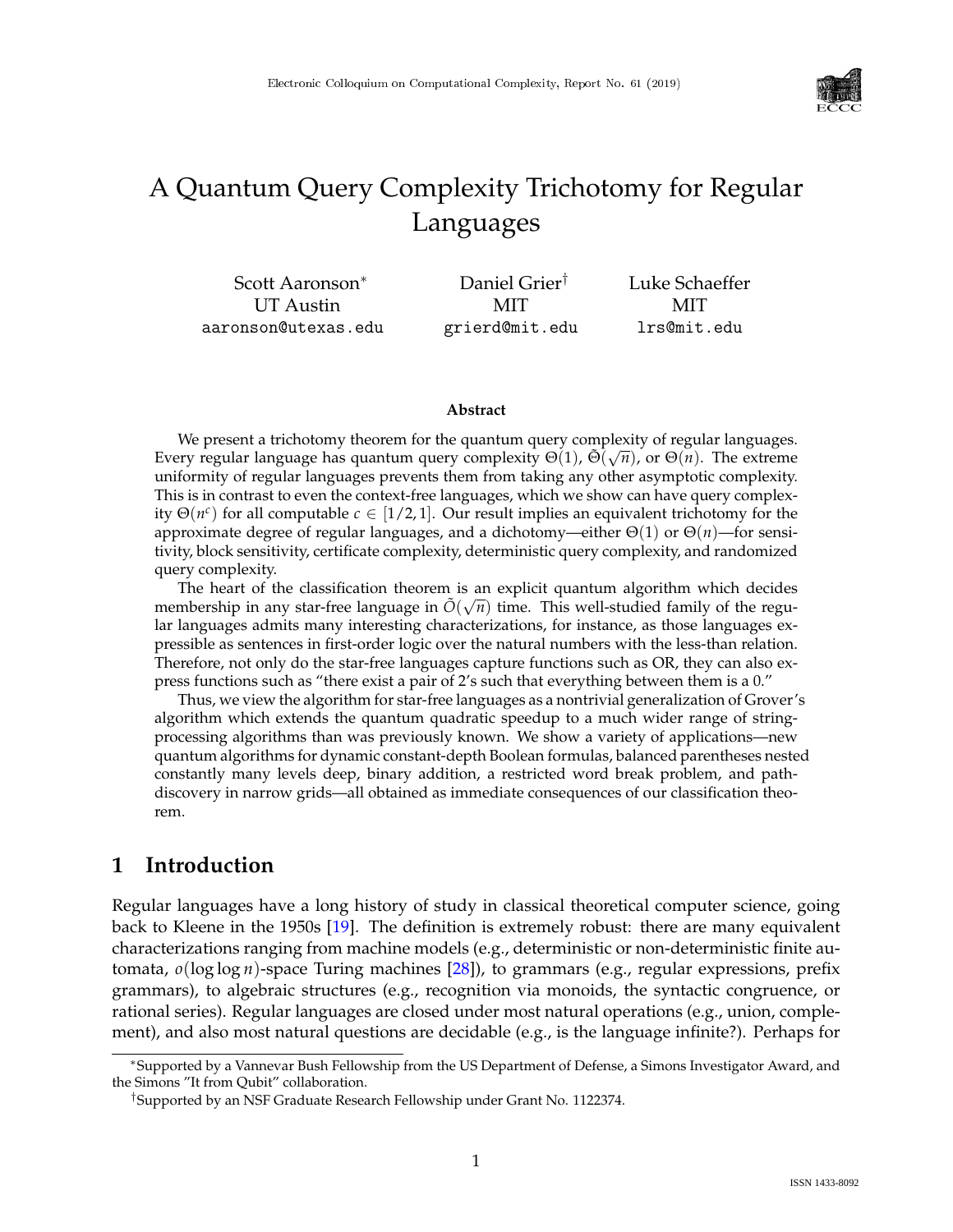this reason, regular languages are also a useful pedagogical tool, serving as a toy model for theory of computation students to cut their teeth on.

We liken regular languages to the symmetric<sup>[1](#page-1-0)</sup> Boolean functions. That is, both are a restricted, (usually) tractable special case of a much more general object, and often the common thread between a number of interesting examples. We suggest that these special cases should be studied and thoroughly understood first, to test proof techniques, to make conjectures, and to gain familiarity with the setting.

In this work, we hope to understand the regular languages from the lens of another great innovation of theoretical computer science—query complexity, particularly quantum query complexity. Not only is query complexity one of the few models in which provable lower bounds are possible, but is also often the case that efficient algorithms actually achieve the query lower bound. In this case, the query lower bound suggests an algorithm which was otherwise thought not to exist, as was famously the case for Grover's search algorithm.

In the case of query complexity, symmetric functions are extremely well-understood with complete characterizations known for deterministic, randomized, and quantum algorithms in both the zero-error and bounded-error settings [\[8\]](#page-26-0). However, to the authors' knowledge, regular languages have not been studied in the query complexity model despite the fact that they appear frequently in query-theoretic applications.

For example, consider the OR function over Boolean strings. This corresponds to deciding membership in the language recognized by the regular expression  $(0|1)^*1(0|1)^*$ . Similarly, the parity function is just membership in the regular language (0 ∗10∗1) ∗0 ∗ . It is well known that the quantum query complexity of OR is  $\Theta(\sqrt{n})$ , whereas parity is known to require  $\Theta(n)$  quantum queries. Yet, there is a two-state deterministic finite automaton for each language. This raises the question: what is the difference between these two languages that causes the dramatic discrepancy between their quantum query complexities? More generally, can we decide the quantum query complexity of a regular language given a description of the machine recognizing it? Are all quantum query complexities even possible? We answer all of these questions in this paper.

The main contribution of this work is the complete characterization of the quantum query complexity of regular languages (up to some technical details), manifest as the following trichotomy: every regular language has quantum query complexity  $\Theta(1)$ ,  $\tilde{\Theta}(\sqrt{n})$ , or  $\Theta(n)$ . In the process, we get an identical trichotomy for approximate degree, and dichotomies—in this case,  $\Theta(1)$  or Θ(*n*)—for a host of other complexity measures including deterministic complexity, randomized query complexity, sensitivity, block sensitivity, and certificate complexity.

Many of the canonical examples of regular languages fall easily into one of the three categories via well-studied algorithms or lower bounds. For example, the upper bound for the OR function results from Grover's famous search algorithm, and the lower bounds for OR and parity functions are straightforward applications of either the polynomial method [\[8\]](#page-26-0) or adversary method [\[3\]](#page-26-1). Nevertheless, it turns out that there exists a vast class of regular languages which have neither a trivial Ω(*n*) lower bound nor an obvious *o*(*n*) upper bound resulting from a straightforward application of Grover's algorithm. A central challenge of the trichotomy theorem for quantum query complexity was showing that these languages *do* actually admit a quadratic quantum speedup.

One such example is the language  $\Sigma^*(20^*2)\Sigma^*$ , where  $\Sigma = \{0, 1, 2\}$ . Although there is no *finite* witness for the language (e.g., to find by Grover search), we show that it nevertheless has an  $\tilde{O}(\sqrt{n})$  quantum algorithm. More generally, this language belongs to a subfamily of regular languages known as *star-free languages* because they have regular expressions which avoid Kleene

<span id="page-1-0"></span><sup>&</sup>lt;sup>1</sup>A symmetric Boolean function  $f: \{0,1\}^n \to \{0,1\}$  is such that the value of  $f$  only depends on the Hamming weight of the input.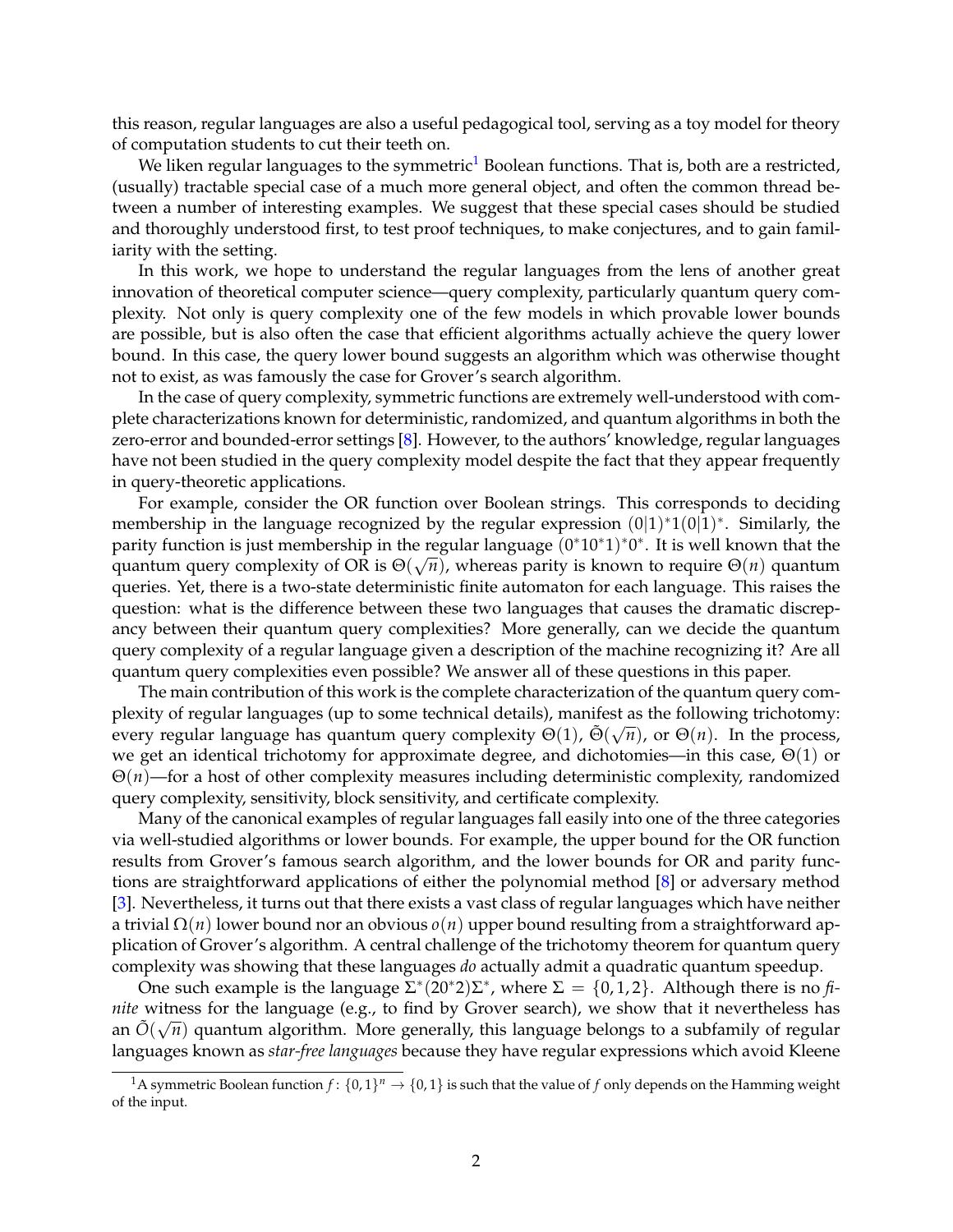star (albeit with the addition of the complement operation).<sup>[2](#page-2-0)</sup> Like regular languages, the starfree languages have many equivalent characterizations: counter-free automata [\[22\]](#page-27-0), predicates expressible in either linear temporal logic or first-order logic [\[18,](#page-27-1) [22\]](#page-27-0), the preimages of finite aperiodic monoids [\[25\]](#page-28-0), or cascades of reset automata [\[20\]](#page-27-2). The star-free languages are those regular languages which can be decided in  $\tilde{O}(\sqrt{n})$  queries. As a result, reducing a problem to any one of the myriad equivalent representations of these languages yields a quadratic quantum speedup for that problem.

Let us take McNaughton's characterization of star-free languages in first-order logic as one example [\[22\]](#page-27-0). That is, every star-free language can be expressed as a sentence in first-order logic over the natural numbers with the less-than relation and predicates  $\pi_a$  for  $a \in \Sigma$ , such that  $\pi_a(i)$ is true if input symbol  $x_i$  is  $a$ . We can easily express the OR function as  $\exists i \pi_1(i)$ , or the more complicated language  $\Sigma^*(20^*2)\Sigma^*$  as

$$
\exists i \, \exists k \, \forall j \quad i < k \land \pi_2(i) \land \pi_2(k) \land (i < j < k \implies \pi_0(j)).
$$

Our result gives an algorithm for this sentence and arbitrarily complex sentences like it. We see this as a far-reaching generalization of Grover's algorithm, which extends the Grover speedup to a much wider range of string processing problems than was previously known.<sup>[3](#page-2-1)</sup>

#### **1.1 Results**

Our main result is the following:

<span id="page-2-3"></span>**Theorem 1** (informal). *Every*<sup>[4](#page-2-2)</sup> regular language has quantum query complexity  $\Theta(1)$ ,  $\tilde{\Theta}(\sqrt{n})$ , or  $\Theta(n)$ . *Moreover, the quantum time complexity of each language matches its query complexity.*

The theorem and its proof have several consequences which we highlight below.

- 1. **Algebraic characterization:** We give a characterization of each class of regular languages in terms of the monoids that recognize them. That is, the monoid is either a rectangular band, aperiodic, or finite. In particular, given a description of the machine, grammar, etc. generating the language, we can decide its membership in one of the three classes by explicitly calculating its syntactic monoid and checking a small number of conditions. See Section [3.](#page-9-0)
- 2. **Related complexity measures:** Many of the lower bounds are derived from lower bounds on other query measures. To this end, we prove query dichotomies for deterministic complexity, randomized query complexity, sensitivity, block sensitivity, and certificate complexity they are all either Θ(1) or Θ(*n*) for regular languages. By standard relationships between the measures, this shows that approximate degree and quantum query complexity are either *O*(1) or  $\Omega(\sqrt{n})$ . See Section [6.](#page-20-0)
- 3. **Generalization of Grover's algorithm:** The BQP algorithm using  $\tilde{O}(\sqrt{n})$  queries for starfree regular languages extends to a variety of other settings given that the star-free languages

<span id="page-2-0"></span> ${}^{2}$ For example, the star-free expression for  $\Sigma^{*}(20^{*}2)\Sigma^{*}$  is  $\overline{\varnothing}2\overline{\varnothing}\overline{\{1,2\}\overline{\varnothing}2\overline{\varnothing}}$ .

<span id="page-2-1"></span> $3$ Readers familiar with descriptive complexity will recall that AC $^{0}$  has a similar, but somewhat more general characterization in first-order logic. It follows that all star-free languages, which have quantum query complexity  $\tilde{O}(\sqrt{n})$ , are in AC<sup>0</sup> . Conversely, we will show that regular languages *not* in AC<sup>0</sup> have quantum query complexity Ω(*n*). Thus, another way to state the trichotomy is that *very roughly speaking* regular languages in NC<sup>0</sup> have complexity *O*(1), regular languages in AC<sup>0</sup> but not NC<sup>0</sup> have complexity  $\tilde{\Theta}(\sqrt{n})$ , and everything else has complexity  $\Omega(n)$ .

<span id="page-2-2"></span> $^{4}$ There are two caveats: the quantum query complexity may oscillate between asymptotically different functions; the quantum query complexity may also be zero. For the formal statement of this theorem see Section [3.](#page-9-0)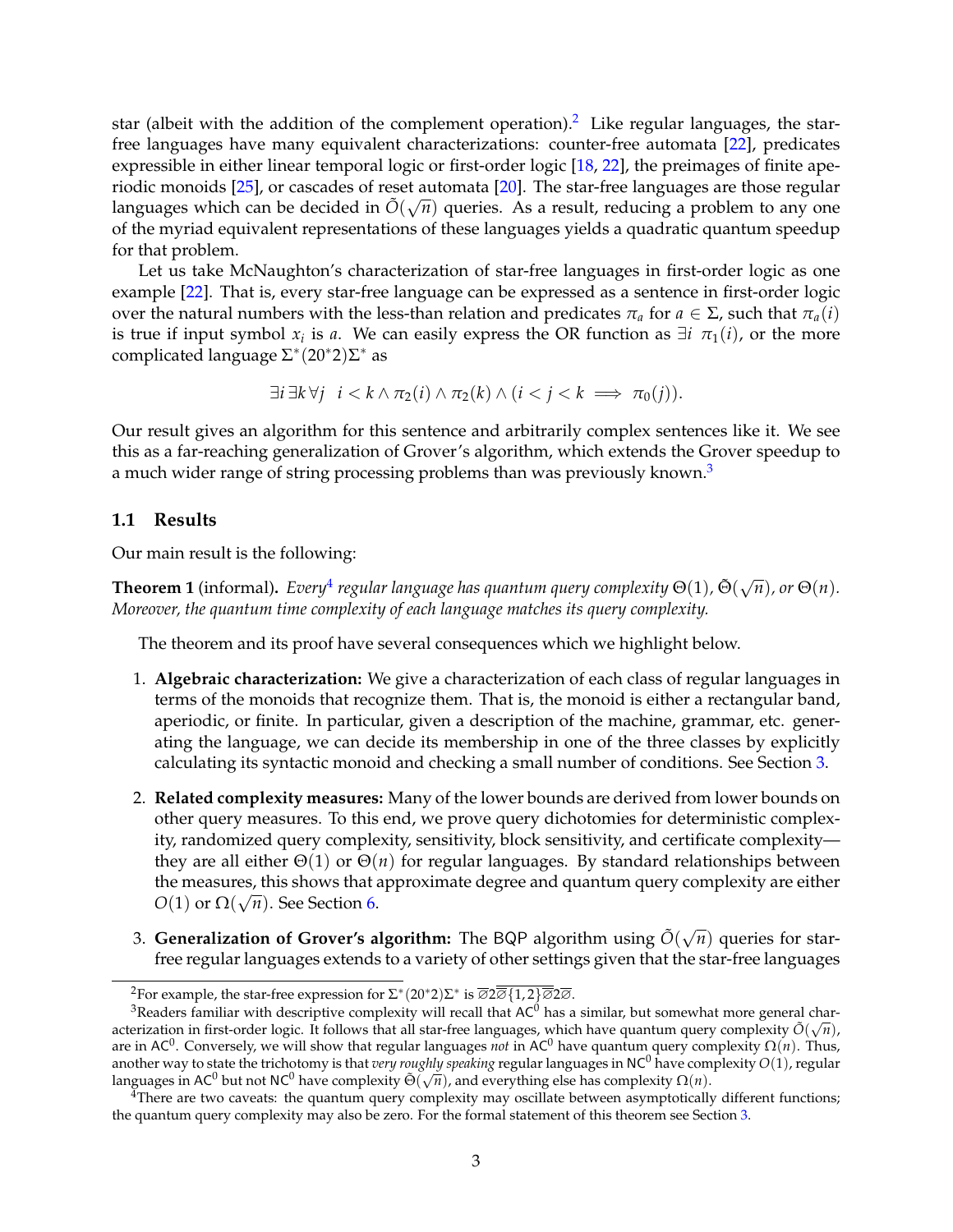enjoy a myriad of equivalent characterizations. The characterization of star-free languages as first-order sentences over the natural numbers with the less-than relation shows that the algorithm for star-free languages is a broad generalization of Grover's algorithm. See Sec-tion [4](#page-11-0) for the description and proof of the star-free algorithm and Section [1.3](#page-4-0) and Appendix [D](#page-34-0) for applications.

4. Star-free algorithm from faster unstructured search: The  $\tilde{O}(\sqrt{n})$  algorithm for star-free languages results from many nested calls to Grover search, using the speedup due to multiple marked items. However, a careful analysis reveals that whenever this speedup is required, the marked items are *consecutive*. We show that these Grover search calls can then be replaced by any unstructured search algorithm. Therefore, any model of computation that has faster-than-brute-force unstructured search will have an associated speedup for star-free languages. Consider, for example, the model of quantum computation of Aaronson, Bouland, Fitzsimons, and Lee in which non-collapsing measurements are allowed [\[1\]](#page-26-2). It was shown that unstructured search in that model requires at most  $\tilde{O}(n^{1/3})$  queries, and therefore, starfree languages can be solved in  $\tilde{O}(n^{1/3})$  queries as well.

Finally, we stress that this trichotomy is only possible due to the extreme uniformity in the structure of regular languages. In particular, the trichotomy does not extend to another basic model of computation, the context-free languages.

<span id="page-3-1"></span>**Theorem 2.** For all limit computable<sup>[5](#page-3-0)</sup>  $c \in [1/2, 1]$ , there exists a context-free language L such that  $Q(L) = O(n^{c+\epsilon})$  and  $Q(L) = \Omega(n^{c-\epsilon})$  for all  $\epsilon > 0$ . Furthermore, if an additive  $\epsilon$ -approximation *to c is computable in*  $2^{O(1/\epsilon)}$  *time, then*  $Q(L) = \Theta(n^c)$ *. In particular, any algebraic*  $c \in [1/2, 1]$  *<i>has this property.*

In fact, the converse also holds.

<span id="page-3-2"></span>**Theorem 3.** Let L be a context-free language such that  $\lim_{n\to\infty} \frac{\log Q(L)}{\log n} = c$ . Then, c is limit computable.

#### **1.2 Proof Techniques**

Most of the lower bounds are derived from a dichotomy theorem for sensitivity—the sensitivity of a regular language is either  $O(1)$  or  $\Omega(n)$ . In particular, we show that the language of sensitive bits for a regular language is itself regular. Therefore, by the pumping lemma for regular languages, we are able to boost any nonconstant number of sensitive bits to  $\Omega(n)$  sensitive bits, from which the dichotomy follows.

The majority of the work required for the classification centers around the  $\tilde{O}(\sqrt{n})$  quantum query algorithm for star-free languages. The proof is based on Schützenberger's characterization of star-free languages as those languages recognized by finite aperiodic monoids. Starting from an aperiodic monoid, Schützenberger constructs a star-free language recursively based on the "rank" of the monoid elements involved. Roughly speaking, this process culminates in a decomposition of any star-free language into star-free languages of smaller rank. Although this decomposition does not immediately give rise to an algorithm, the notion of rank proves to be a particularly useful algebraic invariant. Specifically, we use it to show that given a  $\tilde{O}(\sqrt{n})$ -query algorithm for membership in some star-free language *L*, we can construct a  $\tilde{O}(\sqrt{n})$ -query algorithm for Σ<sup>\*</sup>*L*Σ<sup>\*</sup>. This "infix" algorithm is the key subroutine for much of the general star-free algorithm.

<span id="page-3-0"></span><sup>5</sup>We say that a number *<sup>c</sup>* <sup>∈</sup> **<sup>R</sup>** is *limit computable* if there exists a Turing machine which on input *<sup>n</sup>* outputs some rational number *T*(*n*) such that  $\lim_{n\to\infty} T(n) = c$ .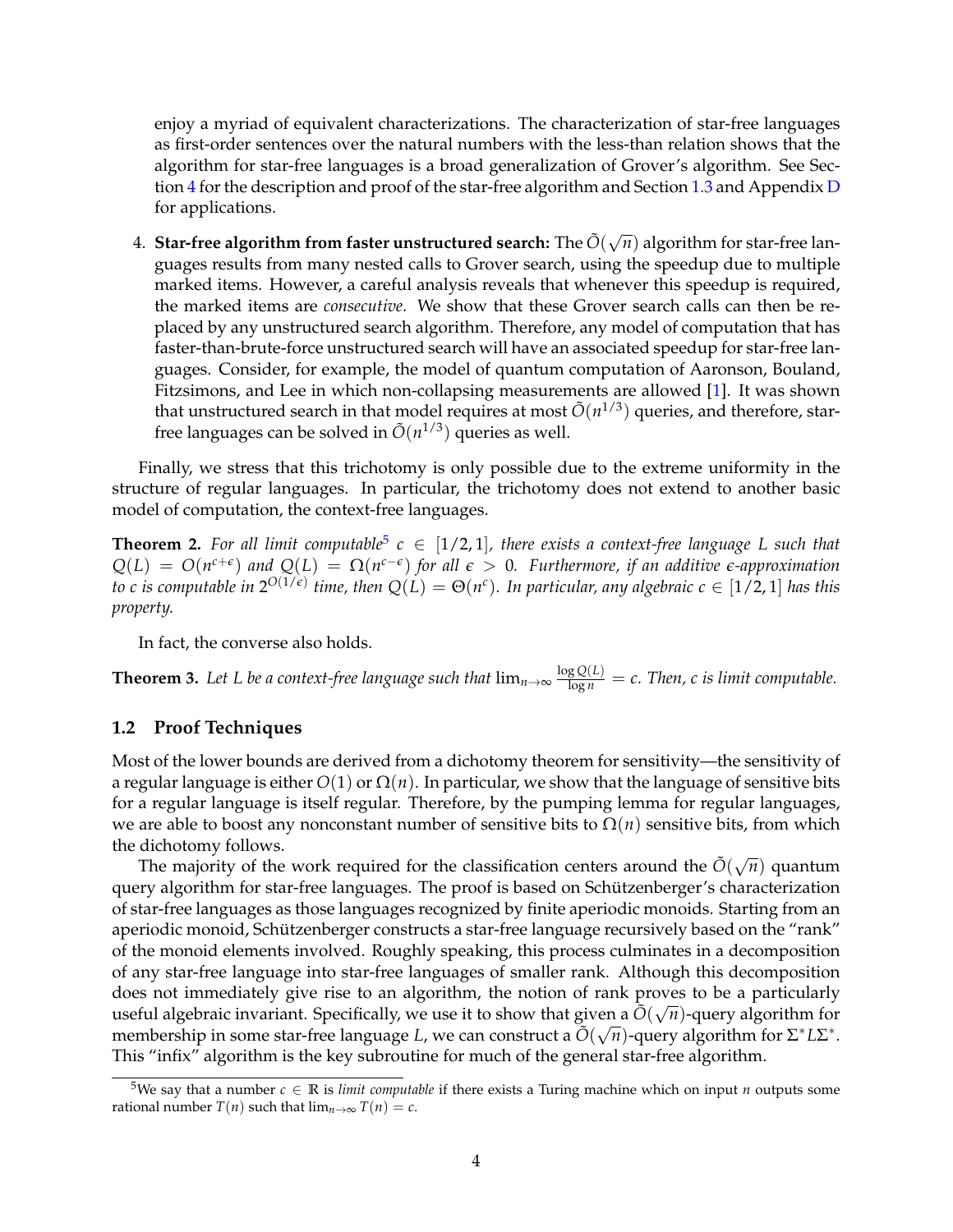#### <span id="page-4-0"></span>**1.3 Applications**

We give quantum quadratic speedups for several problems simply by showing that the underlying language is star free. Consider the language  $2\Sigma^* 2\backslash \Sigma^* 20^* 2\Sigma^*$ , where  $\Sigma = \{0,1,2\}$ . We call this the *dynamic AND-OR language*, for reasons which may not be evident from the regular expression alone. Think of the 2's as delimiting the string into some number of blocks over  $\{0, 1\}$ . We take the OR of each block and the AND of those results to decide if the string is in the language. That is, if there is some pair of consecutive 2's with no intervening 1, then that block evaluates to 0, and the whole string is not in the language. It has long been known that the quantum query complexity of the AND-OR tree, or more generally Boolean formulas with constant depth, is  $\Theta(\sqrt{n})$  [\[17\]](#page-27-3). In that case, however, the tree or formula is fixed in advance and not allowed to change with the input. Nevertheless, our quantum algorithm for star-free languages implies that even the dynamic version of the AND-OR language (as well as the dynamic generalization of constant-depth Boolean formulas [\[7\]](#page-26-3)) can be decided with  $\tilde{\Theta}(\sqrt{n})$  queries and, moreover, there is an efficient quantum algorithm.

Next consider the language of balanced parentheses, where the parentheses are only allowed to nest *k* levels deep. When *k* is unbounded, this is called the Dyck language. When  $k = 1$  this is the language of strings of the form  $()() \dots ()$ , which has a simple Grover search speedup—search for (( or )). However, the language quickly becomes more interesting as *k* increases. Nevertheless, for any constant *k*, this language is known to be star free [\[13\]](#page-27-4), and therefore has an  $\tilde{O}(\sqrt{n})$ quantum algorithm by our classification.

Finally, we mention a few more examples of star-free languages (proofs in Appendix [D\)](#page-34-0).

*Addition:* Given three binary numbers  $x_0y_0z_0x_1y_1z_1...x_ny_nz_n$  as input, decide if  $x + y = z$ .

*Word Break:* Given finite dictionary  $D \subseteq \Sigma \cup \Sigma^2$ , decide if word  $x \in \Sigma^*$  is in  $D^*$ .

*Grid Path:* Given a constant-height grid of cells, some of which are impassable, decide whether there is a path from the bottom left corner to the top right corner.

To the authors' knowledge, no quantum quadratic speedups for any of the previous problems were known prior to this publication.

#### **1.4 Related Work**

We are not the first to study regular languages in a query-complexity setting. One such example is work in property testing by Alon, Krivelevich, Newman, and Szegedy. They show that regular languages can be tested<sup>[6](#page-4-1)</sup> with  $\tilde{O}(1/\epsilon)$  queries [\[2\]](#page-26-4). Interestingly, Alon et al. also show that there exist context-free grammars which do not admit constant query property testers [\[2\]](#page-26-4). In Section [7,](#page-21-0) we show that context-free languages can have query complexity outside the trichotomy.

A second example comes from work of Tesson and Therien on the communication complexity ´ of regular languages [\[29\]](#page-28-1). As with query complexity, several important functions in communication complexity happen to be regular, e.g., inner product, disjointness, greater-than, and index. They show that for several measures of communication complexity, the complexity is  $\Theta(1)$ , Θ(log log *n*), Θ(log *n*), or Θ(*n*). Clearly, there are many parallels with this work, but surprisingly the classes of regular languages involved are different. Also, communication complexity is traditionally more difficult than query complexity, yet the authors appear to have skipped over query

<span id="page-4-1"></span><sup>&</sup>lt;sup>6</sup>We say a language *L* is testable with constantly many queries if there exists a randomized algorithm such that given a word  $w \in \Sigma^n$ , the algorithm accepts  $w$  if  $w \in L$ , and the algorithm rejects  $w$  if at least  $\epsilon n$  many positions of  $w$  must be changed in order to create a word in *L*. The algorithm is given  $\tilde{O}(1/\epsilon)$  many queries to *w*.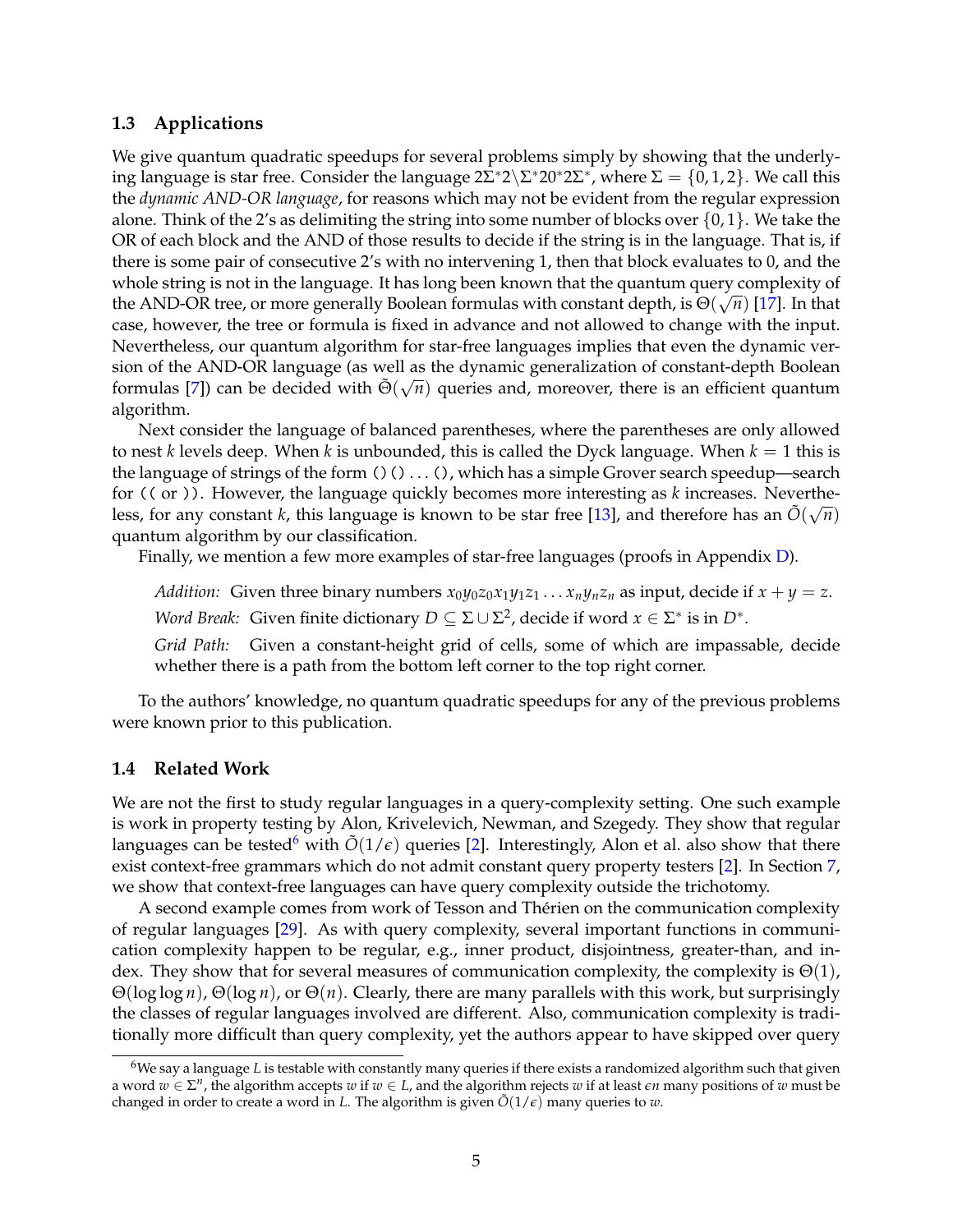complexity—we assume because quantum query complexity is necessary to get an interesting result.

There are also striking parallels in work of Childs and Kothari, who conjecture a dichotomy for the quantum query complexity of minor-closed graph properties [\[12\]](#page-27-5). Minor-closed graph properties are not, to our knowledge, directly related to regular languages, but they are morally similar in that both are very uniform—(almost) every part of the input is treated the same by the property. Childs and Kothari show that such properties have query complexity Θ(*n* 3/2), except for forbidden subgraph properties which are  $o(n^{3/2})$  and  $\Omega(n)$ , and are conjectured to be  $\Theta(n)$ . Even some of the proof techniques are similar—the proof that forbidden subgraph properties are  $\Omega(n)$  could be phrased in terms of block sensitivity, like our  $\Omega(\sqrt{n})$  lower bound for non-trivial languages.

Finally, we are aware of one more result on the complexity of star-free languages prior to our work. It is possible to show that star-free languages have  $o(n)$  quantum query complexity, just barely enough to separate them from non-star-free languages. This result is a combination of two existing results: Chandra, Fortune, and Lipton [\[11\]](#page-27-6) show that star-free languages have (very slightly) super-linear size AC $^0$  circuits; Bun, Kothari, and Thaler show that linear size AC $^0$  circuits have (moderately) sublinear quantum query complexity [\[10\]](#page-27-7). This connection was pointed out to us by Robin Kothari.

## <span id="page-5-2"></span>**2 Background**

This section introduces both regular languages and basic query complexity measures and their relationships. In particular, we will focus on algebraic definitions of regular languages as they serve as the basis for many of the results in this paper. Readers familiar with query complexity can skip much of the introduction on that topic, but may still want to read Section [2.2.2](#page-8-0) on extending the complexity measures to larger alphabets.

#### **2.1 Regular languages**

The *regular languages* are those languages that can be constructed from ∅, {*ε*}, and singletons {*a*} for all  $a \in \Sigma$  using the operations of concatenation (e.g., *AB*), union (e.g.,  $A \cup B$ ), and Kleene star<sup>[7](#page-5-0)</sup> (*A* ∗ ). A *regular expression* for a regular language is an explicit expression for how to construct the language, traditionally writing | for alternation (instead of union), and omitting some brackets by writing *a* for  $\{a\}$  and  $\varepsilon$  for  $\{\varepsilon\}$ . For example, over the alphabet  $\Sigma = \{0,1\}$ , the OR function can be written as regular expression  $\Sigma^*1\Sigma^*$ , and the languages of all strings such that there are no two consecutive 1's is  $(0|10)^*(\varepsilon|1)$ .

The class of regular languages has extremely robust definitions and many equivalent char-acterizations. For instance, some machine-based definitions<sup>[8](#page-5-1)</sup> include those languages accepted by deterministic finite automata (DFA), or by non-deterministic finite automata (NFA), or even by alternating finite automata. Regular languages also arise by weakening Turing machines, for example by making the machine read-only or limiting the machine to  $o(\log \log n)$  space.

For our purposes, some of the most useful definitions of regular languages are algebraic in nature. In particular, regular languages arise as the preimage of a subset of a finite monoid under

<sup>&</sup>lt;sup>7</sup>Let *A* be a set of strings. Define  $A^* = \{a_1 \dots a_k : k \ge 0, a_i \in A\}$ , that is, the concatenation of zero or more strings in *A*. We will also use  $A^+ = \{a_1 \dots a_k : k \ge 1, a_i \in A\}$  to capture one or more strings.

<span id="page-5-1"></span><span id="page-5-0"></span><sup>8</sup>We assume familiarity with the basic machine models for regular languages—see [\[27\]](#page-28-2) for an introduction.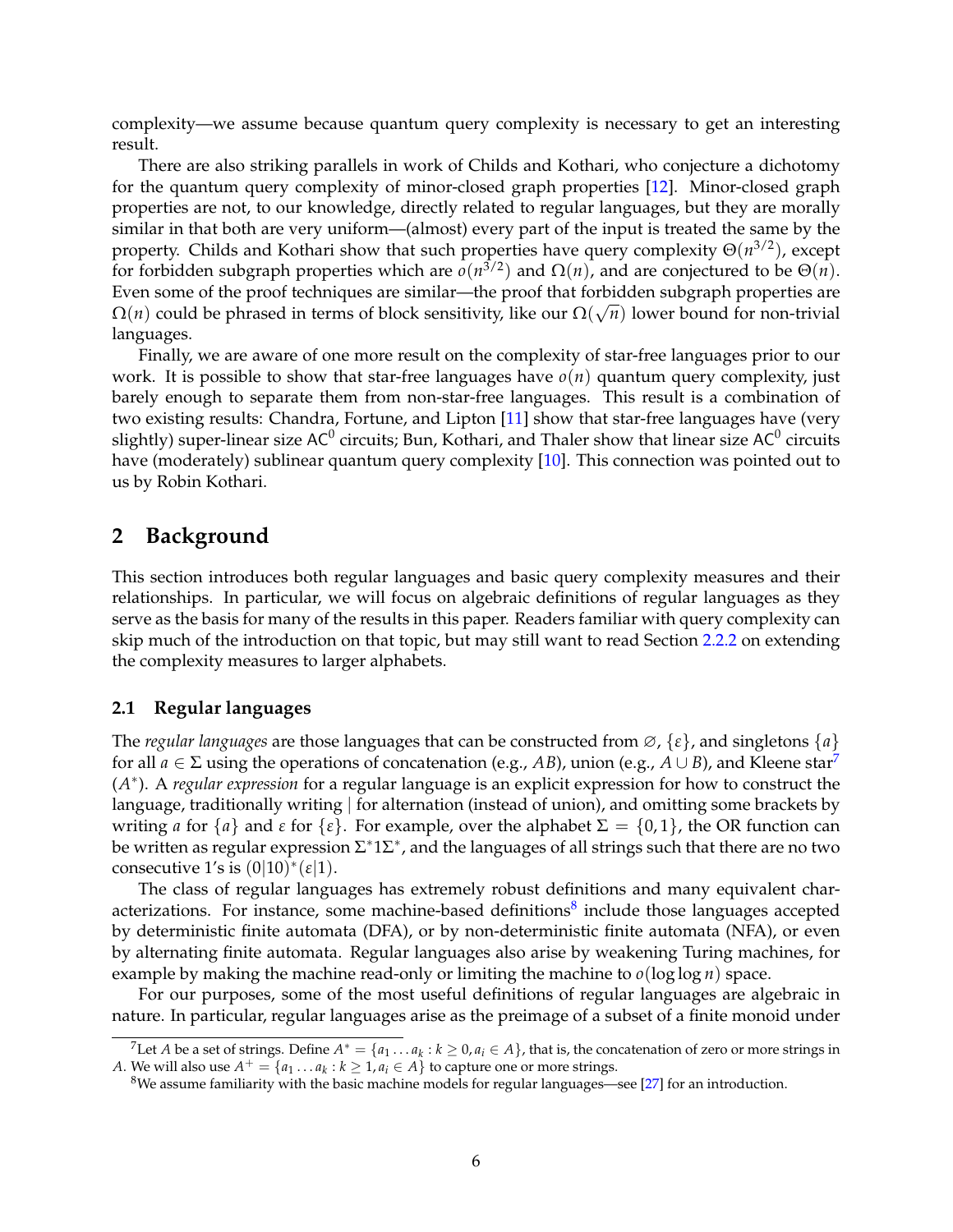monoid homomorphism.<sup>[9](#page-6-0)</sup> First, we say that language *L* ⊆ Σ<sup>\*</sup> is *recognized* by a monoid *M* if there exists a monoid homomorphism  $\varphi: \Sigma^* \to M$  (where  $\Sigma^*$  is a monoid under concatenation) and a subset  $S \subseteq M$  such that

$$
L = \{ w \in \Sigma^* : \varphi(w) \in S \} = \varphi^{-1}(S).
$$

<span id="page-6-1"></span>**Theorem 4** (folklore)**.** *A language is recognized by a finite monoid iff it is regular.*

In fact, starting from a regular language, we can specify a finite monoid recognizing it through the so-called syntactic congruence. Given language  $L \subseteq \Sigma^*$ , the *syntactic congruence* is an equivalence relation  $\sim_L$  on  $\Sigma^*$  such that  $x \sim_L y$  if

$$
\forall u, v \in \Sigma^*, \ uxv \in L \iff uyv \in L.
$$

Thus, ∼*<sup>L</sup>* divides <sup>Σ</sup> ∗ into equivalence classes. Furthermore, ∼*<sup>L</sup>* is a monoid congruence because *u* ∼*L v* and *x* ∼*L y* imply *ux* ∼*L vy*. This means the equivalence classes of  $\Sigma^*$  under ∼*L* are actually *congruence classes* (because they can be multiplied), defining a monoid *M<sup>L</sup>* which we call the *syntactic monoid of L*. Finally, it is not hard to see that the map  $\varphi: \Sigma^* \to M_L$ , from a string to its congruence class, is a homomorphism. Therefore, by Theorem [4,](#page-6-1) the syntactic monoid for any regular language is finite.

The most important subclass of regular languages are the *star-free languages*. These languages are recognized by a variant of regular expressions where complement  $(\overline{A})$  is allowed but Kleene star is not. We call these *star-free regular expressions*. For convenience, star-free regular expressions sometimes contain the intersection operation since it follows by De Morgan's laws.

Note that star-free languages are not necessarily finite. For example,  $\Sigma^*$  can also be expressed as  $\overline{\varnothing}$ , the complement of the empty language. Similarly,  $0^*$  is  $\overline{\varnothing}(\Sigma\setminus\{0\})\overline{\varnothing}$ , the set of strings which do not contain a string other than 0. Once again, an algebraic characterization of star-free languages will be particularly useful for us. First, we say that a monoid *M* is *aperiodic* if for all  $x \in M$ there exists an integer  $n \geq 0$  such that  $x^n = x^{n+1}$ .

#### <span id="page-6-3"></span>**Theorem 5** (Schützenberger [[25\]](#page-28-0)). *A language is recognized by a finite aperiodic monoid iff it is star free.*

We also define a subset of the star-free languages, which we call the *trivial languages*. Intuitively, the trivial languages are those languages for which membership can be decided by the first and last characters of the input string,  $10$  which we formalize as those languages accepted by *trivial regular expressions*. A trivial regular expression is any Boolean combination of the languages *a*| $a\sum$ <sup>\*</sup> $a$ ,  $a\Sigma$ <sup>\*</sup> $b$ , and  $ε$  for  $a ≠ b ∈ Σ$ .

The algebraic characterization of trivial languages will need to use both the properties of the monoid *and* the properties of the homomorphism onto the monoid. To that end, we say that language  $L \subseteq \Sigma^*$  is *recognized* by a monoid homomorphism  $\varphi \colon \Sigma^* \to M$  if  $L = \{w \in \Sigma^* : \varphi(w) \in \Sigma^* : \varphi(w) \in \Sigma^* \}$  $S$ } =  $\varphi^{-1}(S)$  for some subset *S*  $\subseteq$  *M*. Finally, a monoid *M* is a *rectangular band* if for *r*,*s*, *t*  $\in$  *M*, each element is idempotent,  $r^2 = r$ , and satisfies the rectangular property,  $rst = rt$ .

**Theorem 6** (Appendix [B\)](#page-30-0). *A language is recognized by morphism*  $\varphi$  *such that*  $\varphi(\Sigma^+)$  *is a finite rectangular band iff it is trivial.*

<span id="page-6-0"></span><sup>&</sup>lt;sup>9</sup>A *monoid* (*M*,  $\cdot$ , 1<sub>*M*</sub>) is a set *M* closed under an associative binary operation  $\cdot$ : *M* × *M* → *M* with an identity element 1*<sup>M</sup>* ∈ *M*. A *monoid homomorphism* is a map from one monoid to another that preserves multiplication and identity.

<span id="page-6-2"></span> $10$ More generally, trivial languages are decided by a constant size prefix and/or suffix of the input, but the processing we do to formalize the trichotomy theorem compresses those substrings to length 1. See Section [3.](#page-9-0)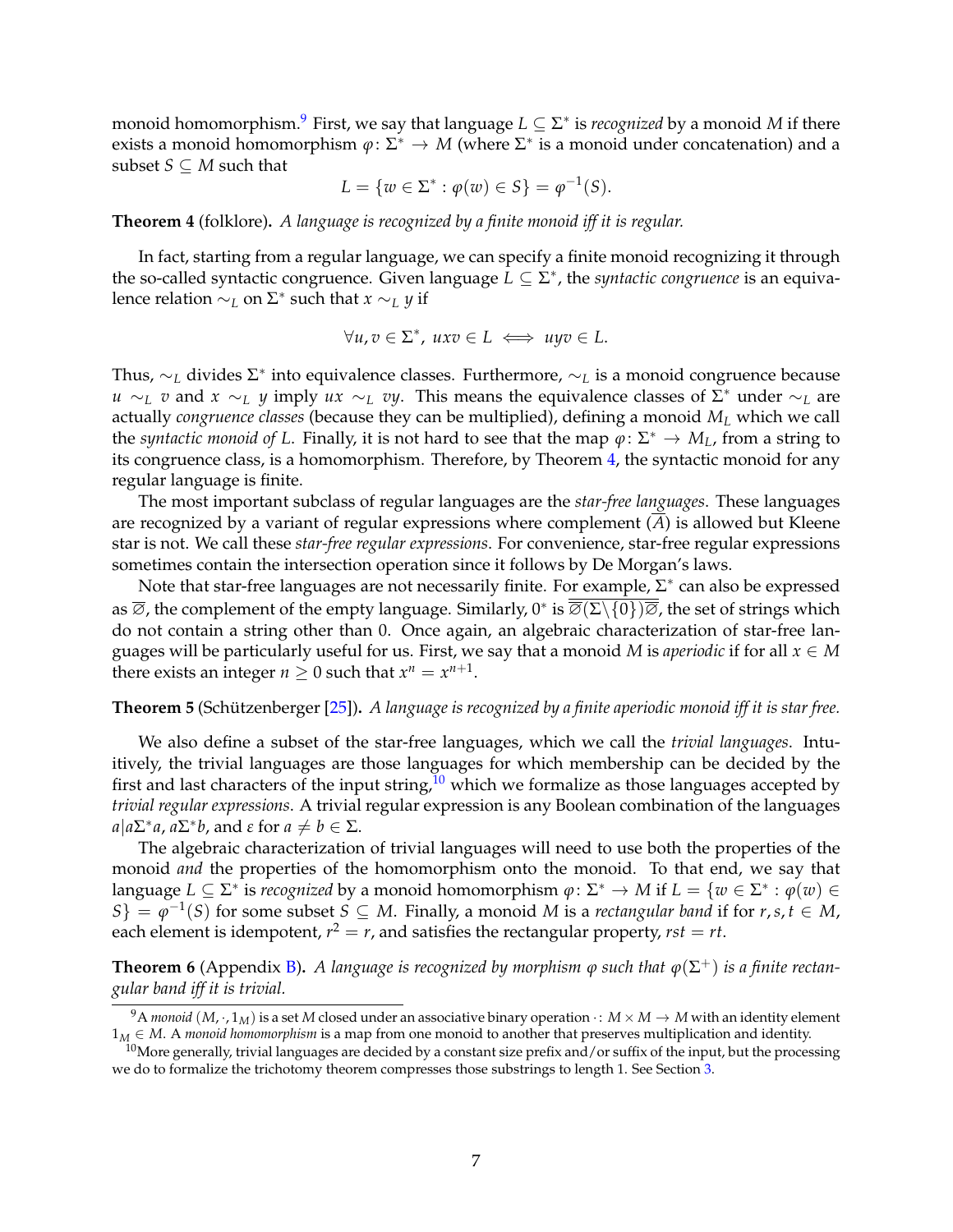#### **2.2 Query complexity**

This section serves as a brief overview of query complexity, a model of computation where algorithms are charged based on the number of input bits they reveal (the input is initially hidden) rather than the actual computation being done. To model that the input is hidden, all query algorithms must access their inputs via an indexing oracle—a function which takes some index and outputs the value of the corresponding input bit. We use the standard notion of oracles in the quantum setting. That is, for oracle function  $\mathcal{O} \colon \{0,1\}^n \to \{0,1\}$ , the quantum algorithm can apply the  $(n + 1)$ -qubit transformation which flips the last qubit if O applied to the first *n* qubits evaluates to 1.

Formally, the *quantum query complexity* of a function  $f: \Sigma^* \to \{0,1\}$  is a function  $Q(f): \mathbb{N} \to \mathbb{N}$ such that  $Q(f)(n)$  is the minimum number of oracle calls for a quantum circuit to decide (with bounded error) the value of *f* for input strings of length *n*. An astute reader may notice that we only defined the indexing function over bits and that regular languages are defined over arbitrary finite alphabets Σ. However, one can always transform the function so that each symbol of  $\Sigma$  is encoded by  $\lceil \log_2 |\Sigma| \rceil$  bits. In fact, we will show later that this only affects the query complexity by a constant factor for regular languages.

One can similarly define *deterministic query complexity* (*D*), *bounded-error randomized query complexity* (*R*), and *zero-error randomized query complexity* (*R*0) by counting the number of input symbols accessed in these models. Closely related to quantum query complexity is a notion of approximation by polynomials called approximate degree, denoted deg(f). The *approximate degree* of a function  $f: [k]^n \to \{0,1\}$  is the minimum degree of a polynomial  $p(x_1, \ldots, x_n)$  such that  $|p(x_1, ..., x_n) - f(x_1, ..., x_n)| \leq \frac{1}{3}$  for all  $x_1, ..., x_n \in [k]$ .

We conclude by defining several query complexity measures which are useful tools in proving lower bounds in the more standard models of computation above. Fix a function  $f: \Sigma^* \to \{0,1\}$ . Let  $x \in \Sigma^n$  be some input. We say that some input symbol  $x_i$  is *sensitive* if changing only  $x_i$  changes the value of the function on that input. The *sensitivity* of *x* is equal to its total number of sensitive symbols. The *sensitivity of f* , denoted *s*(*f*), is the maximum sensitivity over all inputs *x*.

Similarly, the *block sensitivity* at an input is the maximum number of disjoint blocks (i.e., subsets of the input bits) such that changing one entire block changes the value of the function. The *block sensitivity of f* , denoted *bs*(*f*), is the maximum block sensitivity over all inputs *x*.

A *certificate* is a partial assignment of the input symbols such that *f* evaluates to the same value on all inputs consistent with the certificate. The certificate complexity of an input is the minimum certificate size (i.e., the number of bits assigned in the partial assignment). The *certificate complexity of f*, denoted  $C(f)$ , is the maximum certificate complexity over all inputs.

Finally, when clear from context, we will often let a language denote its characteristic function when used as an argument in the various complexity measures. For example, for language  $L \subseteq \Sigma^*$ , we will write  $Q(L)$  as the quantum query complexity of the function  $f_L: \Sigma^* \to \{0,1\}$  where  $f(x) = 1$  iff  $x \in L$ .

#### **2.2.1 Relationships**

There are many relationships between the different complexity measures that will be useful throughout this paper. For example, the proposition below follows from the fact that some models of computation can easily simulate others.

<span id="page-7-0"></span>**Proposition** 7 ([\[8\]](#page-26-0)). *For all*  $f: \{0,1\}^* \to \{0,1\}$ ,

$$
\frac{1}{2}\widetilde{deg}(f) \le Q(f) \le R(f) \le R_0(f) \le D(f).
$$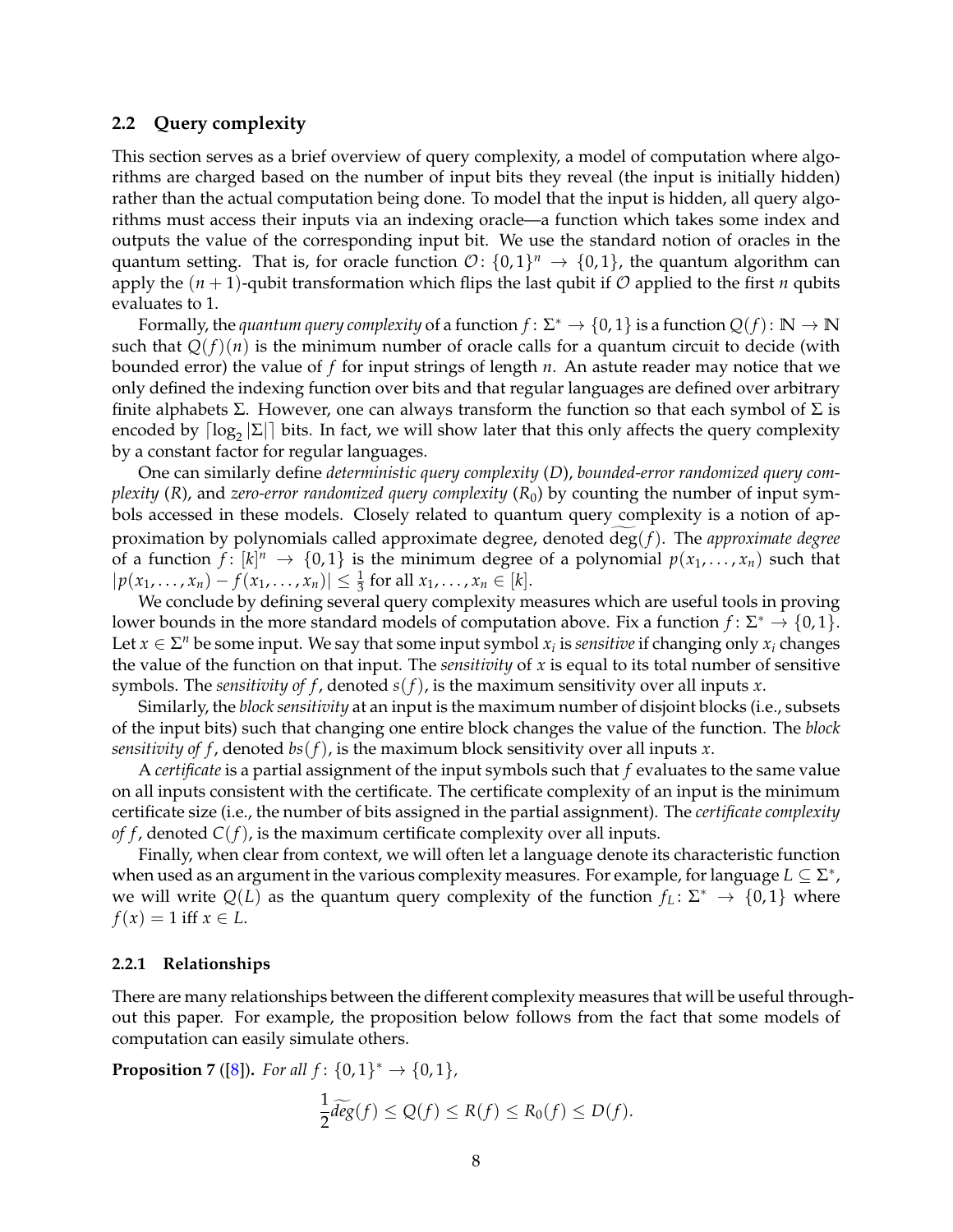In Section [5,](#page-17-0) we prove a dichotomy theorem for block sensitivity—it is either  $O(1)$  or  $\Omega(n)$ . This is particularly useful since nearly all complexity measures are polynomially related to block sensitivity:

<span id="page-8-5"></span>**Theorem 8** ([\[9\]](#page-27-8)). For all  $f: \{0,1\}^* \to \{0,1\}$ , we have the following relationships for block sensitivity:

| Lower bounds                    | Upper bounds          |
|---------------------------------|-----------------------|
| $C(f) \geq bs(f)$               | $s(f) \leq bs(f)$     |
| $deg(f) = \Omega(\sqrt{bs(f)})$ | $C(f) \leq bs(f)^2$   |
| $R(f) = \Omega(bs(f))$          | $D(f) \leq bs(f)^3$ . |

Notice that for nearly all complexity measures *M*, we have  $bs(f)^a \le M(f) \le bs(f)^b$  for some constants  $a, b \geq 0$ . The exception is sensitivity, for which it is famously open whether a polynomial in sensitivity upper bounds block sensitivity. There is, however, an *exponential* relation due to Simon.

<span id="page-8-3"></span>**Theorem 9** (Simon [\[26\]](#page-28-3)). *For all*  $f: \{0, 1\}^* \to \{0, 1\}$ ,  $bs(f) = O(s(f)4^{s(f)})$ .

<span id="page-8-4"></span>**Corollary 10.** If any query complexity measure in { $s$ , bs, C, D, R<sub>0</sub>, R, Q, deg} is  $O(1)$ , then all of them are *O*(1)*.*

#### <span id="page-8-0"></span>**2.2.2 Alphabet size**

In this section, we discuss how alphabet size affects the various query measures. Recall that the query complexity measures above are usually defined for *Boolean* functions. Nevertheless, we would like to extend the known relationships between the complexity measures to functions over larger (yet constant) alphabets. While it is true that many of these relationships generalize without too much work, we would like to avoid reproving the results one at a time.

Our solution is to simply encode symbols of  $\Sigma$  as binary strings of length  $\lambda := \lceil \log |\Sigma| \rceil$ . If the size of the alphabet  $\Sigma$  is not a power of two, we can simply map the extra binary strings to arbitrary elements of <sup>Σ</sup>. This maps a language *<sup>L</sup>* ⊆ <sup>Σ</sup> ∗ to a language *L* bin ⊆ {0, 1} ∗ over binary strings. Since regular languages are closed under inverse morphism, *L* bin is regular if *L* is regular.

It is also easy to see that almost all complexity measures are changed by at most a constant factor when converting to a binary alphabet. For example,  $D(L)(n) \leq D(L^{\text{bin}})(\lambda n)$  since for any bit we look at, there is some symbol we can examine that tells us that bit. In the other direction,  $D(L^{\text{bin}})(n) \leq \lambda D(L)(\lambda n)$ , since we can query the entire encoding of any symbol we query. Similarly, the encoding changes  $R_0$ ,  $R$ ,  $Q$ ,  $s$ ,  $C$ , and (with some additional work) deg, by at most a constant factor. The exception is block sensitivity.

It is clear that  $bs(L)(n) \leq bs(L^{\text{bin}})(\lambda n)$ , since for any sensitive block of symbols there is some way to flip it, and this changes some block of bits. In the other direction, a block of sensitive bits gives a block of sensitive symbols in the obvious way, but then disjoint blocks of bits will not necessarily map to disjoint blocks of symbols, so it is difficult to say more for general languages.

<span id="page-8-2"></span>**Theorem 11.** Let  $L \subseteq \Sigma^*$  be a regular language. Then, there exists constant c such that  $bs(L)(n) \ge$  $c \cdot bs(L^{\text{bin}})(\lambda n)$  *for all n.* 

*Proof.* We borrow a dichotomy result<sup>[11](#page-8-1)</sup> from Section [5,](#page-17-0) namely Corollary [27—](#page-19-0)any flat regular language has sensitivity either  $O(1)$  or  $\Omega(n)$ . Since *L* is a regular language and not necessarily flat,

<span id="page-8-1"></span><sup>&</sup>lt;sup>11</sup>Note that Corollary  $27$  is true for any alphabet size and does not depend on Theorem [11,](#page-8-2) so the argument is not circular.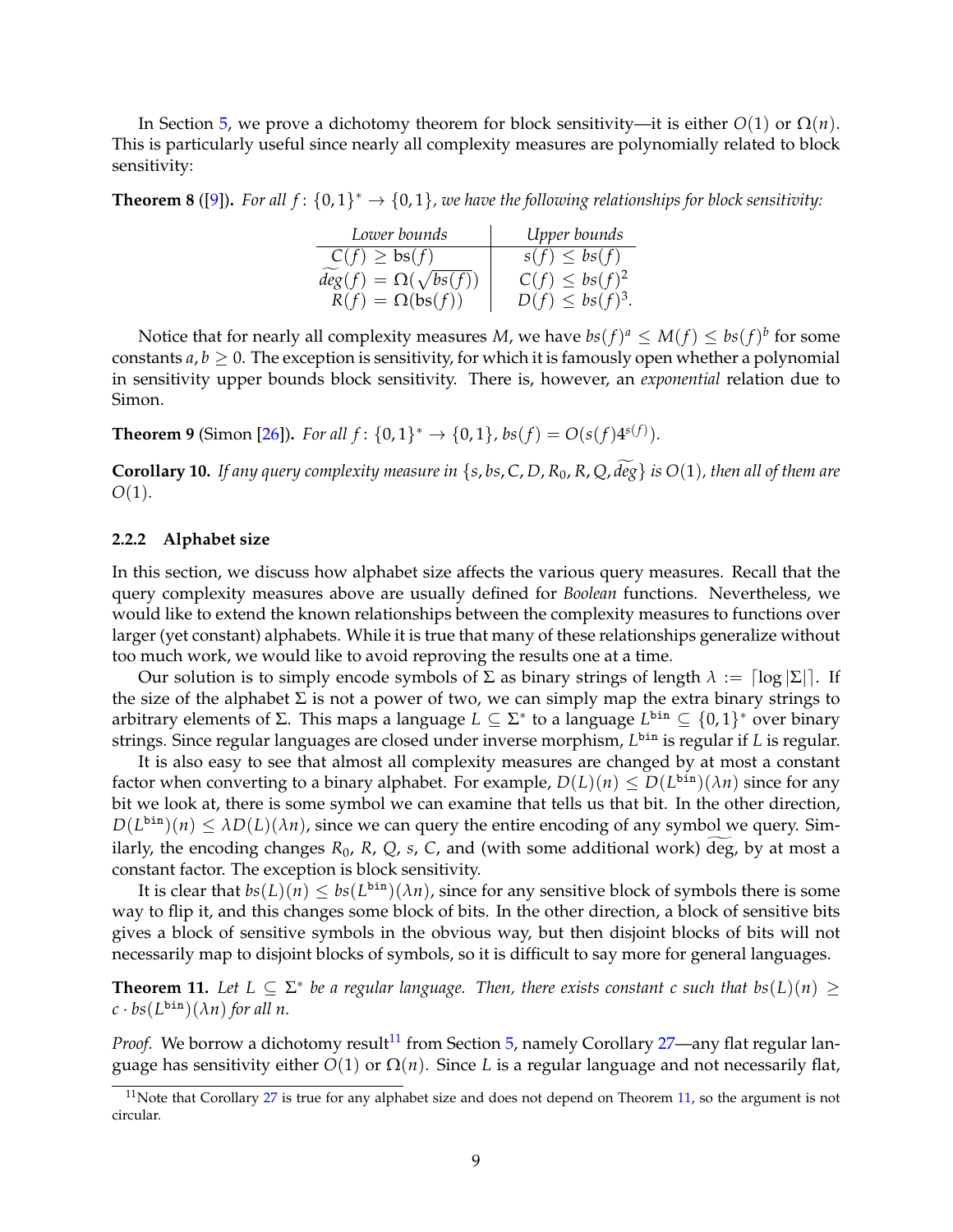we also borrow Theorem [12](#page-10-0) from Section [3—](#page-9-0)membership in *L* reduces to membership in some flat language based on some finite suffix of the input string. Therefore, for every length *n*, the sensitivity  $s(L)$  is either constant or  $\Omega(n)$ , which we use to split the proof into two cases.

If the sensitivity  $s(L)$  is constant, then  $s(L^{\text{bin}})$  is also constant. This implies that  $bs(L^{\text{bin}})$  is constant by Theorem [9.](#page-8-3) Therefore,  $bs(L)$  is also constant since  $bs(L)(n) \leq bs(L^{\text{bin}})(\lambda n)$ . If the sensitivity *s*(*L*) is not constant, then it is linear by the dichotomy theorem. Therefore,  $s(L)(n) \leq$  $bs(L)(n) \leq bs(L^{\text{bin}})(\lambda n)$  implies block sensitivity is linear for both languages from which the theorem follows.  $\Box$ 

With this theorem, every regular language and its encoding have the same complexity for all of the measures we are interested in, up to constants. Therefore, we will lift known relationships between complexity measures in the Boolean setting to the general alphabet setting without further comment.

### <span id="page-9-0"></span>**3 Formal Statement**

The naïve version of the trichotomy theorem states that the quantum query complexity of a regular language is always  $\Theta(1)$ ,  $\tilde{\Theta}(\sqrt{n})$ , or  $\Theta(n)$ . Unfortunately, this is not strictly true. We now explain the difficulty and a technique which we call "flattening" that allows us to formalize this statement.

Let us see why flattening is necessary. Consider any language which has large quantum query complexity (e.g., parity) and take its intersection with  $(\Sigma^2)^*$ , the language of even length strings. When the input length is odd, we know without any queries that the string cannot be in the language. When the input length is even, we have to solve the parity problem, which requires  $\Omega(n)$  queries. Thus, the query complexity oscillates drastically between 0 and  $\Theta(n)$  depending on the length of the input. Strictly speaking, this means the complexity is neither  $\Theta(1)$ ,  $\tilde{\Theta}(\sqrt{n})$ , nor  $\Theta(n)$ ; the naïve statement of the trichotomy is false.

We want to state the trichotomy only for languages which are length-independent. Fortunately, a DFA cannot count how many symbols it reads. With finite state, the best a DFA can do is count *modulo* some constant. Thus, if there is any dependence on length, it is periodic. Similarly, a language may have periodic dependence on position. For example, consider the language of all strings with exactly two 1s. This language is star free and therefore has an  $\tilde{O}(\sqrt{n})$  quantum query algorithm. If we further require the 1s to be an even distance apart, the language is no longer star free, but clearly has an  $\tilde{O}(\sqrt{n})$  quantum query algorithm. Flattening will reduce this language to a collection of star-free languages, and in general it will remove periodicities not inherent to the query complexity of the language.

Before continuing with flattening, we address a different way to handle *length* dependence. That is, redefine the quantum query complexity of a function to be the minimum number of quantum oracle calls needed to compute the function on inputs of length *up to n* (rather than exactly *n*). For this definition, notice that the quantum query complexity is nondecreasing. In Appendix [A.1](#page-29-0) we show that trichotomy theorem holds for *all* regular languages under this definition as a simple consequence of Theorem [1,](#page-2-3) the trichotomy theorem for *flat* languages. To be clear, we will continue to use the standard definition of quantum query complexity for the remainder of the paper.

#### **3.1 Flattening**

The main idea behind flattening is to eliminate a language's periodicities by dividing the strings into blocks. For any string  $x \in \Sigma^*$  of length *kn*, we can reimagine *x* as a length-*n* string over Σ *k* . This operation can be applied to a language by keeping only strings of length divisible by *k*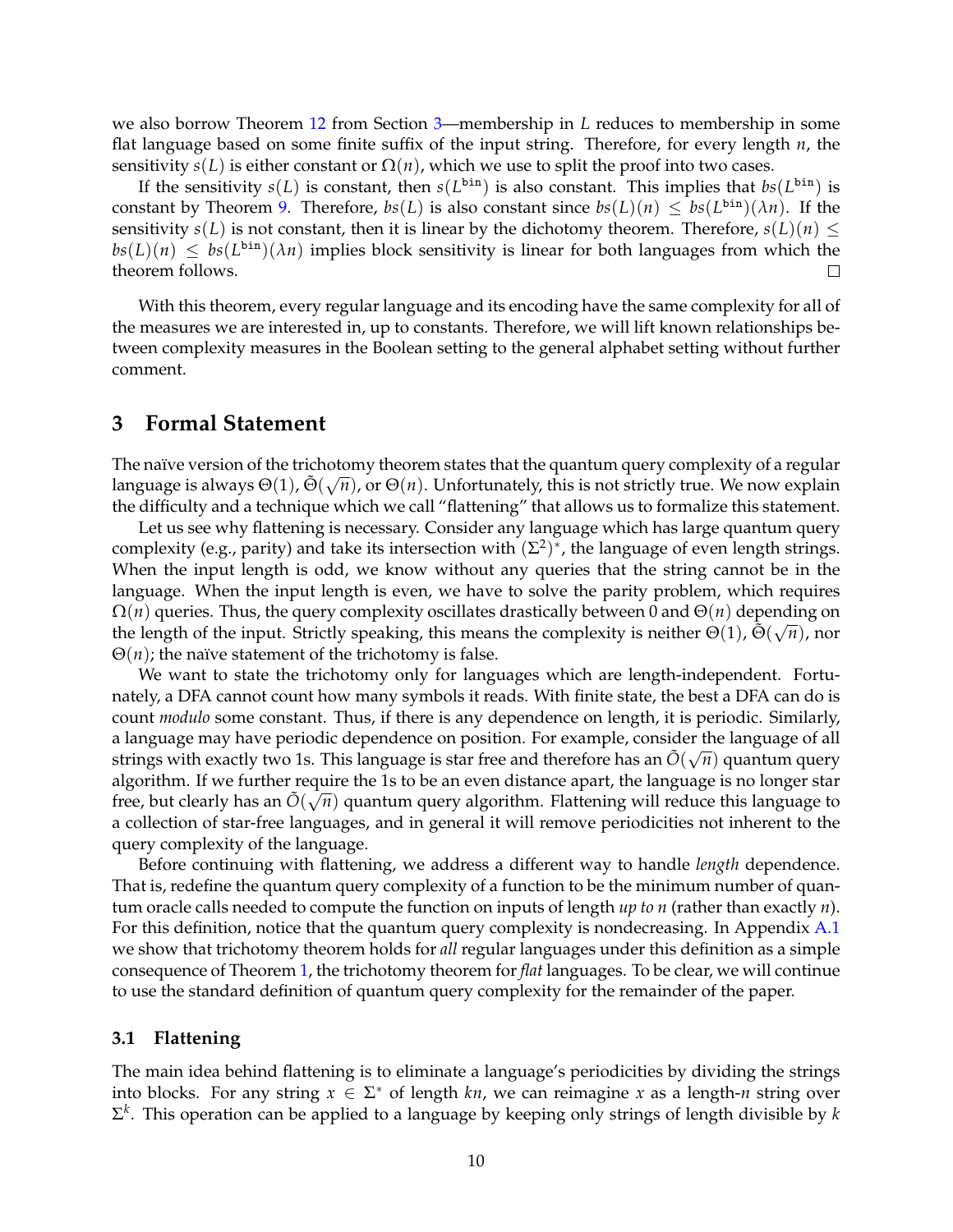and projecting them to the alphabet  $\Sigma^k$ . Flattening a regular language applies this operation to the language for some carefully chosen *k* to be determined later. Nevertheless, we argue that the language and its flattened version are essentially the same since we are simply blocking characters together. We formalize this in the following theorem.

<span id="page-10-0"></span>**Theorem 12.** Let  $L \subseteq \Sigma^*$  be a regular language recognized by a monoid M. There exists an integer  $p \ge 2$ *and a finite family of* flat *regular languages* {*Li*}*i*∈*<sup>I</sup> over alphabet* <sup>Σ</sup> *p such that testing membership in L reduces (in fewer than p queries) to testing membership in L<sup>i</sup> for some i. Furthermore, the same monoid M recognizes L and every L<sup>i</sup> (although there may be a simpler monoid which recognizes L<sup>i</sup> ).*

The full proof is in Appendix [A](#page-28-4) with the rest of the details about flattening a language. The key property of a flattened language is the following:

<span id="page-10-1"></span>**Property 13.** Let  $L \subseteq \Sigma^*$  be a flat regular language. For any non-empty string  $x \in \Sigma^+$ , and any non-zero length  $k > 0$ , there exists a string  $y \in \Sigma^k$  of length  $k$  such that for any  $u, v \in \Sigma^*$ ,

$$
uxv \in L \iff uyv \in L.
$$

*That is, x and y belong to the same congruence class.*

In other words, for any non-empty string *x*, we can replace (substring) occurrences of *x* with some string of every (non-zero) length, without changing membership in the language. Notice that a flat regular language cannot have a length dependence, otherwise we would replace the first few letters with something slightly longer or shorter to reduce the problem to whichever nearby length is easiest.

To summarize, any regular language can be reduced (or *flattened*) to a collection of flat regular languages. Some of these languages may be easier than others, but they are all lengthindependent, and thus suitable for our trichotomy theorem. See Appendix [A](#page-28-4) for details.

#### **3.2 Formal Statement of Main Result**

We are now ready to formally state Theorem [1.](#page-2-3) Technically, there are a few regular languages (even flat languages), which can be decided with zero queries, strictly from the length of the input. This divides the languages into the following *four* classes (i.e., a *tetrachotomy*).

**Theorem [1.](#page-2-3)** *Every flattened regular language has quantum query complexity* 0,  $\Theta(1)$ ,  $\tilde{\Theta}(\sqrt{n})$ , or  $\Theta(n)$ *according to the smallest class in the following hierarchy that contains the language.*

- Degenerate: One of the four languages  $\varnothing$ ,  $\varepsilon$ ,  $\Sigma^*$ , or  $\Sigma^+$ .
- *Trivial: The set of languages which have trivial regular expressions.*
- *Star free: The set of languages which have star-free regular expressions.*
- *Regular: The set of languages which have regular expressions.*

*Note that each class is contained in the next. Furthermore, the quantum time complexity of each class matches its query complexity.*

Nevertheless, we refer to this classification as a *trichotomy*. We either think of degenerate and trivial languages under the category of "constant query regular languages" or, alternatively, disregard the degenerate languages entirely because they are uninteresting.

As it turns out, the regular expression descriptions, some of which were already mentioned in Section [2,](#page-5-2) are not particularly useful for the classification. We will prefer the following algebraic/monoid definitions of the languages, and use them throughout. We prove they coincide with the regular expression characterizations in Appendix [B.](#page-30-0)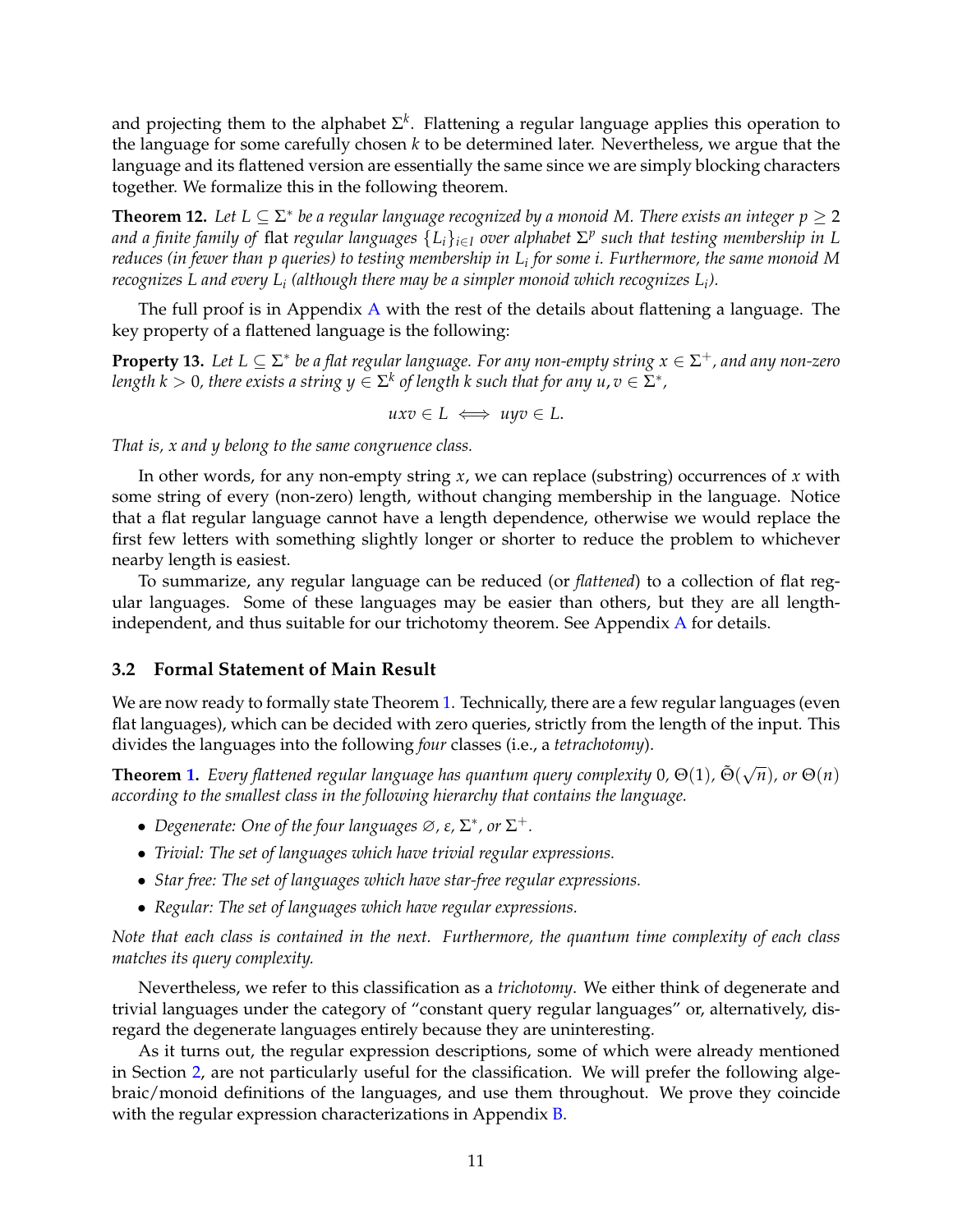<span id="page-11-3"></span>**Theorem 14.** *Let L be a regular language.*

- L is degenerate iff it is recognized by morphism  $\varphi$  such that  $|\varphi(\Sigma^+)| = 1$ .
- $\bullet$  L is trivial iff it is recognized by morphism  $\phi$  such that  $\phi(\Sigma^{+})$  is a finite rectangular band.
- *L is star free iff it is recognized by a finite aperiodic monoid.*
- *L is regular iff it is recognized by a finite monoid.*

#### **3.3 Structure of the proof**

We separate the proof of the trichotomy into two natural pieces: upper bounds (Section [4\)](#page-11-0) and lower bounds (Section [6\)](#page-20-0). The upper bounds are derived directly from the monoid characterizations of the various classes. Given a flat language, we construct explicit algorithms using at most 0 queries for degenerate languages, 2 queries for trivial languages,  $\tilde{O}(\sqrt{n})$  queries for star-free languages, and *n* queries for regular languages.

The lower bound section aims to prove that these are the *only* possible classes. First, we show that any non-degenerate language requires at least one quantum query. We then show that any nontrivial language requires *ω*(1) quantum queries. At this point, we will appeal to a dichotomy theorem for the block sensitivity of regular languages, which we prove in Section [5.](#page-17-0) From this dichotomy and standard relationships between the complexity measures, we get that any regular language requiring  $\omega(1)$  quantum queries actually requires  $\Omega(\sqrt{n})$  queries. Finally, we show that any non-star-free language requires  $\Omega(n)$  queries, completing the proof.

# <span id="page-11-0"></span>**4 Upper Bounds**

In this section, we will describe the algorithms for achieving the query upper bounds in Theorem [1.](#page-2-3) As a warm-up, we will first consider every class besides the star-free languages. Each algorithm will follow trivially from the monoid characterization of each class.

<span id="page-11-2"></span>**Proposition 15.** *Any regular language has an O*(*n*)*-time deterministic algorithm. The trivial languages have constant-time deterministic algorithms. The degenerate languages have* 0*-query deterministic algorithms.*[12](#page-11-1)

*Proof.* Let  $L \subseteq \Sigma^*$  be a regular language. Let  $\varphi$  be the homomorphism onto its syntactic monoid *M*<sub>*L*</sub> such that  $L = \{ \varphi^{-1}(s) : s \in S \subseteq M_L \}$ . Let  $x = x_1 \dots x_n \in \Sigma^n$ . We have that  $x \in L$  iff  $\varphi(x_1)\varphi(x_2)\dots\varphi(x_n) \in S$ . Since  $M_L$  is finite and  $\varphi$  is specified by a finite mapping from characters to monoid elements, this product is computable in linear time.

Suppose *L* is trivial. Consider input  $x = ayb$  where  $a, b \in \Sigma$  and  $y \in \Sigma^*$ . By the rectangular band property, we have  $\varphi(x) = \varphi(a)\varphi(y)\varphi(b) = \varphi(a)\varphi(b)$ . That is,  $x \in L$  iff  $\varphi(ab) \in S$ .

Suppose *L* is degenerate. Consider some input  $x \in \Sigma^*$ . If  $|x| = 0$ , then  $x \in L$  iff  $\varphi(\varepsilon) \in S$ . If <sup>|</sup>*x*<sup>|</sup> <sup>&</sup>gt; 0, then *<sup>ϕ</sup>*(*x*) <sup>∈</sup> *<sup>ϕ</sup>*(<sup>Σ</sup> <sup>+</sup>) = {*s*} so *<sup>x</sup>* <sup>∈</sup> *<sup>L</sup>* iff *<sup>s</sup>* <sup>∈</sup> *<sup>S</sup>*. Since the query algorithm knows the length in advance, no queries are needed to determine the membership of *x*.

Of course, the existence of these deterministic algorithms implies their corresponding query upper bounds as well. Much more interesting is the  $\tilde{O}(\sqrt{n})$  quantum algorithm for star-free languages to which the remainder of this section is dedicated. Much like Proposition [15,](#page-11-2) we will use

<span id="page-11-1"></span> $12$ Note, the power of constant-time algorithms depends on the particular model of computation. We assume a RAM model where the length of the input string is given, and arithmetic on indices can be performed in constant time.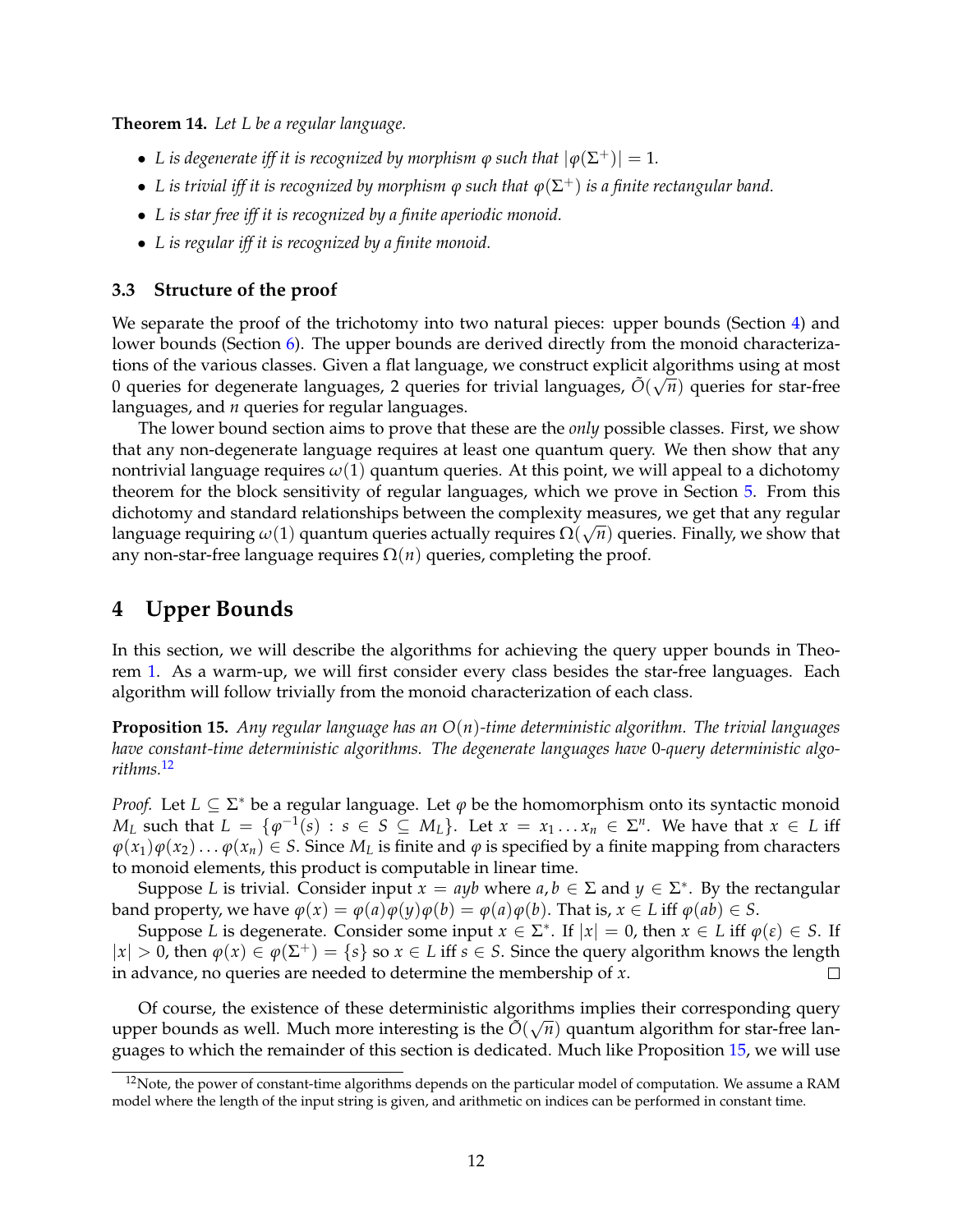the monoid characterization as our starting point for the algorithm; however, before delving directly into the details of the algorithm, we give some techniques and ideas that will be pervasive throughout.

### **4.1 Proof techniques**

In this section, we introduce a basic substring search operation and a decomposition theorem (due to Schützenberger) for aperiodic monoids.

#### **4.1.1 Splitting and infix search**

Consider the language  $L = \Sigma^* 20^* 2\Sigma^*$  over the alphabet  $\Sigma = \{0, 1, 2\}$ , that is, the problem of finding a substring of the form 20∗2. We call the problem of finding a contiguous substring satisfying a predicate *infix search*. Since *L* is star free, our trichotomy theorem implies that infix search for the language 20<sup>\*</sup>2 is possible with  $\tilde{O}(\sqrt{n})$  queries.

Consider the following algorithm for *L*: Grover search for an index *i* in the middle of a substring 20∗2, searching outwards to verify that there is a substring of the form 20∗ immediately before the index (*suffix search*) and a substring of the form 0∗2 immediately after (*prefix search*). More precisely, we can use Grover search to check whether a substring is all 0s, then binary search to determine how far the 0s extend on either side of the index, and finally check for 2s on either end.

We introduce a few ideas necessary to prove this algorithm for *L* is efficient, and to generalize it to arbitrary languages. The first tool we need is Grover search, to help us search for the position of the substring. In particular, we use a version of Grover search which is faster when there are multiple marked items.<sup>[13](#page-12-0)</sup>

<span id="page-12-1"></span>**Theorem 16** (Grover search). *Given oracle access to a string of length n which is 1 on at least*  $t > 1$ *indices, there exists a quantum algorithm which returns a random index on which the oracle evaluates to 1 in O*( √ *n*/*t*) *queries with constant probability.*

Next, the solution to  $\Sigma^* 20^* 2\Sigma^*$  used the fact that given an index, we can search outwards for a substring 20∗ before the index and 0∗2 after. Notice that the index has "split" the regular language 20∗2 into two closely related languages. It is not clear every language has this property, so we introduce a notion of splitting for arbitrary regular languages.

**Definition 17.** We say that a language  $L \subseteq \Sigma^*$  splits if there exists a constant *k* and languages  $A_1, \ldots, A_k, B_1, \ldots, B_k$  such that  $L = \bigcup_{i=1}^k A_i B_i$  and for all  $x \in L$  and decompositions  $x = uv$ , there exists  $1 \le i \le k$  such that  $u \in A_i$  and  $v \in B_i$ . We say *L* splits as  $\bigcup_{i=1}^k A_i B_i$  to succinctly introduce the languages.

<span id="page-12-0"></span> $13$  In this section, we will need the speedup from multiple marked items. However, whenever we require the speedup, the marked items will be consecutive. In this case, we can derive the same speedup from any  $\tilde{O}(\sqrt{n})$  unstructured search algorithm by searching over indices at fixed intervals (a "grid" on the input). In more detail: we search for a grid size *G*, starting from *n* and halving until *G* is less than the number of consecutive marked items (which is unknown). Hence, the set of indices divisible by *G* will intersect some marked item and the search on *n*/*G* indices will succeed in  $\tilde{O}(\sqrt{n/G})$  queries. Since the last search dominates the runtime, the entire procedure requires  $\tilde{O}(\sqrt{n/t})$  queries.

In fact, there are other models of computation where unstructured search uses  $\tilde{O}(n^c)$  queries for  $c \neq 1/2$  (for instance, [\[1\]](#page-26-2)). It will turn out that the procedure described above still accelerates search for multiple consecutive marked items. This will translate to an  $\tilde{O}(n^c)$ -query algorithm for star-free languages. In particular, the runtime in Theorem [18](#page-13-0) becomes  $\tilde{O}(n^c)$ .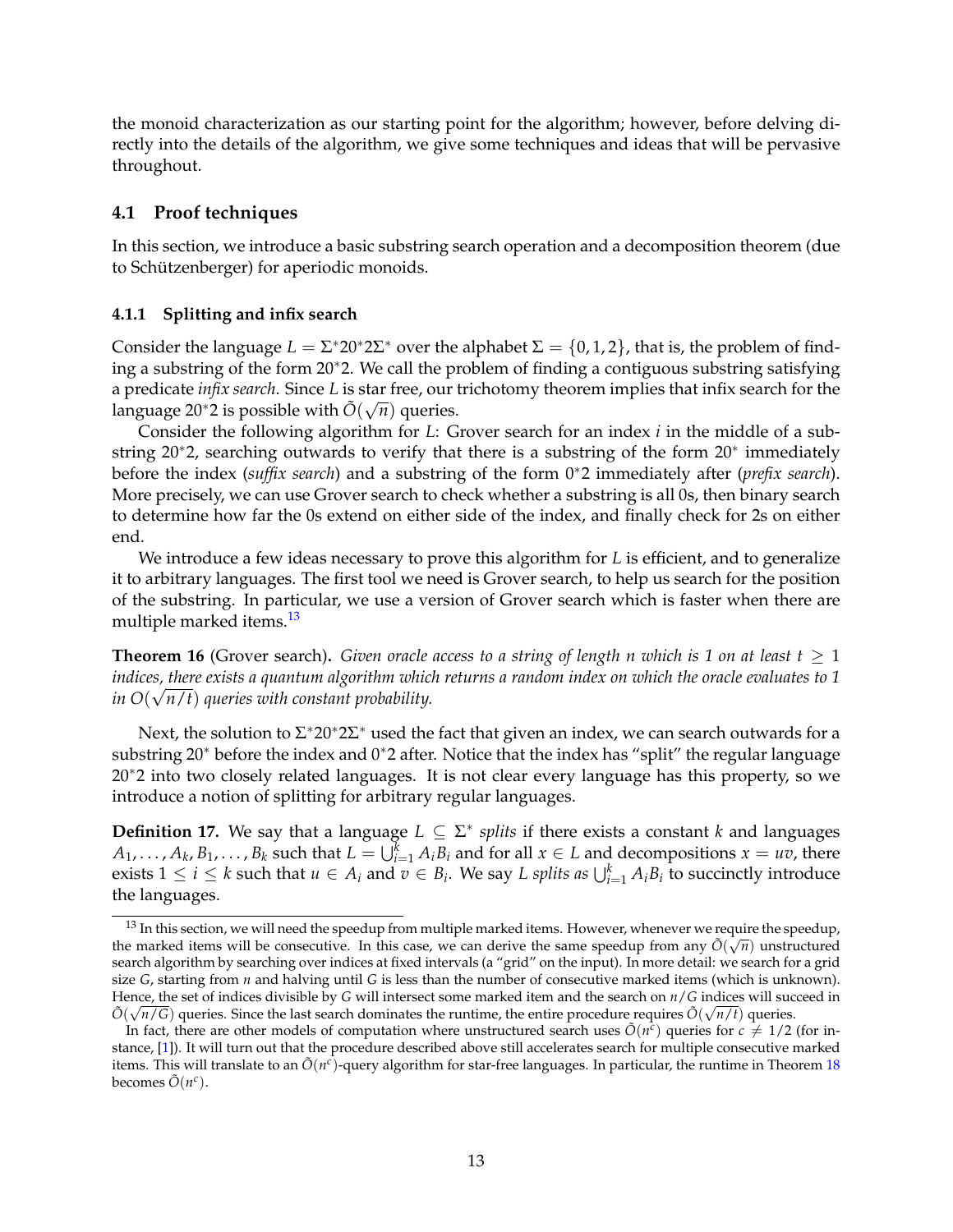Formally, 20∗2 splits as (20∗2)*ε* ∪ (20<sup>∗</sup> )(0 <sup>∗</sup>2) ∪ *<sup>ε</sup>*(20∗2). In fact, *every* star-free language *<sup>L</sup>* ⊆ <sup>Σ</sup> ∗ splits as  $\bigcup_{i=1}^{k} A_i B_i$  where the  $A_i$  and  $B_i$  are also star free. We will prove this in the next section in Theorem [23.](#page-15-0) We delay the proof until we have the definitions to show that the languages  $A_i$  and *B<sup>i</sup>* are in some sense no harder than the language *L* itself.

Supposing we can determine membership for  $\Sigma^* A_i$  and  $B_i \Sigma^*$  efficiently, a combination of Grover search and exponential search will solve the infix search problem, as shown below.

<span id="page-13-0"></span>**Theorem 18** (Infix search). Let language  $L \subseteq \Sigma^*$  split as  $\bigcup_{i=1}^k A_i B_i$ . Suppose  $Q(\Sigma^* A_i)$  and  $Q(B_i \Sigma^*)$  $\alpha$  *re*  $\tilde{O}(\sqrt{n})$  *for all i*  $\in \{1, ..., k\}$ *. Then,*  $Q(\Sigma^* L \Sigma^*) = \tilde{O}(\sqrt{n})$ *.* 

*Proof.* We perform an exponential search—doubling  $\ell$  with  $\ell$  initially set to 1—until the algorithm succeeds. Let *x* be the input and suppose there is a substring of *x* belonging to *L* of length at least  $ℓ$  and at most 2 $ℓ$ , for some power of two  $ℓ$ . Search for an index *j* such that  $x_{j-2ℓ} \cdots x_{j-1} ∈ Σ^* A_i$ and  $x_j \cdots x_{j+2\ell-1} \in B_i \Sigma^*$  for some  $i = 1, \ldots, k$ . This implies the substring  $x_{j-2\ell} \cdots x_{j+2\ell-1}$  is in  $\Sigma^* A_i B_i \Sigma^* \subseteq \Sigma^* L \Sigma^*$ .

Since testing each index requires at most  $\tilde{O}(\sqrt{\ell})$  queries and *k* is constant, there are  $\tilde{O}(\sqrt{\ell})$ queries to the string to test a particular index *j*. Recall that we assumed the matching substring has length at least  $\ell$ , and thus, there are  $\ell$  indices of x for which the prefix/suffix queries will return true. Hence, there are at most  $O(\sqrt{n/\ell})$  total Grover iterations (Theorem [16\)](#page-12-1), and the final algorithm requires only  $\tilde{O}(\sqrt{n})$  queries.  $\Box$ 

#### **4.1.2** Aperiodic monoids and Schützenberger's proof

At its core, the algorithm for star-free languages uses one direction of Schützenberger's theorem for star-free languages, which we recall from Section [2.](#page-5-2)

#### **Theorem [5.](#page-6-3)** *If language L is recognized by a finite aperiodic monoid, then L is star free.*

We will show that Schützenberger's proof can be modified to produce a  $\tilde{O}(\sqrt{n})$  algorithm for any star-free language starting from the aperiodic monoid recognizing it. Central to this modification will be the notion of splitting introduced in the previous section. In this section we give the basic prerequisites and outline for Schützenberger's proof which will eventually culminate in a formal justification of splitting based on the properties of aperiodic monoids.

Let *M* be a finite aperiodic monoid recognizing some language  $L \in \Sigma^*$ . Recall that  $L =$  $\varphi^{-1}(S) = \bigcup_{m \in S} \varphi^{-1}(m)$ , where  $\varphi \colon \Sigma^* \to M$  is a surjective monoid homomorphism, and  $S \subseteq M$  is some subset of the monoid. Thus, to show that  $L$  is star free, it suffices to show that  $\varphi^{-1}(m)$  is star free for each  $m \in M$ .

One of the central ideas in Schützenberger's proof is to consider these languages in order of the size of the ideal<sup>[14](#page-13-1)</sup> they generate. Formally, Schützenberger's proof is an induction on the *rank* of *m*, defined as

$$
\rho(m):=|M-MmM|,
$$

that is, the number of elements not in  $MmM = \{amb : a \in M, b \in M\}$ . For example,  $\rho(1) = 0$ . Rank is a particularly useful measure of progress in the induction due to the following proposition:

<span id="page-13-2"></span>**Proposition 19.** *For any*  $p, q \in M$  *we have*  $\rho(p), \rho(q) \leq \rho(pq)$ *.* 

*Proof.*  $MpqM \subseteq MpM$ , so  $M - MpqM \supseteq M - MpM$ . Therefore,  $\rho(p) \leq \rho(pq)$ . Similarly,  $\rho(q) \leq$ *ρ*(*pq*).

<span id="page-13-1"></span><sup>&</sup>lt;sup>14</sup>Let *M* be a monoid and  $I \subseteq M$  be a subset. We say *I* is a *right ideal* if  $IM = I$ , *I* is a *left ideal* if  $MI = I$ , and *I* is an *ideal* if  $MIM = I$ . For example, for any  $m \in M$ ,  $mM$  is a right ideal,  $Mm$  is a left ideal, and  $MmM$  is an ideal.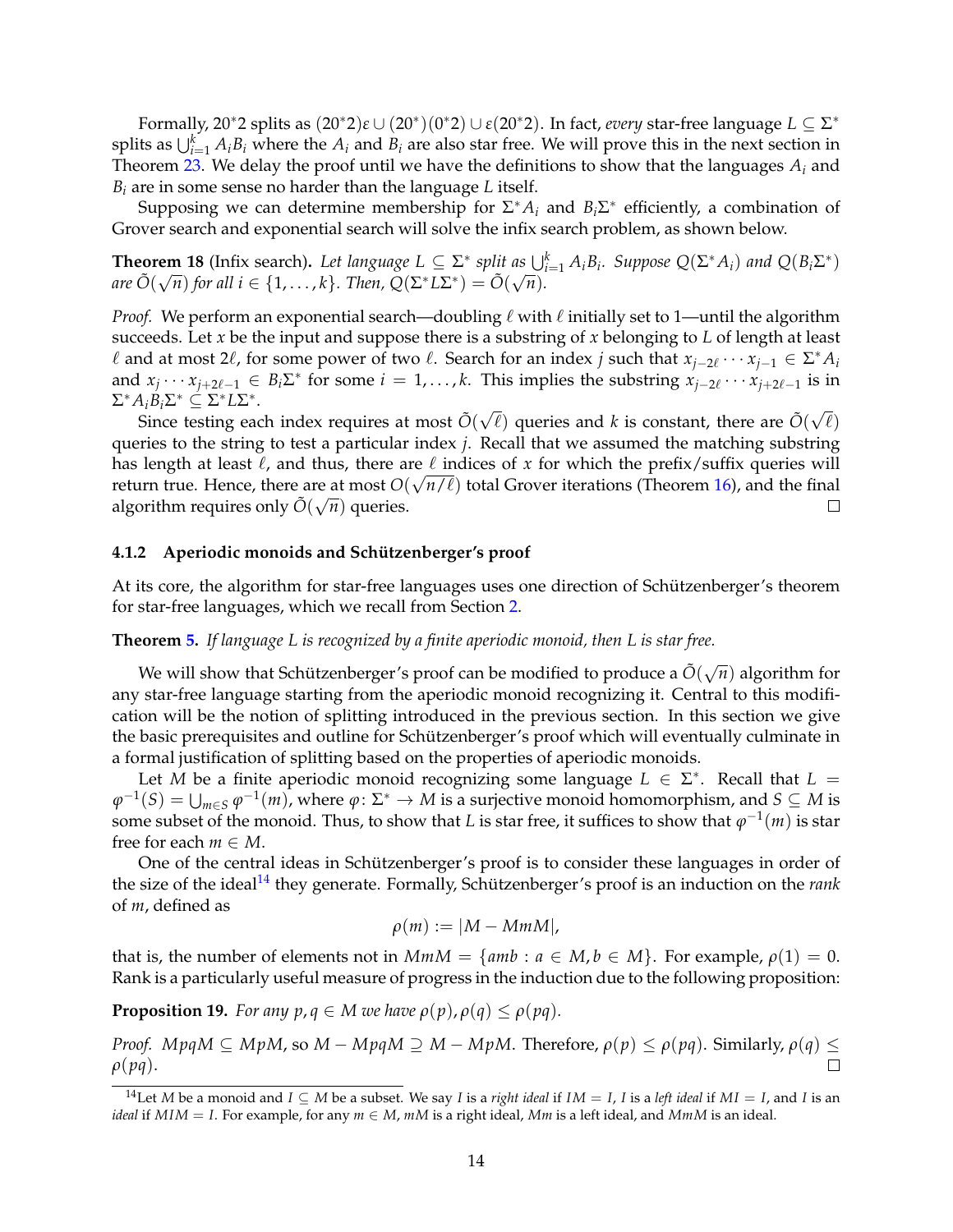It will turn out that only the identity of the monoid *M* has rank 0. First, we show that a product of monoid elements is the identity if and only if every element is the identity.

<span id="page-14-0"></span>**Proposition 20.** For elements  $p_1, \dots, p_n \in M$  in an aperiodic monoid M, if  $p_1 \dots p_n = 1$  then  $p_1 =$  $\cdots = p_n = 1.$ 

*Proof.* It suffices to prove the result for  $n = 2$  and induct. Suppose  $1 = pq$ , and then by repeated substitution,

$$
1 = pq = p1q = p^2q^2 = \cdots = p^iq^i,
$$

for any *i*. Since the monoid is aperiodic, there exists  $n \geq 0$  such that  $p^{n+1} = p^n$ . Therefore,

$$
p = p(p^n q^n) = p^{n+1} q^n = p^n q^n = 1.
$$

By symmetry, *q* is also the identity.

<span id="page-14-2"></span>**Corollary 21.** Let M be a finite aperiodic monoid. For any  $m \in M$ ,  $\rho(m) = 0$  iff  $m = 1$ .

*Proof.* Suppose that  $\rho(m) = 0$  for some monoid element  $m \in M$ . By the definition of rank, we have that *M* = *MmM*, and in particular 1 ∈ *M* implies 1 = *amb* for some *a*, *b* ∈ *M*. By Proposition [20,](#page-14-0) *a* = *b* = *m* = 1.  $a = b = m = 1.$ 

It is not hard to see that  $\varphi^{-1}(1)$  is star free. For  $\rho(m)>0$ , Schützenberger decomposes  $\varphi^{-1}(m)$ into a Boolean combination of star-free languages with strictly smaller rank, completing the proof. To avoid recapitulating all of Schützenberger's proof, we simply quote the main decomposition theorem.

<span id="page-14-1"></span>**Theorem 22** (Decomposition Theorem). *For any m*  $\in$  *M*,

$$
\varphi^{-1}(m) = (U\Sigma^* \cap \Sigma^* V) \setminus (\Sigma^* C \Sigma^* \cup \Sigma^* W \Sigma^*).
$$

*where*

$$
U = \bigcup_{(r,a)\in E} \varphi^{-1}(r)a
$$
  
\n
$$
V = \bigcup_{(a,r)\in F} a\varphi^{-1}(r)
$$
  
\n
$$
C = \{a \in \Sigma : m \notin M\varphi(a)M\}
$$
  
\n
$$
W = \bigcup_{(a,r,b)\in G} a\varphi^{-1}(r)b
$$

*and*

$$
E = \{(r, a) \in M \times \Sigma : r\varphi(a)M = mM, rM \neq mM\},
$$
  
\n
$$
F = \{(a, r) \in \Sigma \times M : M\varphi(a)r = Mm, Mr \neq Mm\},
$$
  
\n
$$
G = \{(a, r, b) \in \Sigma \times M \times \Sigma : m \in (M\varphi(a)rM \cap Mr\varphi(b)M) \setminus M\varphi(a)r\varphi(b)M\}.
$$

*Furthermore, for all*  $r \in M$  *appearing in E, F, or G,*  $\rho(r) < \rho(m)$ *.* 

 $\Box$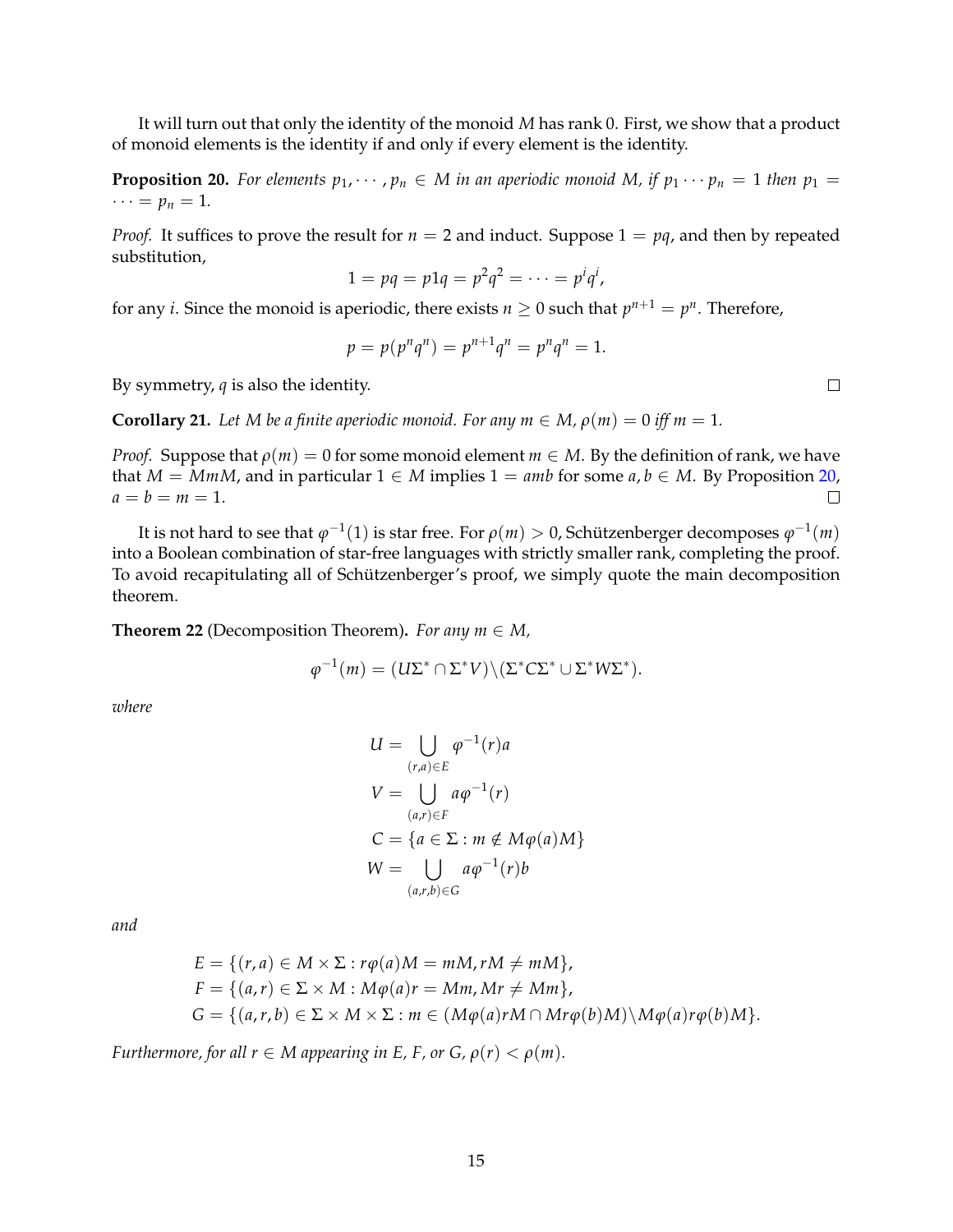To see the decomposition theorem worked out on a small example, we refer the reader to Appendix [C.](#page-31-0) Although Theorem  $22$  is sufficient to prove Schützenberger's theorem, the same inductive approach does not immediately lead to a quantum algorithm for star-free languages. For example, it is not clear how to efficiently decide membership in *U*Σ ∗ given an algorithm for membership in  $U^{15}$  $U^{15}$  $U^{15}$  In the next section, we will strengthen our induction hypothesis such that queries of this type are possible. Let us conclude this section with a splitting theorem based on Schützenberger's notion of rank.

<span id="page-15-0"></span>**Theorem 23.** Let  $L = \varphi^{-1}(m)$  for monoid element  $m \in M$ . Then, L splits as

$$
\bigcup_{pq=m} \varphi^{-1}(p) \varphi^{-1}(q).
$$

*Furthermore, for all elements of the union,*  $\rho(p)$ ,  $\rho(q) \leq \rho(m)$ .

*Proof.* We first verify equality. We have that  $L \supseteq \cup_{pq=m} \varphi^{-1}(p) \varphi^{-1}(q)$  since

$$
\varphi(\varphi^{-1}(p)\varphi^{-1}(q)) = \varphi(\varphi^{-1}(p))\varphi(\varphi^{-1}(q)) = pq = m.
$$

Furthermore,

$$
\bigcup_{pq=m} \varphi^{-1}(p)\varphi^{-1}(q) \supseteq \varphi^{-1}(m)\varphi^{-1}(1) = L.
$$

Now, suppose  $x \in L$ . For any decomposition  $x = uv$ , we have that  $\varphi(x) = \varphi(uv) = \varphi(u)\varphi(v) =$ *m*. Let  $p = \varphi(u)$  and  $q = \varphi(v)$ . Therefore,  $u \in \varphi^{-1}(p)$  and  $v \in \varphi^{-1}(q)$  with  $pq = m$ . Finally, by Proposition [19](#page-13-2) we get that  $\rho(p)$ ,  $\rho(q) \leq \rho(m)$ .  $\Box$ 

# **4.2**  $\tilde{O}(\sqrt{n})$  algorithm for star-free languages

Recall that our objective is to create an  $\tilde{O}(\sqrt{n})$  algorithm for language  $\varphi^{-1}(m)$ , where  $m \in M$  is an arbitrary monoid element. We mimic Schützenberger's proof of Theorem  $5$  by constructing algorithms for each  $\varphi^{-1}(m)$  in the order of the rank of *m*. Implicit in such an argument is a pro- $\alpha$  cedure that must convert an efficient query algorithm for  $\varphi^{-1}(r)$  into an efficient query algorithm for  $\varphi^{-1}(r)a\Sigma^*$  for  $(r, a) \in E$ .

Notice that for  $(r, a) \in E$ , we have (by definition) that  $rM \supseteq r\varphi(a)M$ . That is, the prefix of the input string matching  $\varphi^{-1}(r)a$  is not an arbitrary location in the string, but one of finitely many points in the string where the right ideal *strictly* decreases. We use this to our benefit in the following key lemma.

<span id="page-15-2"></span>**Lemma 24.** Let  $\varphi: \Sigma^* \to M$  be a monoid homomorphism. Suppose there exists an  $\tilde{O}(\sqrt{n})$  membership  $a$ lgorithm for  $\varphi^{-1}(m)$  for any  $m \in M$  such that  $\rho(m) \leq k$ . Then, there exists an  $\tilde{O}(\sqrt{n})$  algorithm to test  $m$ *embership in*  $L := \varphi^{-1}(r) a \Sigma^*$  for any  $r \in M$  and  $a \in \Sigma$  such that  $\rho(r) \leq k$  and  $rM \supsetneq r\varphi(a)M$ .

*Proof.* Consider a string  $x \in \Sigma^*$ . The right ideal  $\varphi(x_1 \cdots x_i)M$  represents the set of monoid elements we could reach after reading  $x_1 \cdots x_i$ . These right ideals descend as we read more of the string:

 $M = \varphi(\varepsilon)M \supseteq \varphi(x_1)M \supseteq \varphi(x_1x_2)M \supseteq \cdots \supseteq \varphi(x_1 \cdots x_n)M = \varphi(x)M$ .

<span id="page-15-1"></span><sup>&</sup>lt;sup>15</sup>We will show this is possible, but it requires that the language is regular. In general, a  $\tilde{O}(\sqrt{n})$ -query algorithm for a language *L* does not imply a Õ(√*π*)-query algorithm for *L*Σ<sup>\*</sup>. We have a counterexample: consider the language *L* of strings of the form  $\#x_0 \#x_1 \#x_2 \# \cdots \#x_k \#$  such that all  $x_i$  are binary strings of the same length and  $x_i = x_k$  for some  $i < k$ . *L* can be decided in  $\tilde{O}(\sqrt{n})$  queries by a Grover search. There is a clear reduction from element distinctness to *L*Σ<sup>\*</sup>, therefore  $Q(L\Sigma^*)$  is at least  $\Omega(n^{2/3})$ .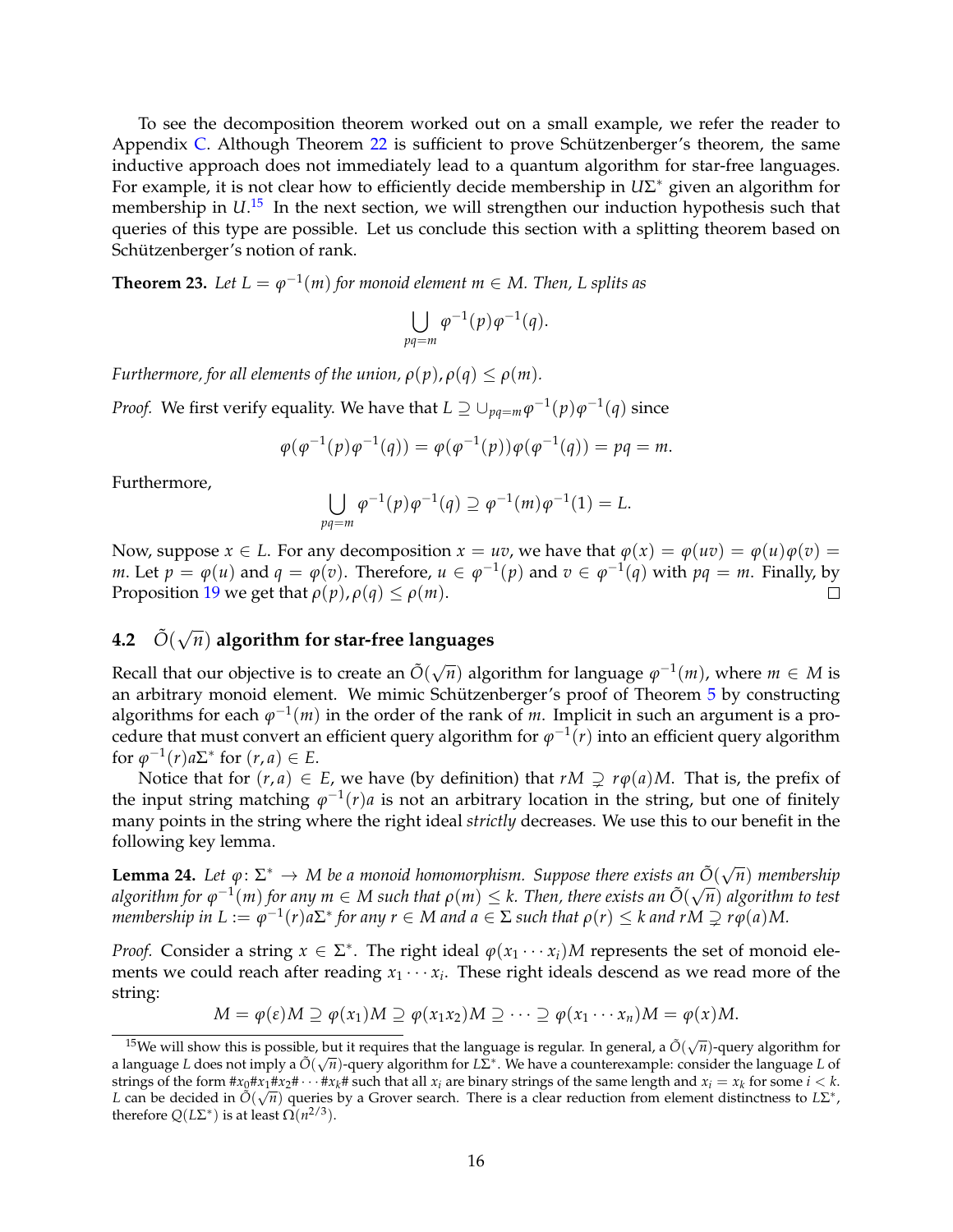If  $x \in L$ , then there is some prefix *y* in  $\varphi^{-1}(r)$  followed by an *a*. By assumption,  $\varphi(y)M = rM \supsetneq$  $r\phi(a)M = \phi(ya)M$ , so this is a point in the string where the right ideal strictly descends.

Notice that *r* ∈ *r* $\phi$ (*a*)*M* implies *rM* ⊆ *r* $\phi$ (*a*)*M*, and since we have *rM* ⊇ *r* $\phi$ (*a*)*M*, we conclude that  $r \notin r\phi(a)M$ . In other words, the right ideal descends from something containing *r* (namely *rM*), to something not containing *r* (namely  $r\phi(a)M$ ).

To decide whether *x* belongs to *L*, it suffices to find the longest prefix  $x_1 \cdots x_i$  such that  $\varphi(x_1 \cdots x_i)M$  contains *r*. If  $x_{i+1} = a$  and  $x_1 \cdots x_i \in \varphi^{-1}(r)$ , then the string is in *L*, otherwise there is no other possible prefix that could match  $\varphi^{-1}(r)a$ , so the string is not in *L*.

Define a new language *K* where

$$
K:=\bigcup_{s:r\in sM}\varphi^{-1}(s).
$$

This is precisely the language of strings/prefixes that could be extended to strings in  $\varphi^{-1}(r)$ . We can decide membership in *K* with  $O(\sqrt{n})$  queries because  $r \in sM$  implies  $MrM \subseteq MsM$  and hence  $\rho(s) \leq \rho(r) \leq k$ .

It is also clear that *K* is prefix closed: if  $x_1 \cdots x_i \in K$  then  $r \in \varphi(x_1 \cdots x_i)M \subseteq \varphi(x_1 \cdots x_{i-1})M$ , so  $x_1 \cdots x_{i-1} \in K$  as well. The empty prefix is in *K*, and by binary search we can find the longest prefix in *K*. Then, as discussed above, we complete the algorithm by checking whether the prefix is (i) in  $\varphi^{-1}(r)$  and (ii) followed by an *a*. If so, then we report  $x \in L$ , otherwise  $x \notin L$ .  $\Box$ 

We are now ready to state and prove our main theorem.

<span id="page-16-0"></span>**Theorem 25.** For any star-free language  $L \subseteq \Sigma^*$ , there exists a quantum algorithm which solves membership in L with  $\tilde{O}(\sqrt{n})$  queries and  $\tilde{O}(\sqrt{n})$  time.

*Proof.* Let  $L = \cup_{m \in S} \varphi^{-1}(m)$  for some homomorphism  $\varphi \colon \Sigma^* \to M$  to an aperiodic finite monoid *M*, and *S* ⊆ *M*. We will show that there is an algorithm for each  $\varphi^{-1}(m)$  by induction on the rank of *m*.

Suppose first that  $\rho(m) = 0$ , implying that *m* is the identity by Corollary [21.](#page-14-2) From Proposi-tion [20,](#page-14-0) we know that a string is in  $\varphi^{-1}(1)$  if every character is in  $\varphi^{-1}(1)$ , i.e.,

$$
\varphi^{-1}(1) = \{a \in \Sigma : \varphi(a) = 1\}^*.
$$

We can Grover search for a counterexample in  $O(\sqrt{n})$  time to decide membership in  $\varphi^{-1}(1)$ .

Now suppose *ρ*(*m*) is nonzero. Our main tool is Theorem [22,](#page-14-1) which decomposes *ϕ* −1 (*m*) into a Boolean combination of languages,

$$
\varphi^{-1}(m) = (U\Sigma^* \cap \Sigma^* V) \setminus (\Sigma^* C \Sigma^* \cup \Sigma^* W \Sigma^*),
$$

where *U*, *V*, *C*, *W*  $\subseteq$   $\Sigma^*$  are as they appear in that theorem statement. We will also make reference to sets *E*, *F*, *G* from Theorem [22.](#page-14-1)

To give an algorithm for  $\varphi^{-1}(m)$ , it suffices to give an algorithm for each component of this Boolean combination: *U*Σ ∗ , Σ <sup>∗</sup>*V*, Σ <sup>∗</sup>*C*Σ <sup>∗</sup> and Σ <sup>∗</sup>*W*Σ ∗ . Since *U*, *V*, and *W* are finite unions of simpler languages, it suffices to consider each language in the union separately.

The first component is *U*Σ<sup>\*</sup>, but we have already done most of the work for *U*Σ<sup>\*</sup> in Lemma [24.](#page-15-2) Recall

$$
U\Sigma^* = \bigcup_{(r,a)\in E} \varphi^{-1}(r)a\Sigma^*
$$

where  $E = \{(r, a) \in M \times \Sigma : r\varphi(a)M = mM, rM \neq mM\}$ . This gives us an  $\tilde{O}(\sqrt{n})$ -time algorithm for *U* $\Sigma^*$ . By symmetry, there also exists an algorithm for  $\Sigma^*V$ . Recall that  $C = \{a \in \Sigma : m \notin \Sigma\}$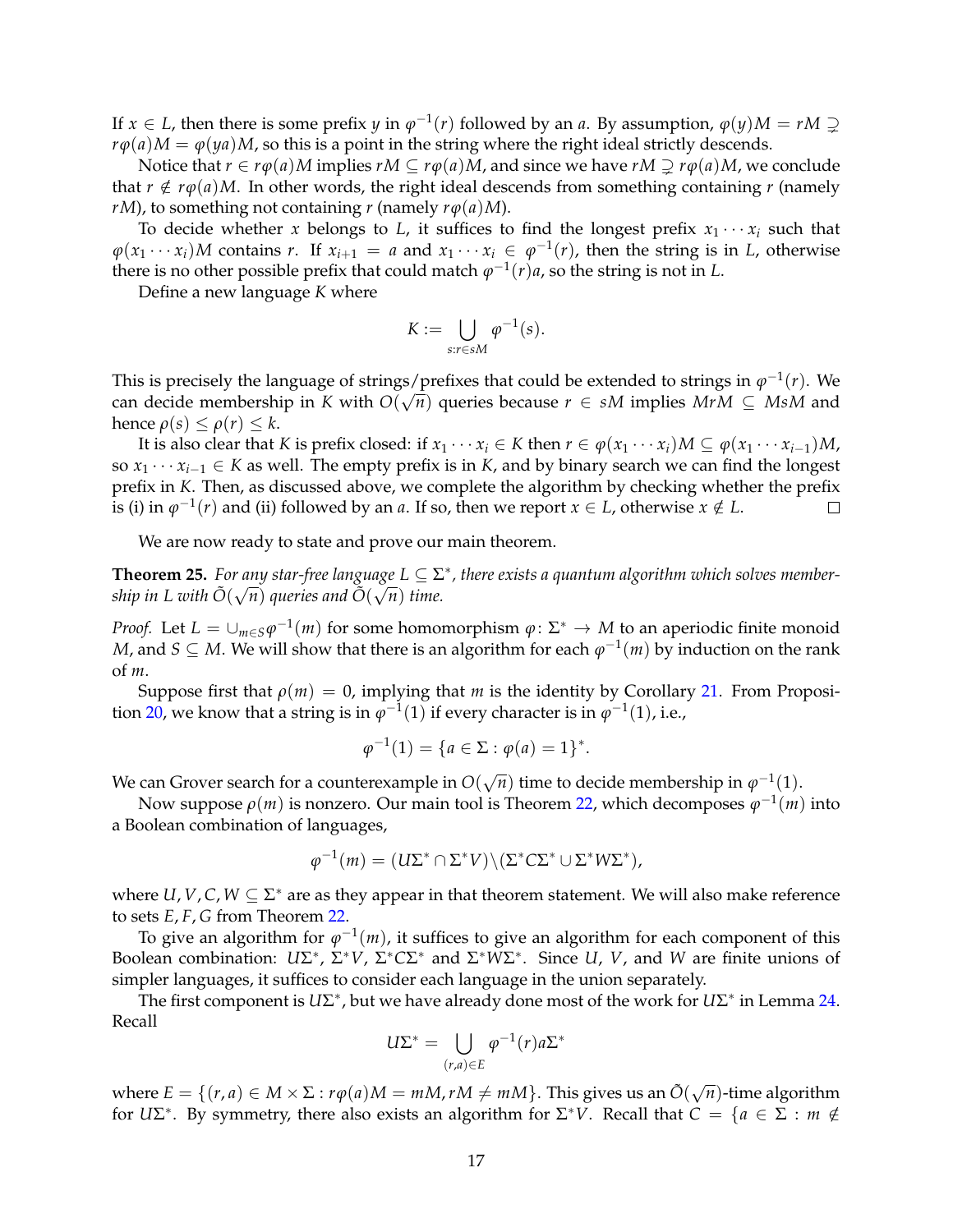$M\varphi(a)M$ } is a finite set of characters, so membership in  $\Sigma^*C\Sigma^*$  is decided by a Grover search for any of those characters.

The last component is  $\Sigma^* W \Sigma^*$ , which consists of a union of languages of the form  $a\varphi^{-1}(r)b$ where  $(a,r,b) \in G$ . That is,  $m \in M\varphi(a)rM$  and  $m \in Mr\varphi(b)M$  but  $m \notin M\varphi(a)r\varphi(b)M$ . We can use Theorem [23](#page-15-0) to split *W* into

$$
\bigcup_{pq=r} a\varphi^{-1}(p)\varphi^{-1}(q)b.
$$

We hope to apply Lemma [24](#page-15-2) to  $\varphi^{-1}(q) b \Sigma^*$  and (in reverse)  $\Sigma^* a \varphi^{-1}(p)$ , then use infix search (i.e., Theorem [18\)](#page-13-0) to try to find a substring in *W*, but first we need to verify that all the preconditions of these theorems are met—namely, that the rank of *p* and *q* are small, and *a* and *b* cause the ideal to descend.

First, the decomposition theorem (Theorem [22\)](#page-14-1) gives that  $\rho(r) < \rho(m)$ , and by Proposition [19,](#page-13-2)  $\rho(p), \rho(q) \leq \rho(r)$ . Next, suppose that  $q\varphi(b)M = qM$ . It follows that

$$
M\varphi(a)rM = M\varphi(a)pqM = M\varphi(a)pq\varphi(b)M = M\varphi(a)r\varphi(b)M,
$$

but we know *m* is in  $M\varphi(a)rM$  and not in  $M\varphi(a)r\varphi(b)M$ , so we have a contradiction from the definition of *G*. Hence,  $q\phi(b)M \neq qM$ , and by a symmetric argument  $M\phi(a)p \neq Mp$ , so we have  $\tilde{O}(\sqrt{n})$ -query algorithms for  $\Sigma^* a \varphi^{-1}(p)$  and  $\varphi^{-1}(q) b \Sigma^*$  from Lemma [24.](#page-15-2) It follows that there is a  $\tilde{O}(\sqrt{n})$  algorithm for  $\Sigma^* W \Sigma^*$  as well.  $\Box$ 

This finishes the main theorem for this section. See Algorithm [1](#page-18-0) for pseudocode.

### <span id="page-17-0"></span>**5 Dichotomy Theorems**

In this section, we prove a dichotomy result for block sensitivity. This will be important for the next logical step in the trichotomy theorem: proving lower bounds to match our upper bounds in Section [6.](#page-20-0) The core of this section is a dichotomy theorem for sensitivity, namely that the sensitivity is either  $O(1)$  or  $\Omega(n)$ . This implies an identical dichotomy for block sensitivity, from which the Ω( √ *n*) lower bound on approximate degree follows for all nontrivial languages.

Regular languages are closed under an astonishing variety of natural operations. Our Ω( √ *n*) lower bound begins with one such closure property. Recall that a symbol in a string is *sensitive* with respect to some input *x* if changing only that symbol changes the value of the function.

<span id="page-17-1"></span>**Theorem 26.** Let  $L \subseteq \Sigma^*$  be a regular language. Define the language  $S_L \subseteq \{0,1\}^*$  of all sensitivity masks *as follows.*

 $S_L := \{y \in \{0,1\}^* : \text{there exists } x \in \Sigma^* \text{ such that } |x| = |y| \text{ and } x_i \text{ is sensitive in } L \text{ if and only if } y_i = 1\}$ 

*Then, S<sup>L</sup> is regular.*

*Proof.* This is an exercise in using non-determinism, but since there are a few levels, let us spell out the details. First, let us show that the following language is regular:

 $S'_L := \{(x_1, y_1) \cdots (x_n, y_n) \in (\Sigma \times \{0, 1\})^* : y_1 \cdots y_n \text{ indicate the sensitive bits of } x_1 \cdots x_n\}.$ 

How do we go about proving a string is *not* in  $S_L'$ ? There are two possibilities:

• Find some *i* such that  $y_i = 0$ , but changing  $x_i$  flips membership in the language.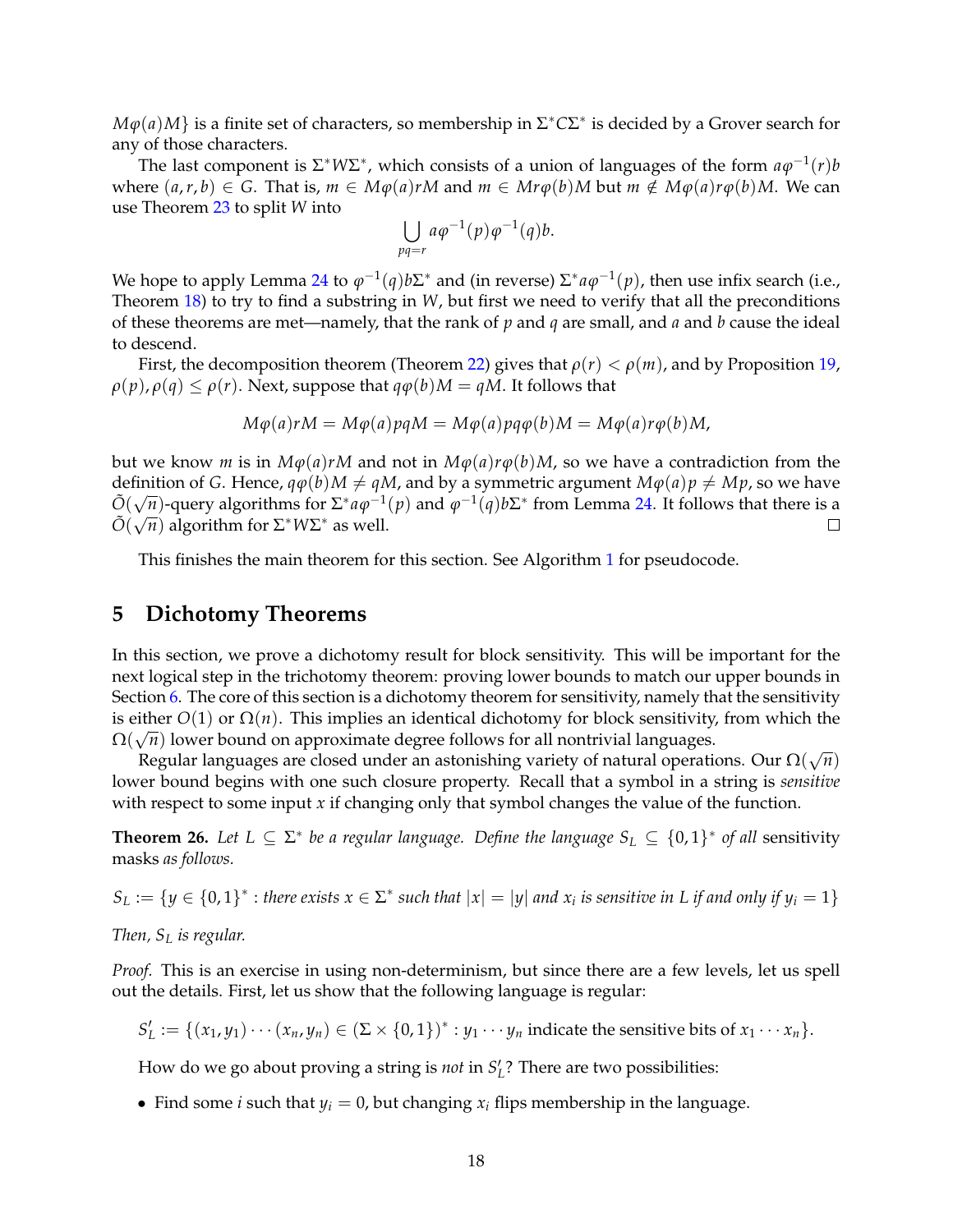<span id="page-18-0"></span>**Algorithm 1** Star Free Language Algorithm

⊲ The monoid *M*, alphabet Σ, and homomorphism *ϕ*: Σ <sup>∗</sup> → *M* are fixed and known. **function** INFIXSEARCH $(x = x[1..n], pred)$ ⊲ Searches for a substring matching the predicate *pred*. See Theorem [18.](#page-13-0) **for**  $\ell = 1, 2, 4, \ldots, n$  **do** Grover search for *i* such that  $pred(x[\min(1, i - \ell + 1)..i], x[i + 1..\max(i + \ell, n)]$  is true **if** *i* found **then return** TRUE **return** FALSE **function** PREFIXCHECK(*x*, *r*, *a*)  $\triangleright$  This function decides whether *x* ∈  $\varphi^{-1}(r)a\Sigma^*$  as described in Lemma [24.](#page-15-2)  $H \leftarrow \{s \in M : r \in sM\}$ Binary search for largest  $1 \le i < n$  satisfying  $\bigvee_{s \in H}$  MAIN( $x[1..i], s$ ) **return**  $(x[i + 1] = a) ∧ \text{MAN}(x[1..i], r)$ **function** RIGHTIDEAL(*x*, *m*) ⊲ Checks if *x* is in *U*Σ ∗ .  $E \leftarrow \{(r, a) \in M \times \Sigma : r\varphi(a)M = mM, rM \neq mM\}$ **for**  $(r, a) \in E$  **do if** PREFIXCHECK $(x, r, a)$  **then return** TRUE **return** FALSE ⊲ Define SUFFIXCHECK and LEFTIDEAL likewise. Details omitted. **function**  $$ ⊲ Checks if *x* is in Σ <sup>∗</sup>*W*Σ ∗ .  $G \leftarrow \{(a, r, b) \in \Sigma \times M \times \Sigma : m \in (M\varphi(a)rM \cap Mr\varphi(b)M) \setminus M\varphi(a)r\varphi(b)M\}$ **for**  $(a, r, b) \in G$  **do if** INFIXSEARCH(*x*, (*x*<sub>1</sub>, *x*<sub>2</sub>) →  $\forall$   $_{pq=r}$  SUFFIXCHECK(*x*<sub>1</sub>, *p*, *a*) ∧ PREFIXCHECK(*x*<sub>2</sub>, *q*, *b*)) **then return** TRUE **return** FALSE **function**  $\text{MAIN}(x = x[1..n], m)$  $\triangleright$  Decides whether *x* is in  $\varphi^{-1}(m)$ . **if**  $m = 1$  **then return** ¬ GROVERSEARCH({1, . . . , *n*}, *i*  $\mapsto$   $\varphi(x[i]) \neq 1$ ) **else return**  $\left($  LEFTIDEAL(*x*, *m*) ∧  $\overline{\mathcal{L}}$  $R$ IGHTIDEAL $(x, m)$  ∧  $\neg$ IDEAL(*x*, *m*)  $\wedge$  $\neg$ GROVERSEARCH({1, ..., *n*}, *i*  $\mapsto$  *m*  $\notin M\varphi(x[i])M$ )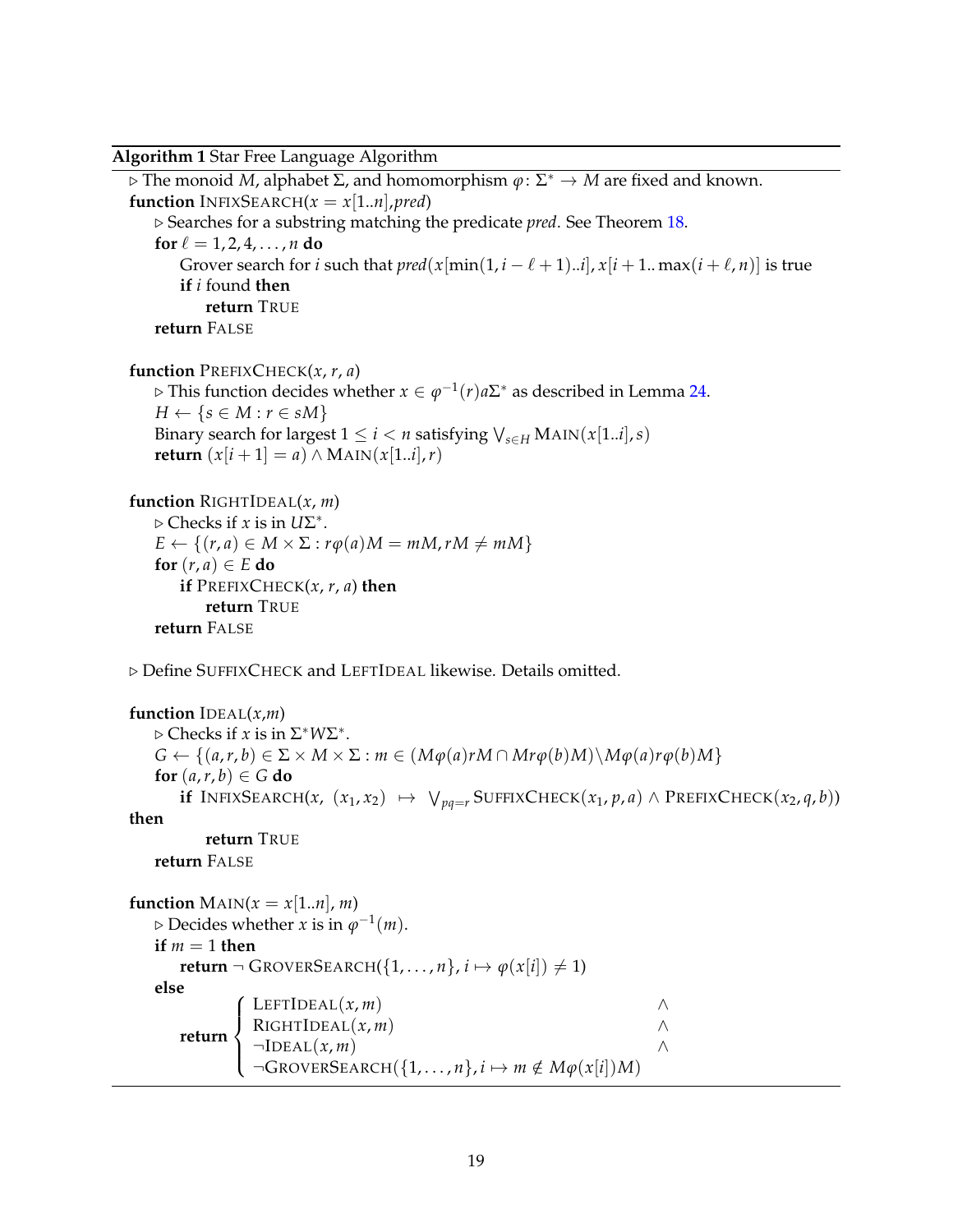• Find some *i* such that  $y_i = 1$ , but all possible changes to  $x_i$  fail to flip membership in the language.

Each of these can be checked by a co-non-deterministic finite automaton. In the first case, we guess a position *i* where  $y_i = 0$ , guess the new value of  $x_i$ , simulate the DFA on both paths and verify that they produce different outcomes. In the second case, we also guess a position *i* where  $y_i = 1$ , but now simulate the original DFA for all possible values of *x<sup>i</sup>* and ensure that they are the same. Since there is a coNFA for  $S_L'$ , we get that  $S_L$  is regular.

Now use non-determinism to reduce  $S'_{L}$  to  $S_{L}$ : a string  $y_{1} \cdots y_{n} \in \{0,1\}^{*}$  is in  $S_{L}$  if we can guess the accompanying  $x_1 \cdots x_n \in \Sigma^*$  that puts it in  $S'_L$ . We conclude that there is an NFA accepting  $S_L$ , and therefore *S<sup>L</sup>* is regular.  $\Box$ 

#### <span id="page-19-0"></span>**Corollary 27.** Let L be a flat regular language. The sensitivity of L is either  $O(1)$  or  $\Omega(n)$ .

*Proof.* Consider the language of sensitivity masks *S<sup>L</sup>* as defined in Theorem [26.](#page-17-1) Notice that for a given length *n*, the sensitivity of *L* is exactly the weight of the maximum Hamming weight string in  $S_L$ . Suppose the sensitivity is not  $O(1)$ . Therefore, for any *k*, there exists a string  $y_k \in S_L$  with Hamming weight at least *k*.

Since  $S_L$  is a regular language, it has some pumping length<sup>[16](#page-19-1)</sup> p. We can pump down any block of *p* consecutive zero bits in  $y_k$  such that at least  $\frac{1}{p}$  fraction of the remaining bits are sensitive (or  $n \leq kp$ ). This implies that sensitivity is  $\Omega(n)$  for infinitely many *n*. We can also pump down arbitrary blocks of *p* bits to decrease the length, so we can make sure sensitivity is Ω(*n*) for at least 1 *p* fraction of *n*. Finally, since *L* is flat, congruence classes contain strings of all length, which allows us to replace some substring of a  $\Omega(n)$  sensitive string with a slightly longer or shorter string. In this way, we can construct strings of sensitivity  $\Omega(n)$  for all *n*.  $\Box$ 

**Corollary 28.** Let L be a flat regular language. The block sensitivity of L is either  $O(1)$  or  $\Omega(n)$ .

*Proof.* By Corollary [27,](#page-19-0) sensitivity is either  $O(1)$  or  $\Omega(n)$ . If sensitivity is  $O(1)$  then block sensitivity and all other measures are *O*(1) by Corollary [10.](#page-8-4) However, *s*(*f*)  $\leq$  *bs*(*f*), so if sensitivity is  $\Omega(n)$  then block sensitivity is  $\Omega(n)$ . It follows that block sensitivity is either *O*(1) or  $\Omega(n)$ .  $\Omega(n)$  then block sensitivity is  $\Omega(n)$ . It follows that block sensitivity is either  $O(1)$  or  $\Omega(n)$ .

It follows that the certificate complexity, deterministic complexity, randomized zero-error complexity, randomized complexity are also  $O(1)$  or  $\Omega(n)$ .

<span id="page-19-2"></span>**Theorem 29.** Let L be a flat regular language. The approximate degree of L is either  $O(1)$  or  $\Omega(\sqrt{n})$ .

*Proof.* Consider block sensitivity. If block sensitivity is  $O(1)$ , then so are approximate degree and quantum query complexity by Corollary [10.](#page-8-4) If block sensitivity is  $\Omega(n)$ , then we recall that  $\widetilde{\deg}(L) = \Omega(\sqrt{bs(L)}) = \Omega(\sqrt{n})$  by Theorem [8.](#page-8-5) Furthermore,  $\frac{1}{2} \widetilde{\deg}(L) \le Q(L)$  by Proposition [7,](#page-7-0) so quantum query complexity is also  $\Omega(\sqrt{n})$ .

It follows that  $Q(L)$  is either  $O(1)$  or  $\Omega(\sqrt{n})$ .

<span id="page-19-1"></span><sup>&</sup>lt;sup>16</sup>Let *L* ⊆ Σ<sup>\*</sup> be a regular language. There exists a finite pumping length *p* > 0 such that for all strings *w* ∈ Σ<sup>\*</sup> with  $|w|$  ≥ *p* there exists a decomposition  $w = xyz$  for  $x, y, z \in \Sigma^*$  and  $|y| > 0$ ,  $w \in L \iff (\forall i \ge 0, xy^i z \in L)$ . This (or a similar statement) is called the "pumping lemma" since the substring *y* may be repeated ("pumped") arbitrarily many times.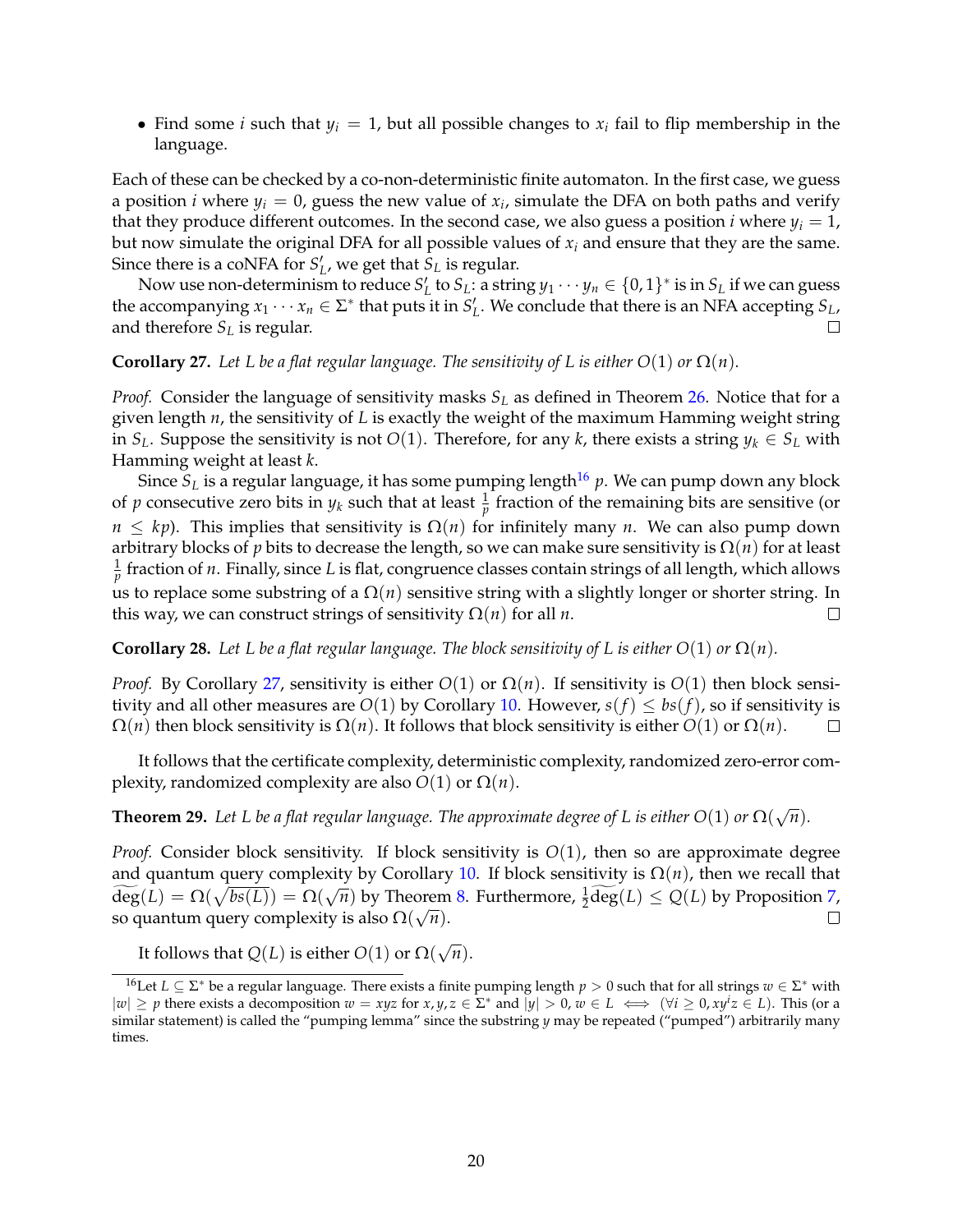### <span id="page-20-0"></span>**6 Lower Bounds**

In this section, we will show matching lower bounds for the algorithms described in Section [4.](#page-11-0) In fact, since approximate degree is a lower bound for quantum query complexity, it suffices to prove lower bounds for approximate degree, which is what we will do. Let us start with simplest case—lower bounds on non-degenerate languages.

**Proposition 30.** Let L be a flat regular language. If L is not degenerate, then  $deg(L) \geq 1$ .

*Proof.* Let  $\varphi: \Sigma^* \to M_L$  be the homomorphism onto the syntactic monoid of *L* such that  $L =$  $\{\varphi^{-1}(s): s \in S \subseteq M_L\}$ . Since *L* is not degenerate, there exists  $x, y \in \Sigma^+$  such that  $\varphi(x) \neq \varphi(y)$ . By the definition of the syntactic congruence, there exist strings  $u, v \in \Sigma^+$  such that  $u \in L$  but *v* ∉ *L*. Since *L* is flat, each set  $\varphi^{-1}(\varphi(u))$  and  $\varphi^{-1}(\varphi(v))$  contains strings of all positive lengths. Therefore, any polynomial approximating the membership function for *L* cannot be constant.

For the trivial languages, we first prove a theorem about their deterministic complexity. Recall that a deterministic query algorithm is a decision tree: on input  $x \in \Sigma^n$ , the algorithm queries a particular index of the input. Based on the value of *x* at that index (one of finitely many possible choices), the algorithm either deduces the membership of *x* in *L* or decides to query a different index. The process is repeated until the algorithm can decide membership. The height of the decision tree is the deterministic query complexity of *L*. In particular, if the deterministic query complexity of *L* is constant, then the height of the decision tree is constant, which implies that the entire tree has constant size (since each node in the tree has constant fan-out).

<span id="page-20-1"></span>**Theorem 31.** Let L be a flat regular language. If L is not trivial, then  $D(L) = \omega(1)$ .

*Proof.* We will argue the contrapositive. Suppose  $D(L) = O(1)$ . That is, for any input  $x \in \Sigma^n$ , the deterministic algorithm queries a constant-size set of indices to determine membership. Clearly, as *n* increases, there will be large gaps between the indices which are queried. Since *L* is flat we have two important consequences: first, any nonempty string which is not queried can correspond to any non-identity element of the syntactic monoid; second, we may assume that any gap of nonzero size can be expanded or contracted to any other nonzero size. It follows that we can move the queries made by the deterministic algorithm (provided that we do not create or destroy any gaps) without changing its correctness.

Therefore, let us move all the queries as close to the start or end of the input as possible, maintaining 1-symbol gaps where necessary. Since there are only constantly many queries, there exists a deterministic algorithm which determines membership of *x* by querying *c* symbols from the start and end of *x* for some constant *c*.

Let  $\varphi$  be the homomorphism from  $\Sigma^*$  onto the syntactic monoid  $M_L$  such that  $L = {\varphi^{-1}(s)}$ : *s* ∈ *S* ⊆ *M*<sup>*L*</sup>. For *x* ∈  $\Sigma^*$  of length greater than 2*c*, write *x* = *uwv* such that  $|u| = |v| = c$ . We have that membership of *x* in *L* is determined completely by prefix *u* and suffix *v*.

We claim that this implies that  $\varphi(uwv) = \varphi(uw'v)$  for all  $w \in \Sigma^*$ . For suppose that  $\varphi(uwv) \neq$  $\varphi(uw'v)$ . By the definition of the syntactic congruence, there exists strings  $a \in \Sigma^*$  and  $b \in \Sigma^*$  such that *auwvb* ∈ *L* and *auw'vb* ∉ *L* (or vice versa). Since  $|au| > 0$  and  $|bv| > 0$ , there exists strings  $a_u, b_v \in \Sigma^c$  such that  $\varphi(a_u) = \varphi(au)$  and  $\varphi(b_v) = \varphi(bv)$ . However,  $a_u w b_v \in L$  and  $a_u w' b_v \notin L$ contradicts the fact that membership in *L* is determined by a prefix and suffix of length at most *c*. In particular, this holds when  $w'=\varepsilon.$ 

Let us now show that  $\varphi(\Sigma^+)$  is a rectangular band. Let  $x, y, z \in \Sigma^+$  be nonempty strings, and let *x',*  $z'$  be strings of length  $c$  such that  $\varphi(x) = \varphi(x')$  and  $\varphi(z) = \varphi(z')$ . We have that

$$
\varphi(xyz) = \varphi(x'yz') = \varphi(x'z') = \varphi(xz).
$$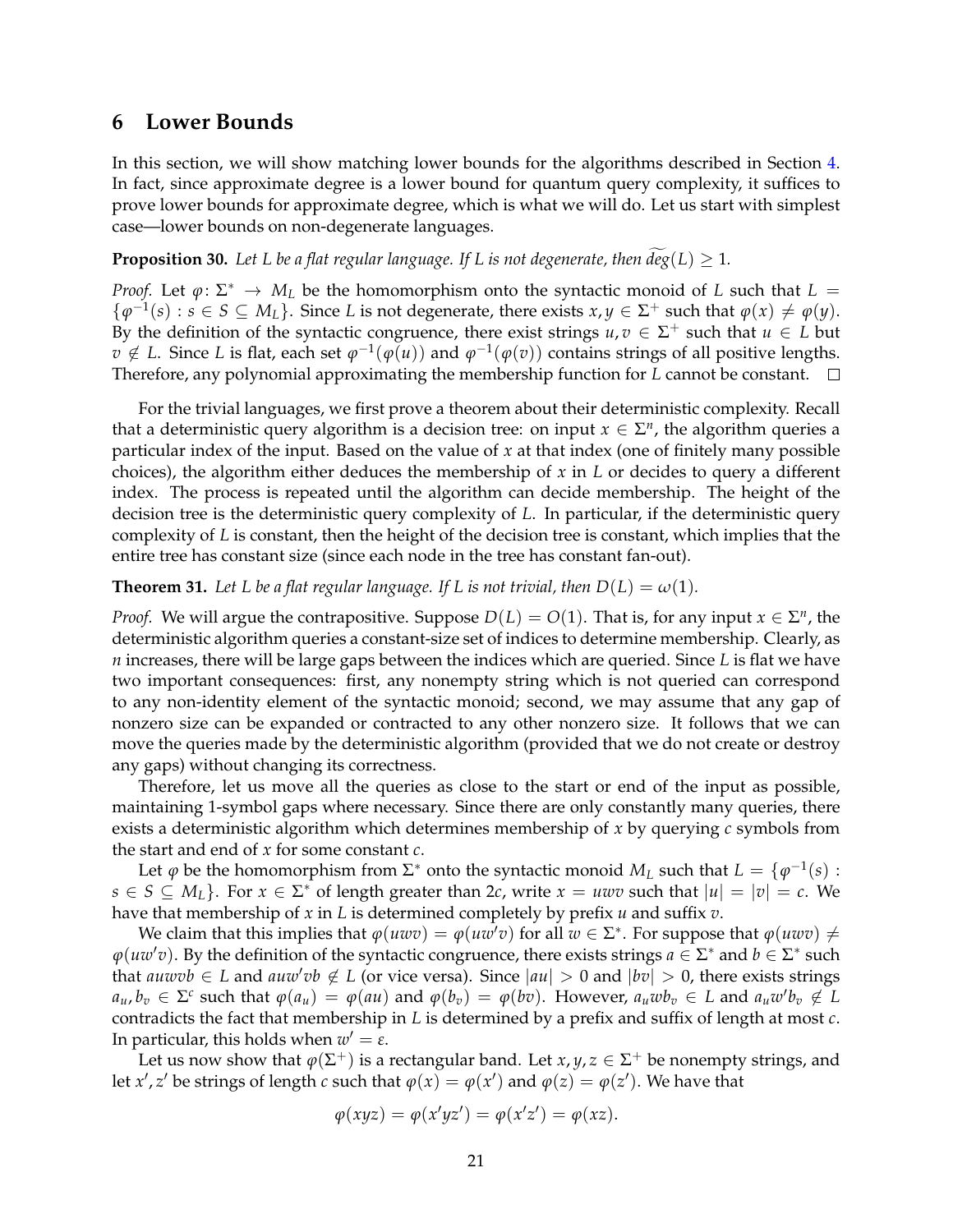Finally, we show that  $\varphi(\Sigma^+)$  is idempotent. Let  $x \in \Sigma^+$ . By flatness, we have that  $\varphi(x) = \varphi(awb)$ for strings  $a, b \in \Sigma^c$ . Therefore, we have

$$
\varphi(x) = \varphi(awb) = \varphi(ab) = \varphi(abab) = \varphi(xx),
$$

where the middle two equalities come from substituting  $w = \varepsilon$  and  $w = ba$ , respectively.  $\Box$ 

**Corollary 32.** Let L be a flat regular language. If L is not trivial, then  $\widetilde{deg}(L) = \Omega(\sqrt{n}).$ 

*Proof.* The corollary follows almost immediately from Theorems [29](#page-19-2) and [31.](#page-20-1) Suppose  $deg(L)$  =  $o(\sqrt{n})$ . We wish to show that *L* is trivial. If  $D(L) = O(1)$ , then we are done by Theorem [31.](#page-20-1) If  $D(L) = \omega(1)$ , then approximate degree is also non-constant by Corollary [10.](#page-8-4) But if deg(*L*) is non-constant, then we must have  $\widetilde{\deg}(L) = \Omega(\sqrt{n})$  by Theorem [29.](#page-19-2)  $\Box$ 

Finally, we turn our attention to the star-free languages. Let MOD*<sup>p</sup>* be the language of bit strings whose Hamming weight is 0 modulo some fixed  $p \ge 2$ . We need the following theorem:

<span id="page-21-1"></span>**Theorem 33** (Beals et al. [\[8\]](#page-26-0)).  $\widetilde{deg}(MOD_p) = \Omega(n)$  for any  $p \ge 2$ .

Recall that star-free languages are aperiodic. Therefore, if a language is not star free, then it should exhibits some periodicity in which we can embed some MOD*<sup>p</sup>* language. We appeal to this intuition in the following theorem.

**Theorem 34.** Let L be a flat regular language. If L is not star free, then  $\widetilde{deg}(L) = \Omega(n)$ .

*Proof.* Let  $M_L$  be the syntactic monoid of *L*, and let  $\varphi \colon \Sigma^* \to M_L$  be the accompanying surjection onto  $M_L$ . We assume  $M_L$  is not aperiodic, so there exists an element  $s \in M_L$  such that  $s^n \neq s^{n+1}$ for any *n*. Since  $M_L$  is finite, we have  $s^n = s^{n+p}$  for some  $p$  and  $n$ , and therefore for all sufficiently large *n*. Let us take the minimal *p* so that  $s^n \neq s^{n+i}$  for  $0 < i < p$ .

Since the language is flat, there exist  $a_0$ ,  $a_1$ ,  $b \in \Sigma$  such that  $\varphi(a_0) = s^p$ ,  $\varphi(a_1) = s$  and  $\varphi(b) = s^n$ . One might worry that if  $s^n$  is equal to the identity, its only preimage is the empty string, as is sometimes true for flat languages. However, because  $\varphi(a_1^n) = \varphi(a_1)^n = s^n$ , this is not the case. Given string  $x \in \{0,1\}^m$ , observe that

$$
\varphi(a_{x_1}a_{x_2}\cdots a_{x_m}b)=s^{x_1+x_2+\cdots+x_m+n},
$$

since  $s^{n+p} = s^n$ . In other words, the monoid element associated with  $a_{x_1} \cdots a_{x_m} b$  is determined by the Hamming weight of *x* modulo *p*. Therefore, to decide membership of *x* in MOD*p*, it suffices to compute the monoid element for  $a_{x_1} \cdots a_{x_m} b$  in  $M_L$ .

Finally, by the definition of syntactic congruence, any two monoid elements may be distinguished by prepending and appending fixed strings to the input, then testing membership in *L*. By flatness, we may take those strings to be length zero or one. Thus, we can determine the monoid element by a constant number of queries to *L*, and therefore compute the Hamming weight modulo *p*. It follows that membership in *L* has approximate degree  $Ω(n)$  by Theorem [33.](#page-21-1)  $\Box$ 

### <span id="page-21-0"></span>**7 Context-Free Languages**

In this section we will prove that the context-free languages—a slightly larger class of languages containing the regular languages—have query complexities outside the trichotomy. The contextfree languages are most often defined either through context-free grammars or through pushdown automata (PDA). It will be easier for us to work with the PDA definition in this section.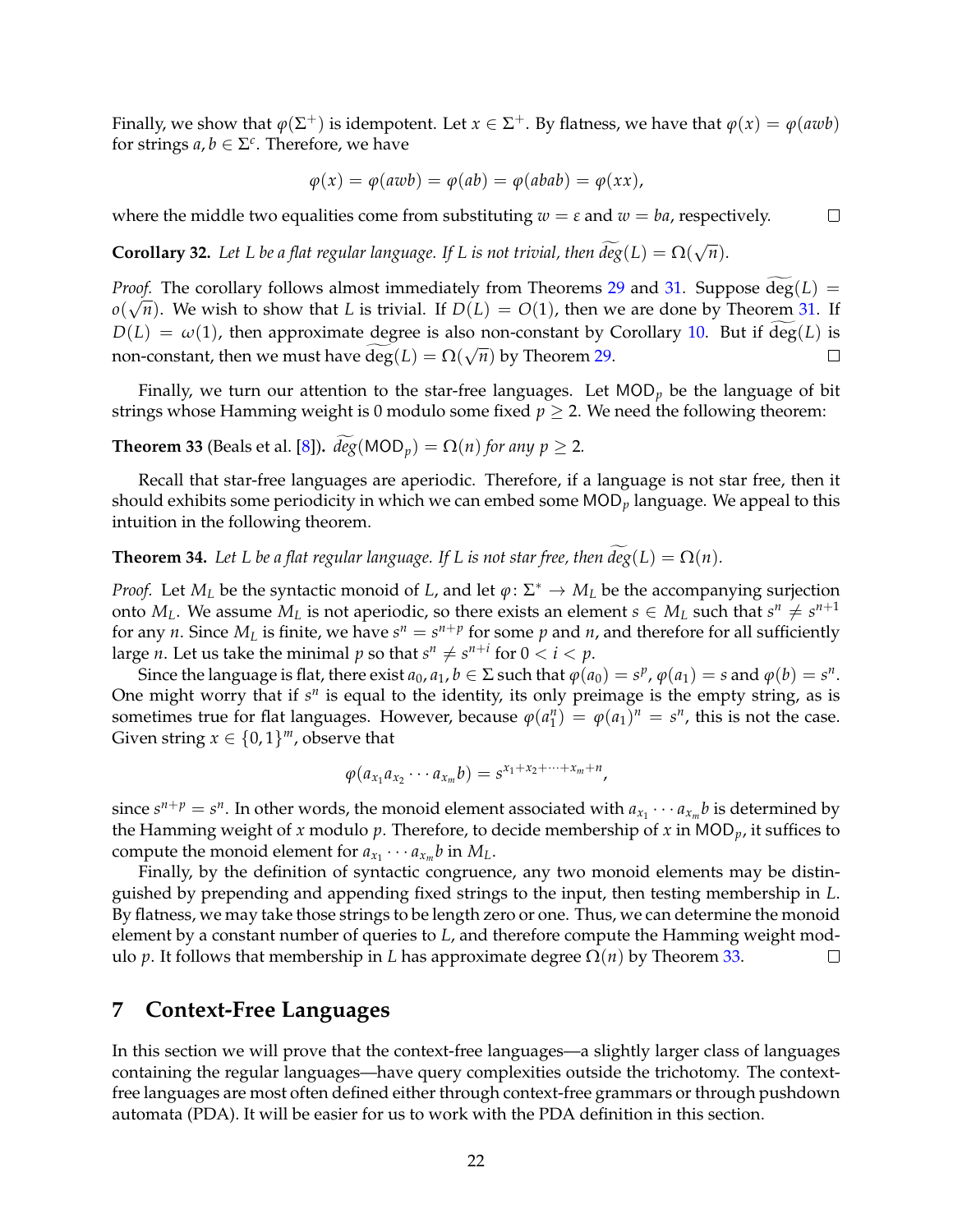One can think of a PDA as a nondeterministic Turing machine which has a read-once input tape and read-write stack. Although the addition of the stack allows PDA to recognize many languages which are not regular, they are still limited in many senses. For instance, contextfree languages exhibit a pumping lemma much like the regular languages, and the membership problem is decidable. For a more formal definition we refer the reader to introductory texts [\[27\]](#page-28-2).

As a simple example, consider the Dyck language over alphabet  $\Sigma = \{ \langle , \rangle \}$ , which consists of all words with balanced parentheses. We can show this language is context free by constructing a PDA for it. The idea is that the stack contains all of the unmatched left parentheses. When a new parenthesis is read from the input tape, the PDA pushes it onto the stack if it is a left parenthesis or pops an item from the stack if there is a right parenthesis. The PDA accepts if the stack is empty when the input is read entirely.

#### **7.1 Context-free languages do not obey the trichotomy**

In general, the easiest way to construct a language with arbitrary query complexity is by padding a hard language. The procedure is simple: take a problem with  $\Omega(n)$  query complexity, e.g., parity, and make the input string longer by adding (or *padding*) irrelevant symbols to the end. For instance, computing the parity of the first  $\Theta(n^{2/3})$  bits and ignoring the rest will require  $\Theta(n^{2/3})$ queries.

Unfortunately, to create a *context-free* language with arbitrary query complexity, we cannot take such a direct approach. Context-free languages cannot simply count out some fraction of their input as the above example suggests. Instead, let us consider a general procedure for constructing a context-free language  $L \subseteq \Sigma^*$  which has quantum query complexity  $\Theta(n^c)$  for some  $c \in [1/2, 1]$ . We construct *L* from the union of two context-free languages *A* and *B*. To test membership of some  $x \in \Sigma^*$  in *L*, we first test whether or not *x* belongs to *A*. We always construct *A* in such a way that membership in *A* can be decided in  $O(\sqrt{n})$  queries, usually through a simple Grover search.<sup>[17](#page-22-0)</sup> If  $x \in A$ , then we are done. Otherwise, we can assume that  $x \notin A$  when testing membership in *B*. However, *A* is constructed such that  $x \notin A$  will imply that *x* has been "padded"—there is some special symbol in *x* such that the distance from that symbol to the beginning of the string is approximately  $n^c$ . Therefore, if *B* is the language of all strings such that the prefix before the special symbol has even parity, then the query complexity of  $L = A \cup B$  is  $\Theta(n^c)$ .

Let us consider an example of such a language  $A \subseteq (\Sigma \cup \{ \# \})^*$ . First, we enforce that every word in *A* begins and ends with #. Next, we say that  $x \in A$  iff there is some substring # $y$ # of *x* such that *y*  $\in \Sigma^*$  and the length of *y* is *not* equal to the total number of # symbols in *x*. Notice that  $x \notin A$  implies that  $x = \#x_1 \#x_2 \# \dots \#x_k \#$  where  $|x_i| \approx \sqrt{n}$ . Furthermore, *A* is context free and the quantum query complexity of *A* is  $\Theta(\sqrt{n})$  by Grover search.

We will prove a theorem vastly generalizing this approach to create substrings of length  $n<sup>c</sup>$  for any  $c \in [1/2, 1]$  which is limit computable.<sup>[18](#page-22-1)</sup> A number  $c \in \mathbb{R}$  is *limit computable* if there exists a Turing machine which on input *n* outputs some rational number  $T(n)$  such that  $\lim_{n\to\infty} T(n) = c$ .

<span id="page-22-0"></span><sup>&</sup>lt;sup>17</sup>In fact, the reason we cannot extend this procedure to other exponents  $c \in (0, 1/2)$  is due to the fact that we will always incur this cost of Grover search.

<span id="page-22-1"></span><sup>&</sup>lt;sup>18</sup>Since the theorem constructs a very contrived language, we note that natural problems can also be embedded into context-free languages, e.g., the element distinctness problem. Given a list of integers  $x_1,\ldots,x_n$  such that each  $x_i \in \{1, \ldots, m\}$ , the element distinctness problem asks if there exists  $i \neq j$  such that  $x_i = x_j$ . Since  $m \geq n$ , we write each *x*<sub>*i*</sub> as a string over  $\{0, 1\}$ , and delimit the *x*<sub>*i*</sub>s by 2's. The language CF-ED consists of grammar rules: *S*  $\rightarrow$  *A*2*B*2*A*, *B*  $\rightarrow$  $0B0 \mid 1B1 \mid 2A2$ ,  $A \to 0 \mid 1 \mid 2 \mid \varepsilon \mid AA$ . CF-ED accepts strings where some  $x_i$  is the *reverse* of some  $x_j$ . Thus, if all  $x_i$  are represented by palindromes, CF-ED is at least as hard as element distinctness. On the other hand, it is possible to adapt the algorithm  $O(n^{2/3})$  quantum query algorithm for element distinctness to CF-ED (with a log factor loss)[\[4,](#page-26-5) [21\]](#page-27-9).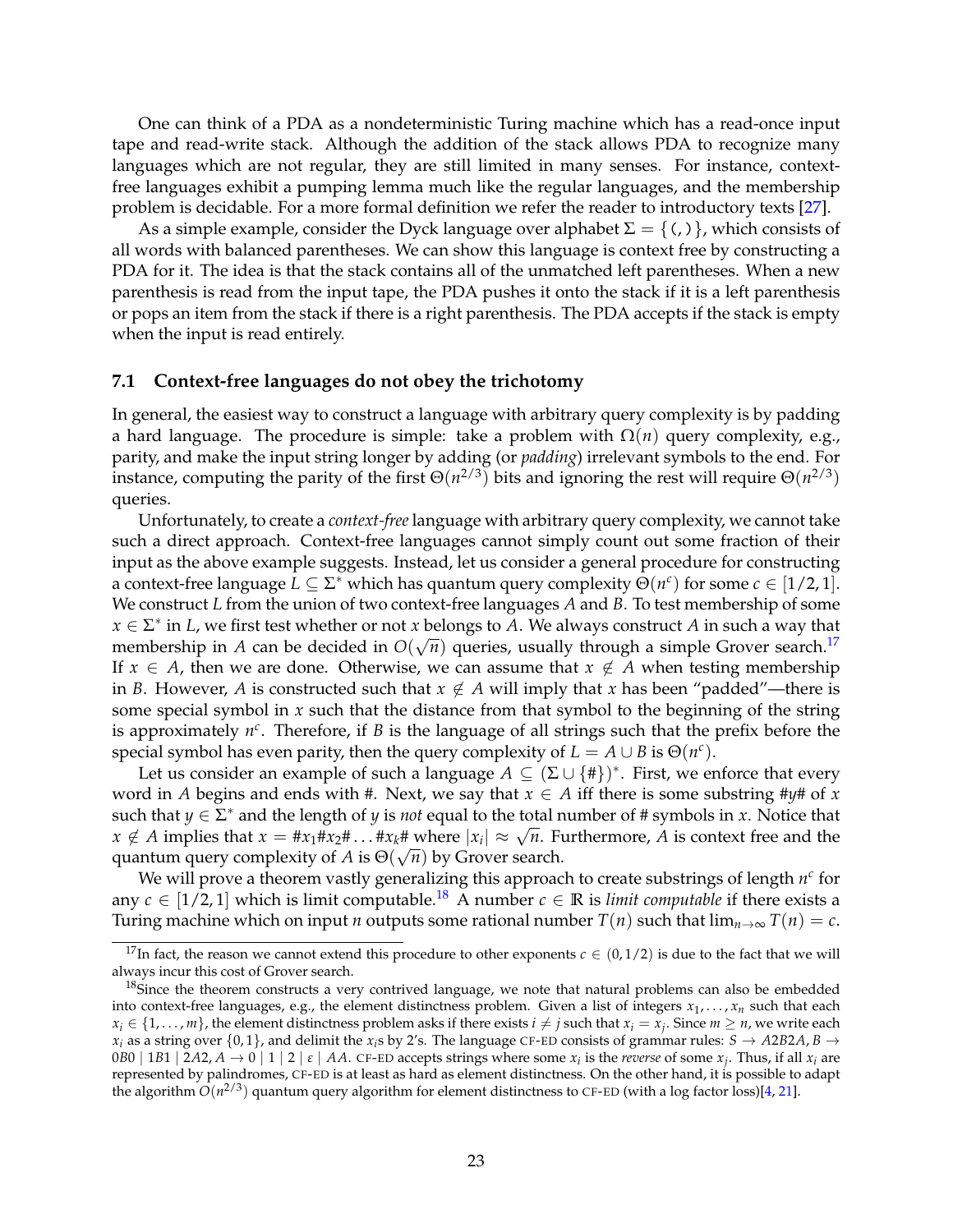We will need two main technical lemmas, both of which define a language similar to *A* above. The first ensures that the input contains (as a substring) the total length of the input written in binary, and the second simulates arbitrary computation by a Turing machine.

<span id="page-23-0"></span>**Lemma 35** (Proof in Appendix **E**). Let  $K \subseteq \{0, 1, \text{\#}_1, \text{\#}_2, \text{\$}\}^*$  be the language such that

- *if*  $x \in K$ *, then*  $x$  *ends with*  $\frac{6}{7}$ *y*#<sub>1</sub>*, and*
- *for all n*  $\geq 6$ *, there is an*  $x \in K$  *ending in*  $\frac{6}{7}$ *y*#<sub>1</sub>*,*

*where y is the binary representation of*  $|x|$ *. Then,*  $\overline{K}$  *is context free, and*  $Q(K) = O(\sqrt{n})$ *.* 

<span id="page-23-1"></span>**Lemma 36** (Proof in Appendix [E,](#page-36-0) folklore [\[27\]](#page-28-2))**.** *Let N be a k-tape nondeterministic Turing machine. Define language K<sup>N</sup> which contains strings of the form*

$$
C_1 \# C_2^R \# C_3 \ldots C_{n-1}^R \# C_n
$$

*where C*<sup>1</sup> *is a valid start configuration of N, C<sup>n</sup> is a valid accepting configuration, and C<sup>i</sup> to Ci*+<sup>1</sup> *is a valid transition.* Then,  $\overline{K_N}$  *is context free, and*  $Q(K_N) = O(\sqrt{n})$ *.* 

We are now ready to construct context-free languages that have quantum query complexities corresponding to limit computable exponents. Although there are several technical details to check in the proof, the central idea is straightforward: Let  $x \in \Sigma^n$  be the input. If *x* is not in the language defined in Lemma [35,](#page-23-0) then the *n* will be written in binary on the string. If *x* is also not in the language defined in Lemma [36,](#page-23-1) then the input will contain a correct simulation of a Turing machine limit computing some query exponent  $c \in [1/2, 1]$  and verifying that a # symbol has been placed at position  $n^c$ . Using Grover search, we can verify that the membership in these languages  $\lim_{\Delta} O(\sqrt{n})$  time. If *x* is in neither language, then computing parity on the prefix of the input (up to the # symbol) takes time  $\Theta(n^c)$ , from which the theorem follows.

**Theorem [2.](#page-3-1)** For all limit computable  $c \in [1/2, 1]$ , there exists a context-free language L such that  $Q(L) = O(n^{c+\epsilon})$  and  $Q(L) = \Omega(n^{c-\epsilon})$  for all  $\epsilon > 0$ . Furthermore, if an additive  $\epsilon$ *-approximation to c is computable in*  $2^{O(1/\epsilon)}$  *time, then*  $Q(L) = \Theta(n^c)$ *. In particular, any algebraic*  $c \in [1/2, 1]$  *<i>has this property.*

*Proof.* Let *M* be the Turing machine computing *c* in the limit. That is, on input 1*<sup>k</sup>* it outputs a rational approximation  $c_k$  such that  $\lim_{k\to\infty} c_k = c$ . Let  $n_k$  be the size of the computation history when computing *c<sup>k</sup>* . Without loss of generality, we assume *n<sup>k</sup>* is strictly increasing with *k*. We also assume that the computation history for computing  $n^{c_k}$  from  $n$  and  $c_k$  (both written in binary) is of size at most *n* for all  $n \geq n_k$ .<sup>[19](#page-23-2)</sup>

Our goal is to construct a context-free language which accepts any input not satisfying the following array of conditions. Note that each condition may require a complicated witness to verify, perhaps as long as the input itself. Therefore, we let the alphabet be tuples  $\Sigma = \Sigma_1 \times \Sigma_2 \times$ · · · × <sup>Σ</sup>*<sup>m</sup>* so that there are *<sup>m</sup>* independent *tracks* to work with. Suppose the input has length *<sup>n</sup>*, and consider the following six tracks.

- 1. The first track contains bits and a \$ symbol, hopefully at position  $\lceil n^{c_k} \rceil$  in the string.
- 2. Some Turing machine *M* limit computes  $c \in [1/2, 1]$ . The second track holds a valid computation history of *M* computing some  $c_k$  from input  $1^k$ .

<span id="page-23-2"></span><sup>&</sup>lt;sup>19</sup>Exponentiation will run in polynomial time, which is actually polylog(*n*) since *n* is written in binary, plus the description size of  $c_k$ . In fact, we can be even sloppier and approximate  $n^{c_k}$  with the first  $c_k$  fraction of the bits of *n*, and still be accurate up to constant factors.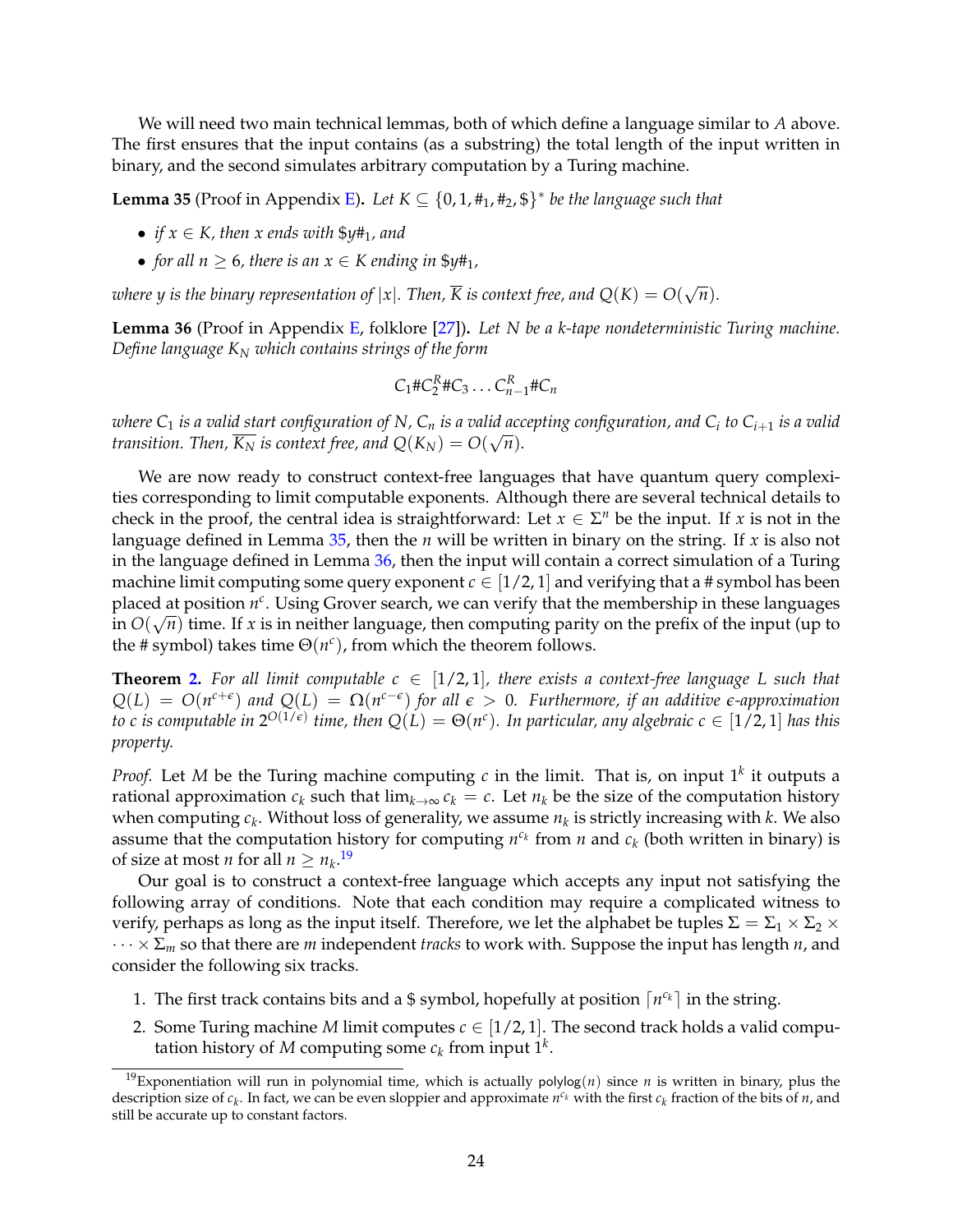- 3. The third track contains an *incomplete* execution of *M* on 1*k*+<sup>1</sup> . If the string is long enough to complete the computation of  $c_{k+1}$ , then  $c_k$  is obsolete and should not be used.
- 4. The fourth track contains a binary number (and associated machinery, see Lemma [35\)](#page-23-0) matching the length of the input.
- 5. The fifth track is the same as the fourth, except the number is the position of \$ on track one.
- 6. The sixth track holds a Turing machine computation history which verifies that the position of \$ is  $\lceil n^{c_k} \rceil$ , based on the numbers from tracks 2  $(c_k)$ , 4  $(|z|)$ , and 5 (position of \$).

We enforce these conditions with a corresponding array of context-free languages, which *reject* satisfying strings. The final language will be a union of these languages, so that it rejects a string if and only if all the conditions are satisfied.

We have already seen most of the languages we need. For example, we want to accept if track two is not the computation history of the Turing machine  $M$  which computes  $c_k$ , but we have seen how to construct such a language in Lemma [36.](#page-23-1) Similarly for tracks three and six, we can tweak this construction to accept on *incomplete* computation histories. On track four we want precisely the binary counter language in Lemma [35.](#page-23-0) Track five is the same thing concatenated with  $E^*$  to ignore symbols after \$. Track one is actually just a regular language,  $\Sigma_1^* \backslash (0|1)^* \$ 

Each language so far focuses on just one of the tracks, and we need a few "glue" languages to ensure the various tracks interact correctly. The first verifies that  $c_k$ ,  $n$ , and the position of \$ (appearing on track two, track four, and track five respectively) match the strings in the input configuration on track six. A second glue language checks that if the starting configuration on track two was  $1^k$ , then the starting configuration on track three is  $1^{k+1}$ , so that it computes  $c_{k+1}$ . The third and final glue language checks that the \$ on track one matches the \$ on track five. We arrange for all of the glue languages to accept strings which fail these checks, in keeping with the complemented behavior of the other languages.

Suppose we have a string of length  $n_k \leq n \leq n_{k+1}$  which is *rejected* by all of the languages. It follows that all of the conditions are satisfied, so we can say a lot about the string. First, track two must compute  $c_{k'}$  for some  $k' \leq k$ , since there is not enough space for  $c_{k+1}$ . Similarly, track three stops in the middle of computing  $c_{k'+1}$  for some  $k' \geq k$ , since for small  $k'$  it would have finished. But  $k'$  is the same in both cases (due to a glue language), and hence  $k' = k$ . Track four and five generate binary numbers for the length and position of the \$ symbol which, by another glue language, are written on the input of track six, along with *c<sup>k</sup>* . Finally, the sixth track verifies that the position is indeed  $\lceil n^{c_k} \rceil$ .

We have one final language, which accepts depending on the parity of the bits on the first track up to the \$. If all of the other languages reject, then we have argued that \$ is at position  $\lceil n^{c_k} \rceil$ , so computing the parity takes  $n^{c_k}$  queries, up to constant factors. Checking all the other conditions takes  $O(\sqrt{n})$  queries, so the cost of computing the parity dominates because  $c_k \geq \frac{1}{2}$ . It follows that the quantum query complexity is within a constant factor of  $n^{c_k}$  for *n* between  $n_k$  and  $n_{k+1}$ . For any  $\epsilon > 0$  we have  $|c - c_k| \leq \epsilon$  for sufficiently large *k*, and hence for sufficiently large *n*, the query complexity is  $Q(L) = O(n^{c+\epsilon})$  and  $\Omega(n^{c-\epsilon})$ .

Finally, we note that if the  $c_k$ s converge sufficiently quickly (with respect to computation time, not *k*) then the query complexity is truly  $Q(L) = \Theta(n^c)$ . For example, suppose we have a Turing machine which spends  $2^{O(1/\epsilon)}$  time to output an approximation *c*' to *c* such that  $|c - c'| \leq \epsilon$ , for any  $\epsilon > 0$ . It does not matter whether the machine outputs a stream of better and better approximations, or takes  $\epsilon$  as input and outputs a sufficiently good approximation. Either way, we can construct a machine which maps  $1^k$  to  $c_k$  with a similar guarantee: the time to compute  $c_{k+1}$  is at most  $2^{O(1/\epsilon_k)}$  where  $\epsilon_k = |c - c_k|$ . We claim this is enough to show  $Q(L) = \Theta(n^c)$ .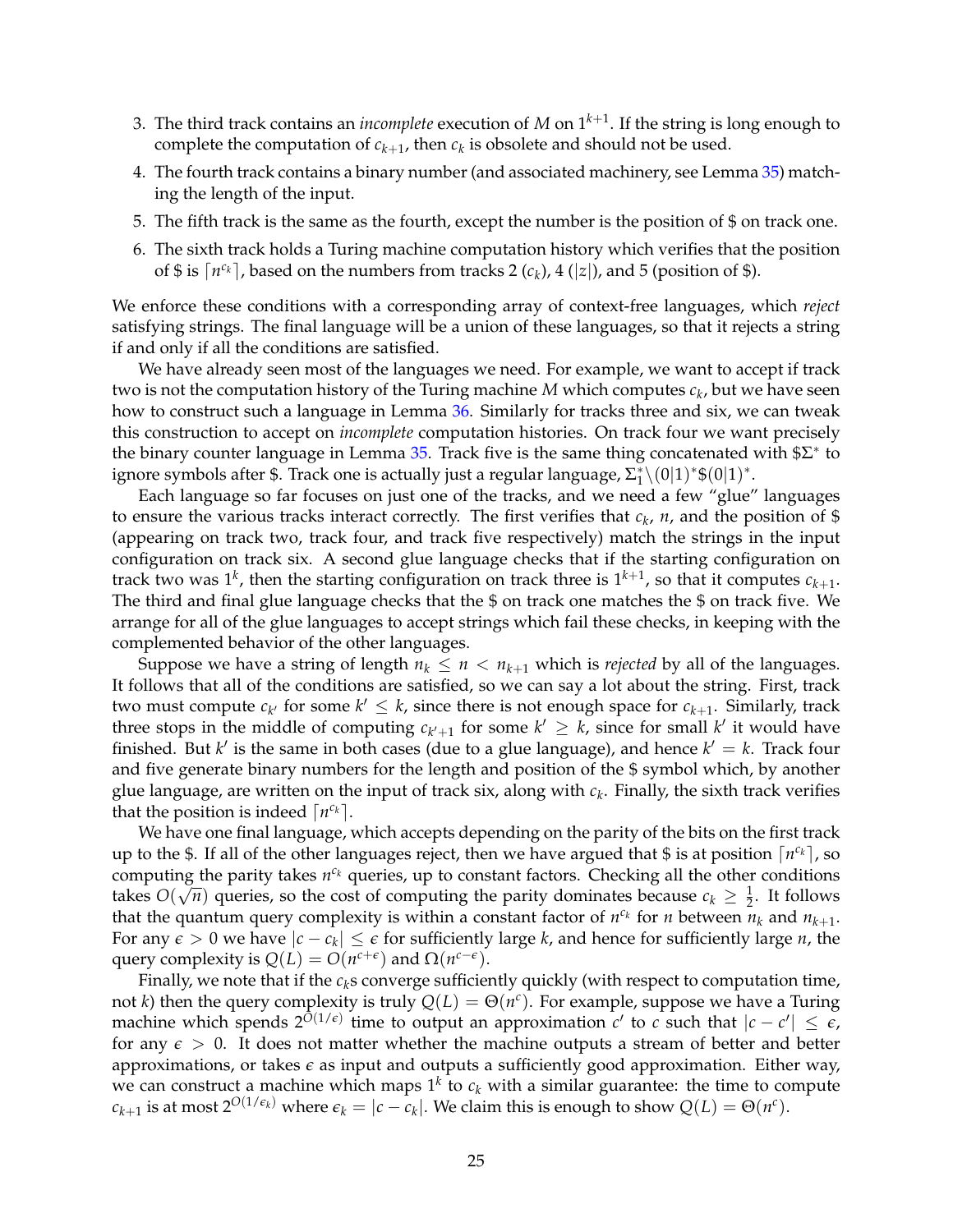Our construction of *L* is such that the query complexity is (up to constant multiplicative factors)  $n^{c_k}$  on the entire interval  $[n_k, n_{k+1})$ . For convenience, define a function  $c(n) \colon \mathbb{N} \to \mathbb{R}$ such that  $c(n) = c_k$  iff  $n \in [n_k, n_{k+1})$ . This means  $Q(L) = \Theta(n^{c(n)})$ , and taking logs gives  $\left| \frac{\log Q(L)}{\log n} - c(n) \right| = O(1/\log n)$ . Recall  $n_{k+1} \leq 2^{b/\epsilon_k}$  for some *b* (and all sufficiently large *k*) so we have  $|c - c_k| = \epsilon_k \le b / \log n_{k+1}$ . It follows that  $|c - c(n)| \le O(1 / \log n)$ . Together, this implies

$$
\left|\frac{\log Q(L)}{\log n} - c\right| \le \left|\frac{\log Q(L)}{\log n} - c(n)\right| + |c(n) - c| \le \frac{a}{\log n}
$$

for some *a* and for all sufficiently large *n*. It follows  $2^{-a}n^c \leq Q(L) \leq 2^a n^c$ , so we conclude that for sequences converging sufficiently quickly,  $Q(L) = \Theta(n^c)$ . For example, any algebraic number can be computed to  $1/\epsilon$  precision in polylog( $1/\epsilon$ ) time using Newton's method from a suitable starting point.  $\Box$ 

The converse of this theorem also holds.

**Theorem [3.](#page-3-2)** Let L be a context-free language such that  $\lim_{n\to\infty} \frac{\log Q(L)}{\log n} = c$ . Then, c is limit computable.

*Proof.* Suppose *L* is context free. Recall that given  $w \in \Sigma^*$ , the problem of computing membership of *w* in *L* is decidable [\[27\]](#page-28-2). Next, we observe that the quantum query complexity can be expressed as the solution (up to logarithmic factors) to a large semi-definite program [\[24\]](#page-27-10). That is, there exists a Turing machine which outputs  $Adv^{\pm}(L)$  such that  $Q(L) = \tilde{\Theta}(Adv^{\pm}(L))$ . Therefore, we can construct a Turing machine which outputs log(Adv±(*L*))/(log *n*), and

$$
\lim_{n \to \infty} \frac{\log(\mathrm{Adv}^{\pm}(L))}{\log n} = \lim_{n \to \infty} \frac{\log \tilde{\Theta}(Q(L))}{\log n} = \lim_{n \to \infty} \frac{\log Q(L)}{\log n} = c.
$$

Therefore, *c* is limit computable.

### **8 Future Work**

Recall that the  $\tilde{O}(\sqrt{n})$  algorithm for star-free languages incurs *many* log factors. This suggests a natural question: what is the exact upper bound for the query complexity for star-free languages? Proving that even one log factor is necessary seems challenging.

Next, we are interested in extending the hierarchy to other languages and settings. The contextfree languages, for example, seem like a natural step. We know (see Section [7\)](#page-21-0) that there is no longer a trichotomy; for every limit computable number  $c \in [1/2, 1]$ , there exists a context-free language with quantum query complexity approaching  $\Theta(n^c)$ . We also conjecture that no contextfree language has quantum query complexity  $\omega(1)$  but also  $o(\sqrt{n})$ .

Another setting to consider is promise problems. In this work, we required the query algorithm to decide membership on all strings. If we restrict the input strings to some promise set, it may affect the query complexity. Allowing for an arbitrary promise trivially leads to languages with quantum query complexity Θ(*f*(*n*)) for an arbitrary function *f* between 0 and *n*. For example, consider the parity function with the promise that only the first *f*(*n*) bits are nonzero. Instead, let us take the promise to be a regular language. In this model, we can construct a binary search language with query complexity Θ(log *n*). Formally, the problem is to decide whether there is an occurrence of 01 at an even position (i.e., membership in  $(\Sigma \Sigma)^* 01 \Sigma^*$ ) promised that the input is sorted (i.e., belongs to 0∗1 ∗ ). We conjecture that the trichotomy becomes Θ(polylog(*n*)),  $\Theta(\sqrt{n} \cdot \text{polylog}(n))$ , or  $\Theta(n)$ .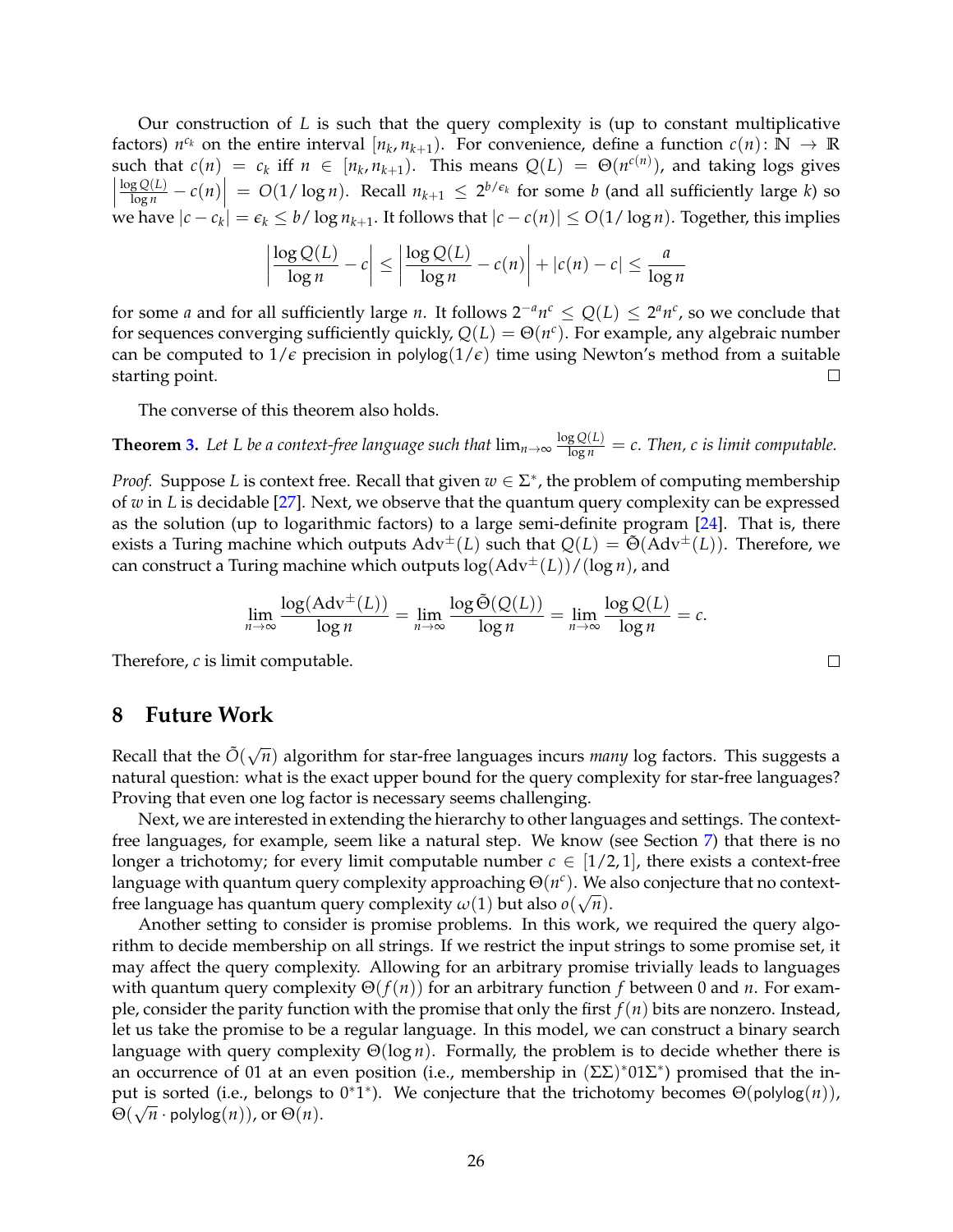We are interested in more applications of the star-free algorithm. For example, in the classical world, linear-time algorithms for the string matching problem have been derived from finite automata. Quantum algorithms for string matching with quadratic speedup are known [\[23\]](#page-27-11), but can one derive a quadratic speedup by applying our algorithm for star-free languages as a black box? As a toy example, notice that for any fixed *w*, the language  $\Sigma^* w \Sigma^*$  is star free, so we obtain  $\tilde{O}(\sqrt{n})$ string search for fixed queries.

Finally, consider the restricted Dyck language introduced in Section [1.3—](#page-4-0)the language of nested parentheses where the parentheses are only allowed to nest *k* levels deep. When *k* is constant, this language is star free and therefore has quantum query complexity  $\tilde{\Theta}(\sqrt{n})$ . When *k* is unbounded, consider the set of inputs  $w_x = ((\dots(x) \dots))$  where  $x \in \{(),\}^{n/3}$  and there are exactly  $n/3$  leading left parentheses and  $n/3$  trailing right parentheses. Notice that  $w_x$  is the Dyck language iff the number of left parentheses in *x* is equal to the number of right parenthesis in *x*. Therefore, the quantum query complexity for  $k = \Omega(n)$  is  $\Omega(n)$ . We now ask the question: what is the quantum query complexity of the restricted Dyck language when *k* is sublinear but superconstant?

# **9 Acknowledgements**

We thank Andris Ambainis, Shalev Ben-David, Robin Kothari, Han-Hsuan Lin, and Ronald de Wolf for useful discussions.

# <span id="page-26-2"></span>**References**

- [1] Scott Aaronson, Adam Bouland, Joseph Fitzsimons, and Mitchell Lee. The space just above BQP. In *Proceedings of the 2016 ACM Conference on Innovations in Theoretical Computer Science*, pages 271–280. ACM, 2016.
- <span id="page-26-4"></span>[2] Noga Alon, Michael Krivelevich, Ilan Newman, and Mario Szegedy. Regular languages are testable with a constant number of queries. *SIAM Journal on Computing*, 30(6):1842–1862, 2001.
- <span id="page-26-1"></span>[3] Andris Ambainis. Quantum lower bounds by quantum arguments. *Journal of Computer and System Sciences*, 64(4):750–767, 2002.
- <span id="page-26-5"></span>[4] Andris Ambainis. Polynomial degree and lower bounds in quantum complexity: Collision and element distinctness with small range. *Theory of Computing*, 1(1):37–46, 2005.
- <span id="page-26-7"></span>[5] Andris Ambainis, Kaspars Balodis, Janis Iraids, Martins Kokainis, Krisjanis Prusis, and Jevgenijs Vihrovs. Quantum speedups for exponential-time dynamic programming algorithms. *CoRR*, abs/1807.05209, 2018.
- <span id="page-26-6"></span>[6] Arturs Backurs and Piotr Indyk. Which regular expression patterns are hard to match? In Irit Dinur, editor, *IEEE 57th Annual Symposium on Foundations of Computer Science, FOCS 2016, 9-11 October 2016, Hyatt Regency, New Brunswick, New Jersey, USA*, pages 457–466. IEEE Computer Society, 2016.
- <span id="page-26-3"></span>[7] David A Barrington and Denis Thérien. Finite monoids and the fine structure of NC<sup>1</sup>. *Journal of the ACM (JACM)*, 35(4):941–952, 1988.
- <span id="page-26-0"></span>[8] Robert Beals, Harry Buhrman, Richard Cleve, Michele Mosca, and Ronald de Wolf. Quantum lower bounds by polynomials. *Journal of the ACM*, 48(4):778–797, Jul 2001.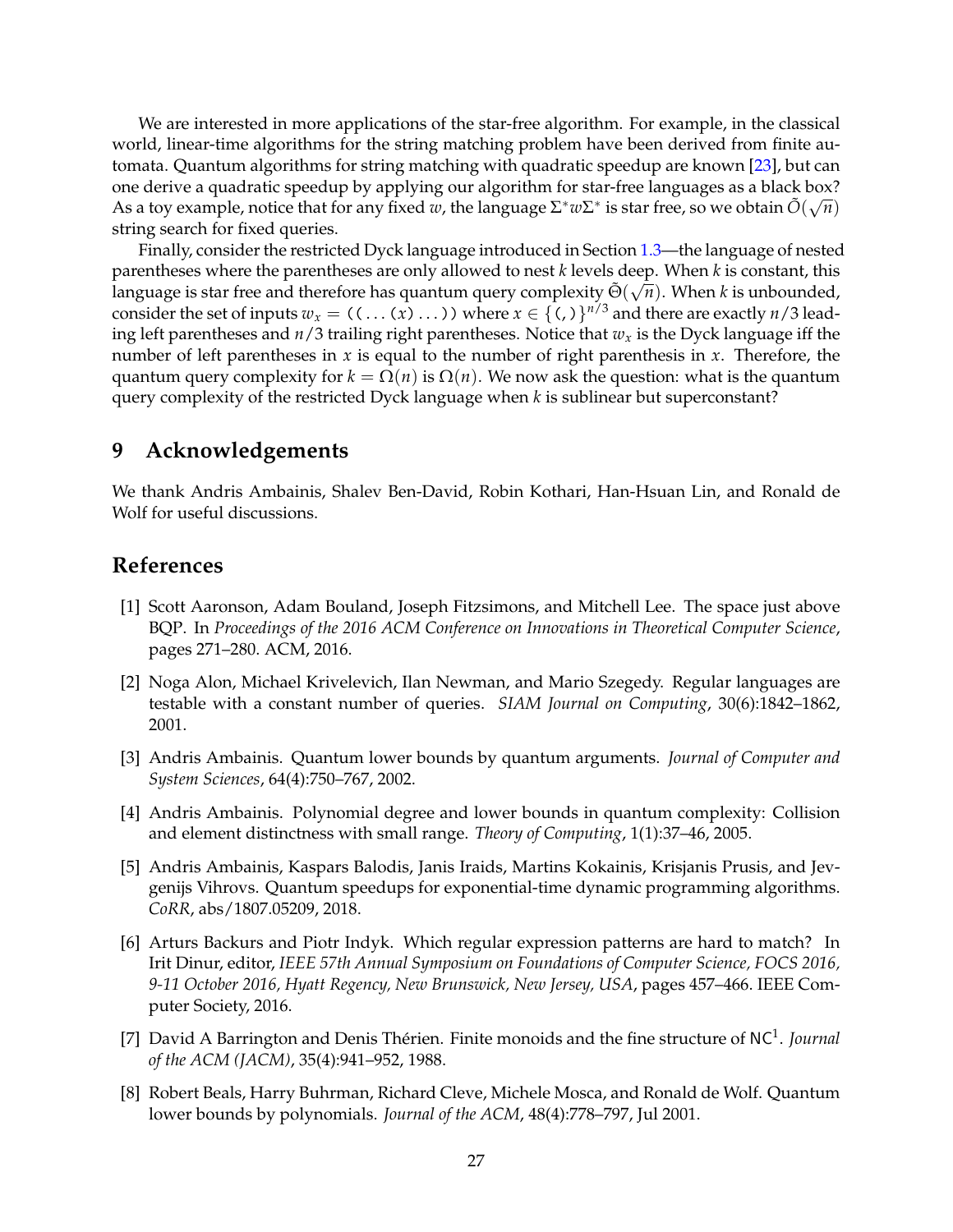- <span id="page-27-8"></span>[9] Harry Buhrman and Ronald de Wolf. Complexity measures and decision tree complexity: a survey. *Theoretical Computer Science*, 288(1):21–43, 2002.
- <span id="page-27-7"></span><span id="page-27-6"></span>[10] Mark Bun, Robin Kothari, and Justin Thaler. Quantum algorithms and approximating polynomials for composed functions with shared inputs. *arXiv preprint arXiv:1809.02254*, 2018.
- [11] Ashok K Chandra, Steven Fortune, and Richard Lipton. Unbounded fan-in circuits and associative functions. In *Proceedings of the fifteenth annual ACM symposium on Theory of computing*, pages 52–60. ACM, 1983.
- <span id="page-27-5"></span>[12] Andrew M Childs and Robin Kothari. Quantum query complexity of minor-closed graph properties. *SIAM Journal on Computing*, 41(6):1426–1450, 2012.
- <span id="page-27-4"></span>[13] Stefano Crespi-Reghizzi, Giovanni Guida, and Dino Mandrioli. Noncounting context-free languages. *Journal of the ACM (JACM)*, 25(4):571–580, 1978.
- <span id="page-27-13"></span><span id="page-27-12"></span>[14] Samuel Eilenberg. *Automata, Languages, and Machines*. Academic press, 1974.
- [15] Michael R Garey, David S Johnson, and Larry Stockmeyer. Some simplified NP-complete problems. In *Proceedings of the Sixth Annual ACM Symposium on Theory of Computing*, pages 47–63. ACM, 1974.
- <span id="page-27-14"></span>[16] Kristoffer Arnsfelt Hansen, Balagopal Komarath, Jayalal Sarma, Sven Skyum, and Navid Talebanfard. Circuit complexity of properties of graphs with constant planar cutwidth. In *International Symposium on Mathematical Foundations of Computer Science*, pages 336–347. Springer, 2014.
- <span id="page-27-3"></span>[17] Peter Høyer, Michele Mosca, and Ronald de Wolf. Quantum search on bounded-error inputs. In *International Colloquium on Automata, Languages, and Programming*, pages 291–299. Springer, 2003.
- <span id="page-27-1"></span>[18] Johan Anthony Wilem Kamp. Tense logic and the theory of linear order. 1968.
- [19] Stephen Cole Kleene. Representations of events in nerve nets and finite automata. *Automata Studies [Annals of Math. Studies 34]*, 1956.
- <span id="page-27-2"></span>[20] Kenneth Krohn and John Rhodes. Algebraic theory of machines. I. Prime decomposition theorem for finite semigroups and machines. *Transactions of the American Mathematical Society*, 116:450–464, 1965.
- <span id="page-27-9"></span>[21] Samuel Kutin. Quantum lower bound for the collision problem with small range. *Theory of Computing*, 1(1):29–36, 2005.
- <span id="page-27-11"></span><span id="page-27-0"></span>[22] Robert McNaughton and Seymour A Papert. *Counter-Free Automata (MIT research monograph no. 65)*. The MIT Press, 1971.
- [23] Hariharan Ramesh and V Vinay. String matching in  $\tilde{O}(n + m)$  quantum time. *Journal of Discrete Algorithms*, 1(1):103–110, 2003.
- <span id="page-27-10"></span>[24] Ben W Reichardt. Span programs and quantum query complexity: The general adversary bound is nearly tight for every boolean function. In *Foundations of Computer Science, 2009. FOCS'09. 50th Annual IEEE Symposium on*, pages 544–551. IEEE, 2009.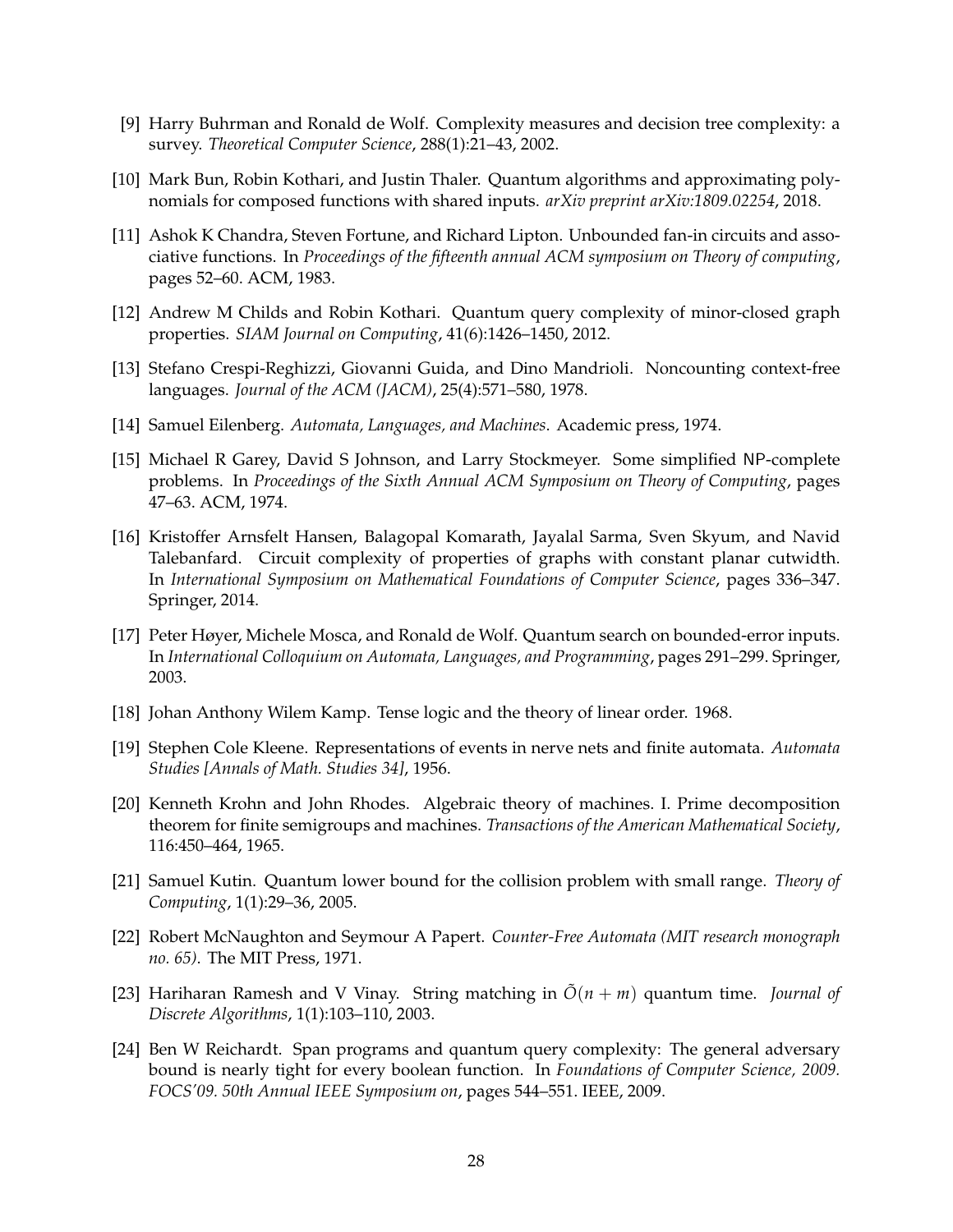- <span id="page-28-3"></span><span id="page-28-0"></span>[25] Marcel Paul Schützenberger. On finite monoids having only trivial subgroups. *Information and control*, 8(2):190–194, 1965.
- [26] Hans-Ulrich Simon. A tight Ω(log log *n*)-bound on the time for parallel RAM's to compute nondegenerated boolean functions. In *International Conference on Fundamentals of Computation Theory*, pages 439–444. Springer, 1983.
- <span id="page-28-2"></span>[27] Michael Sipser. *Introduction to the Theory of Computation*, volume 2. Thomson Course Technology Boston, 2006.
- [28] Richard Edwin Stearns, Juris Hartmanis, and Philip M Lewis. Hierarchies of memory limited computations. In *Switching Circuit Theory and Logical Design, 1965. SWCT 1965. Sixth Annual Symposium on*, pages 179–190. IEEE, 1965.
- <span id="page-28-1"></span>[29] Pascal Tesson and Denis Thérien. Complete classifications for the communication complexity of regular languages. In *Annual Symposium on Theoretical Aspects of Computer Science*, pages 62–73. Springer, 2003.
- <span id="page-28-5"></span>[30] Leslie G Valiant. Universality considerations in VLSI circuits. *IEEE Transactions on Computers*, 100(2):135–140, 1981.

# <span id="page-28-4"></span>**A Flattening Details**

Let us start with a precise definition of what we mean in this paper by a flat regular language.

**Definition 37.** Let  $\varphi: \Sigma^* \to M$  be a monoid homomorphism onto a finite monoid. Let  $\Sigma_k$  denote the non-empty strings of length divisible by *k*. The *conductor* is the least integer *K* such that  $\varphi(\Sigma_K) = \varphi(\Sigma^{nK})$  for all  $n \geq 1$ . A regular language  $L \subseteq \Sigma^*$  recognized by the morphism  $\varphi \colon \Sigma^* \to M_L$  onto its syntactic monoid is *flat* if its conductor is 1.

Once we convert the language to blocks of size *K* (i.e., alphabet Σ *<sup>K</sup>*), any congruence class of the monoid containing a non-empty string contains strings of all (non-zero) lengths. We refer to this as Property [13](#page-10-1) in Section [3.](#page-9-0) However, we still need to show *K*, and therefore flat regular languages, exist.

**Theorem 38.** *For any homomorphism ϕ*: Σ <sup>∗</sup> → *M onto a finite monoid, the conductor is finite and computable.*

*Proof.* Let  $\lambda$ :  $\Sigma^* \to \mathbb{N}$  be the homomorphism mapping strings to their lengths. The set  $A_r :=$  $\lambda(\varphi^{-1}(r))$  is ultimately periodic, i.e., there exists  $p$  such that  $A_r$  and  $A_r+p$  differ at finitely many points. This may be easier to see by mapping  $\varphi^{-1}(r)$  to unary, and since the language is still regular, considering the DFA. Let *K* ′ be the least common multiple of the period of *A<sup>r</sup>* for all *r* ∈ *M*. We will take *K* to be a multiple of *K'*, so we may as well assume without loss of generality that the period of  $A_r$  is 1.

When a set of natural numbers has period 1, it is either finite or cofinite. Take *K* larger than all the finite exceptions in either case. That is, for all *r*, take *K* larger than the maximum element in *A*<sup>*r*</sup> (if finite) and the maximum element not in *A<sub>r</sub>* (if cofinite). The result is that each *A<sub>r</sub>* ∩ *K***N** is one of  $\emptyset$ ,  $\{0\}$ , *K***N**, or *K***N**\ $\{0\}$ . Only the identity class,  $A_1$ , can contain 0, so all other  $A_r$  are either  $\emptyset$  or *K***N**\{0}. We throw away *r* ∈ *M* such that *A<sub>r</sub>* =  $\emptyset$ *,* and the remaining elements have the property, by construction, that they are the images of strings of all lengths divisible by *K*. □ property, by construction, that they are the images of strings of all lengths divisible by *K*.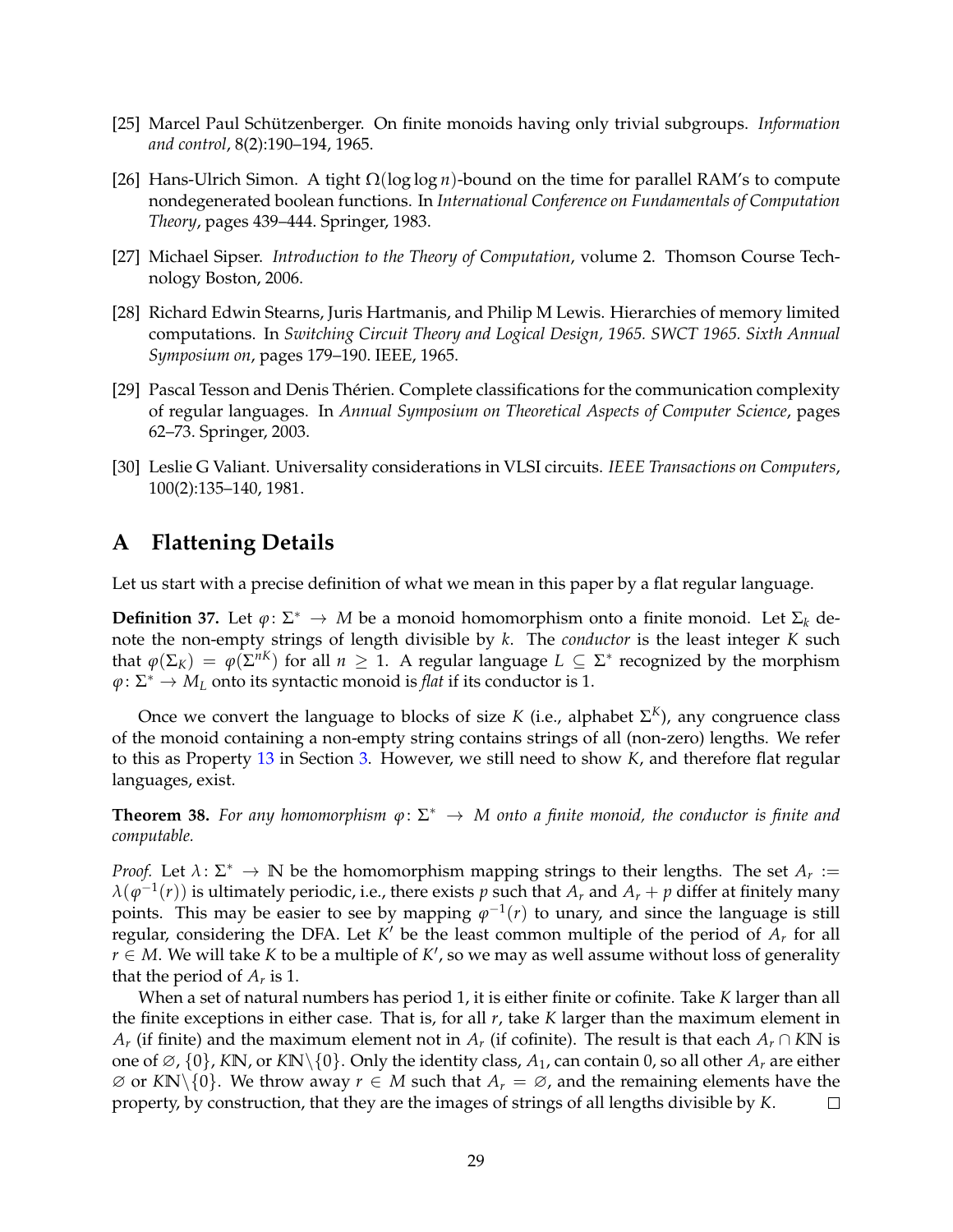We are finally ready to restate and prove Theorem [12,](#page-10-0) which states that any regular language can be divided into a collection of flat languages.

**Theorem [12.](#page-10-0)** Let  $L \subseteq \Sigma^*$  be a regular language recognized by a monoid M. There exists an integer  $p \geq 2$ *and a finite family of flat regular languages* {*Li*}*i*∈*<sup>I</sup> over alphabet* <sup>Σ</sup> *p such that testing membership in L reduces (in fewer than p queries) to testing membership in some L<sup>i</sup> . Furthermore, the same monoid M recognizes L and every L<sup>i</sup> .*

*Proof.* Let *p* be the conductor of *L*. Consider an input  $x \in \Sigma^*$  of length *n*. Clearly we can divide *x* into a string  $x' \in (\Sigma^p)^*$  of length  $\lfloor n/p \rfloor$ , and a remainder  $r \in \Sigma^*$  of length less than *p*. For each such *r*, we define the language

$$
L_r:=\{y\in(\Sigma^p)^*: yr\in L\},\
$$

slightly abusing notation so that *y* denotes both a string over Σ *<sup>p</sup>* and a string over Σ. We leave it as an exercise to show that  $L_r$  is regular. By construction,  $x$  is in  $L$  if and only if  $x'$  is in  $L_r$ , so by looking at length of the input and the last |*r*| symbols, we have reduced testing membership in *L* to membership in *L<sup>r</sup>* .

Finally, let  $\varphi^p\colon (\Sigma^p)^* \to M$  denote the extension of  $\varphi$  to strings over  $\Sigma^p$ . Note that we can write  $L_r$  as

$$
L_r = \{ y \in (\Sigma^p)^* : \varphi^p(y)\varphi(r) \in S \} = \{ y \in (\Sigma^p)^* : \varphi^p(y) \in \{ q \in M : q\varphi(r) \in S \} \} = (\varphi^p)^{-1} (\{ q \in M : q\varphi(r) \in S \}).
$$

 $\Box$ It follows that  $L_r$  is recognized by  $M$ . By construction, the conductor of  $L_r$  is 1, so  $L_r$  is flat.

#### <span id="page-29-0"></span>**A.1 Monotonic query complexity**

Let us now consider an alternative to flattening—namely, modifying the definition of query complexity so that it is nondecreasing. For this section only, define the quantum query complexity  $Q(f)(n)$  of function *f* to be the minimum number of quantum oracles calls needed to determine the value of *f* on all strings of length *up to n*. When query complexity is defined in this way, we can prove a quantum query complexity trichotomy theorem for *all* regular languages as a corollary of our trichotomy theorem for flat languages.

**Theorem 39.** Let  $L \subseteq \Sigma^*$  be any regular language. The quantum query complexity of L is either  $0, \Theta(1), \tilde{\Theta}(\sqrt{n}),$  or  $\Theta(n)$ .

*Proof.* By Theorem [12,](#page-10-0) we have that *L* is a finite disjoint union of languages  $L_r r$  where each  $r \in \Sigma^*$ has length less than  $p$ . Technically,  $L_r$  is over the alphabet  $\Sigma^p$ , but we extend strings in  $L_r$  to strings over alphabet Σ in the obvious way. If all  $L_r$  have constant query complexity, then  $Q(L) = 0$  or  $Q(L) = \Theta(1)$ . Therefore, assume there is some  $L_r$  such that  $Q(L_r) = \omega(1)$ . We will show that  $Q(L) = \Theta(\max_r Q(L_r)).$ 

Let us consider one algorithm for *L* on strings of length  $np + i$  where  $i < p$ : query the last *i* characters of the string to determine *r*, and then use at most  $pQ(L_r)(n)$  queries to test the rest. Therefore, we have<sup>[20](#page-29-1)</sup>

$$
Q(L)(np+i) \leq \max_{r} pQ(L_r)(n) + p.
$$

<span id="page-29-1"></span><sup>&</sup>lt;sup>20</sup>We now see the need to separate the constant and non-constant cases. The additive  $p$  factor would technically take a 0-query algorithm to an  $\Theta(1)$ -query algorithm, which we want to avoid.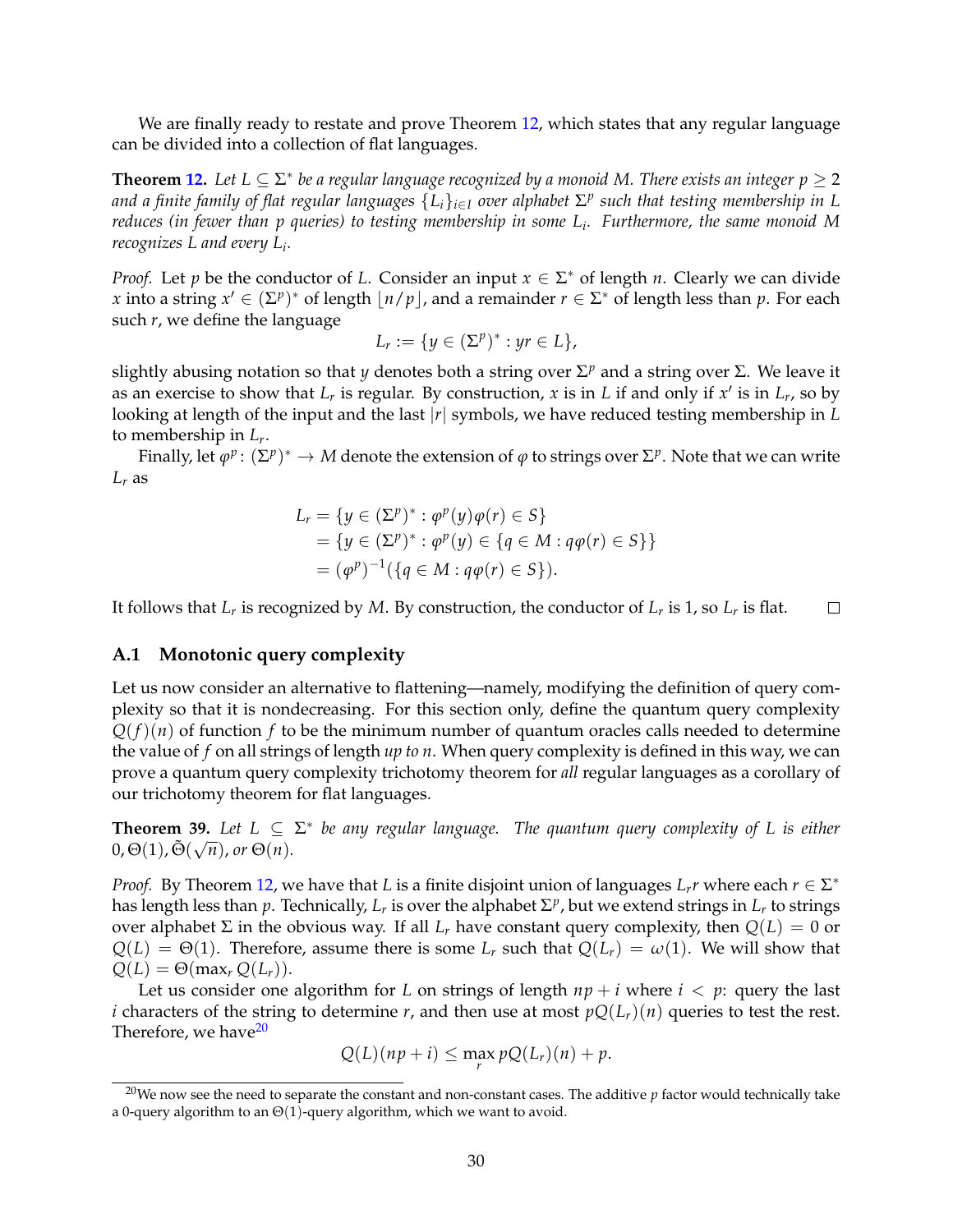In the other direction, notice that by decreasing the length of the string by at most *p*, we can have any remainder string *r*. By the modified definition of query complexity, shortening the length must decrease the query complexity. Since we can force the query algorithm to solve any smaller instance of a flat language *L<sup>r</sup>* , we have

$$
Q(L)(np+i) \ge \max_{r} Q(L_r)(n-1).
$$

That is,  $Q(L) = \Theta(\max_r Q(L_r))$  from which the theorem follows.

## <span id="page-30-0"></span>**B Equivalence of algebraic and regular expression definitions**

This appendix is devoted to proving Theorem [14,](#page-11-3) which gives algebraic definitions for each class of regular languages defined by a regular expression. Since Theorems [4](#page-6-1) and [5](#page-6-3) give characterizations for the regular and star-free languages, respectively, we focus on the degenerate and trivial languages.

**Proposition 40.** *A language is recognized by morphism*  $\varphi$  *such that*  $|\varphi(\Sigma^{+})| = 1$  *iff it is degenerate.* 

*Proof.* Recall that there are only four degenerate languages:  $\varnothing$ ,  $\varepsilon$ ,  $\Sigma^*$ , or  $\Sigma^+$ . First, we claim that the morphism  $\varphi \colon \Sigma^* \to M_L$  onto the syntactic monoid of each language is such that  $|\varphi(\Sigma^+)| = 1$ . This calculation is straightforward, and we leave it as an exercise.

Let language  $L \subseteq \Sigma^*$  be recognized by morphism  $\varphi$  such that  $|\varphi(\Sigma^+)| = 1$ . For any  $x, y \in \Sigma^+$ , we have that  $\varphi(x) = \varphi(y)$ . Therefore,  $x \in L$  iff  $y \in L$ . This only leaves four possible choices of languages based on whether or not  $\Sigma^+ \in L$  and whether or not  $\varepsilon \in L$ . These are exactly the degenerate languages.

**Theorem 41.** *A language is recognized by morphism ϕ such that ϕ*(Σ <sup>+</sup>) *is a rectangular band iff it is trivial.*

*Proof.* Suppose first that *L* is a regular language recognized by homomorphism  $\varphi : \Sigma^* \to M$  such that  $\varphi(\Sigma^+)$  is a rectangular band. Suppose  $a \in \Sigma$  belongs to *L*. We want to show that  $a\Sigma^*a$  is also in *L*. For any  $w \in \Sigma^+$ , we have that  $\varphi(a) = \varphi(aa) = \varphi(awa)$ , where the first equality comes from idempotence of *M* and the second equality comes from the rectangular band property. Therefore, if  $a \in L$ , then so is  $a\Sigma^* a$ . Similarly, this implies that if  $awa \in L$  for  $a \in \Sigma$  and  $w \in \Sigma^*$ , then  $a \in L$ and  $a\Sigma^* a \in L$ . A similar argument shows that if  $a \neq b \in \Sigma$  and  $awb \in L$  for some  $w \in \Sigma^*$ , then  $a\Sigma^*b \in L$ . Finally, membership of *ε* is independent of  $\varphi$ , so it may either be in the language or not in the language.

Now suppose that *L* is a trivial language. Define monoid  $M = (\Sigma \times \Sigma) \cup \{(\varepsilon, \varepsilon)\}\$  with operation  $(a,b) \cdot (c,d) = (a,d)$  for all  $a,b,c,d \in \Sigma$ , and  $(a,b) = (\varepsilon,\varepsilon) \cdot (a,b) = (\varepsilon,\varepsilon) \cdot (a,b)$ . Define morphism  $\varphi : \Sigma^* \to M$  such that  $\varphi(a) = (a, a)$  for  $a \in \Sigma \cup \{\varepsilon\}$ . Therefore,  $\varphi(awb) = (a, b)$  for  $a, b \in \Sigma$  and  $w \in \Sigma^*$ . Define  $S \subseteq M$ , such that  $(a, a) \in S$  if  $a \in L$ ,  $(a, b) \in S$  if  $a\Sigma^*b \in L$ , and  $(\varepsilon, \varepsilon) \in S$  if  $\varepsilon \in L$ . By construction, we claim that  $L = \varphi^{-1}(S)$ , which completes the proof.

One might wonder why we needed to reference the homomorphism  $\varphi$  explicitly in the definition of the degenerate and trivial languages, when the other classes only needed a characterization of the monoid itself. In that case, each class of languages would be a *variety*. Unfortunately, such a characterization does not exist due the following theorem of Eilenberg:

 $\Box$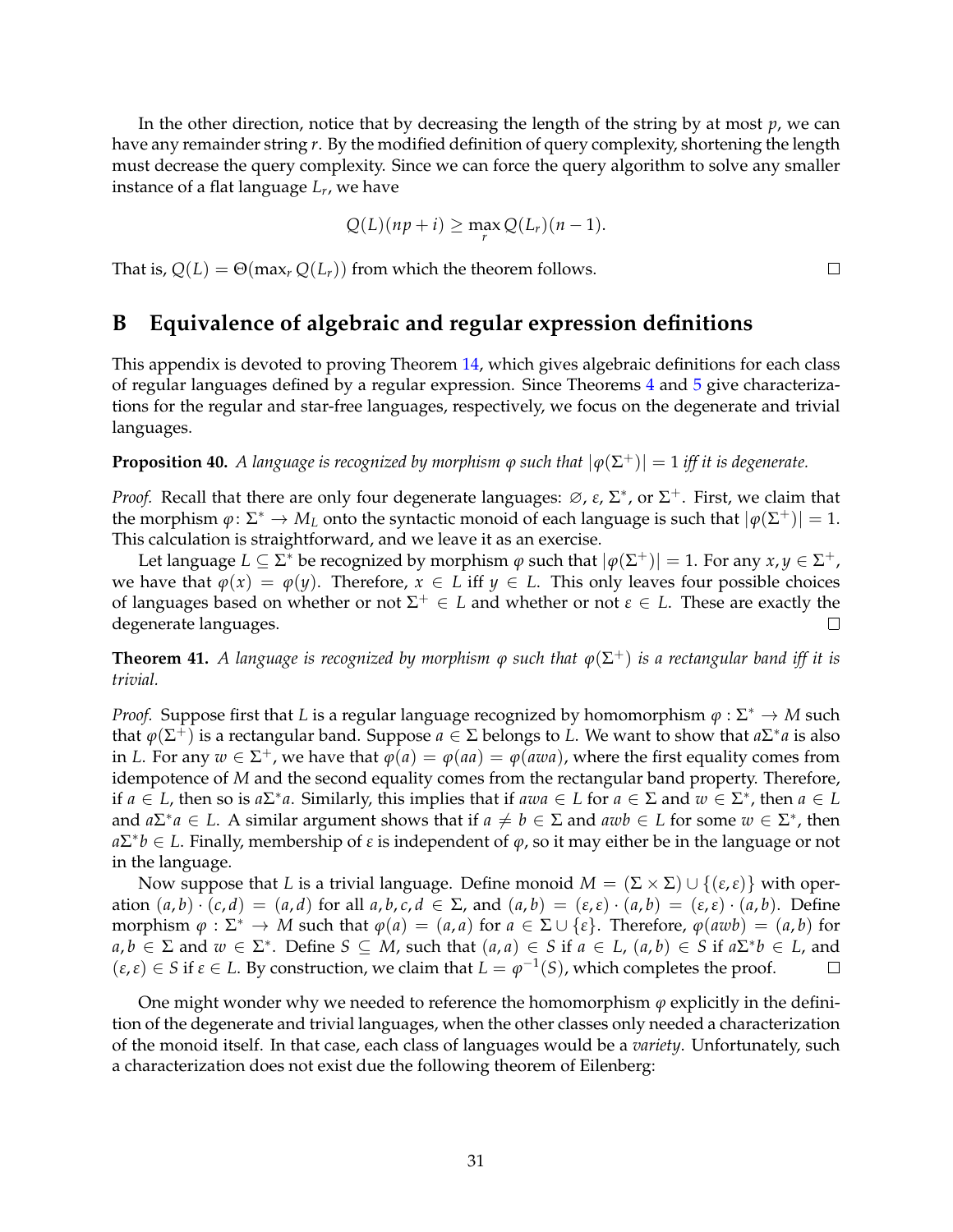**Theorem 42** (Eilenberg's Variety Theorem [\[14\]](#page-27-12))**.** *If V is a class of monoids and* L *is the class of regular languages whose syntactic monoids lie in V, then V is a monoid variety only if* L *is a language variety.*[21](#page-31-1)

Consider the degenerate language  $A = \Sigma^+$  and star-free language  $B = \Sigma^* 1 \Sigma^*$  over alphabet  $\Sigma = \{0, 1\}$ . We claim that *B* is the inverse morphism of *A* by  $\chi: \Sigma^* \to \Sigma^*$  such that  $\chi(0) = \epsilon$ ,  $\chi(1) = 1$ . Since *B* is clearly nontrivial, the trivial languages are not closed under inverse morphism. Therefore, by the Variety Theorem, the class of trivial languages is not a variety.

### <span id="page-31-0"></span>**C Worked Example**

Let us consider the language  $L \subseteq \Sigma^*$  (where  $\Sigma = \{a, b, c\}$ ) recognized by the following automaton.



As this automaton is minimal, we may compute the syntactic monoid *M* and the associated morphism  $\varphi: \Sigma^* \to M$ . There are six monoids elements,  $M = \{\mathbf{1}, \mathbf{a}, \mathbf{b}, \mathbf{a}\mathbf{b}, \mathbf{b}\mathbf{a}, \mathbf{0}\}$ , corresponding to the following equivalence classes of strings.

$$
\varphi^{-1}(\mathbf{1}) = \{\varepsilon, c, cc, ccc, ...\}
$$
  
\n
$$
\varphi^{-1}(\mathbf{a}) = \{a, ac, ca, aba, acc, cca, ...\}
$$
  
\n
$$
\varphi^{-1}(\mathbf{b}) = \{b, bc, cb, bab, bcc, cbc, ccb, ...\}
$$
  
\n
$$
\varphi^{-1}(\mathbf{ab}) = \{ab, abc, acb, cab, ...\}
$$
  
\n
$$
\varphi^{-1}(\mathbf{ba}) = \{ba, bac, bca, cba, ...\}
$$
  
\n
$$
\varphi^{-1}(0) = \{aa, bb, aaa, aab, aac, abb, aca, baa, ... \}
$$

For convenience, we also present the complete monoid multiplication table (Table [1\)](#page-32-0) and the set of all two-sided, left, and right ideals (Table [2\)](#page-32-1).

Next, observe that  $L = \varphi^{-1}(1) \cup \varphi^{-1}(ab)$ , so we need to consider both  $\varphi^{-1}(1)$  and  $\varphi^{-1}(ab)$ , plus any languages that arise from recursion. The first language,  $\varphi^{-1}(1)$ , is actually a base case in our induction. We see that  $\{a \in \Sigma : \varphi(a) = 1\} = \{c\}$ , so  $\varphi^{-1}(1) = c^*$ .

For the second language*,*  $\varphi^{-1}(\textbf{ab})$ *,* we need to apply Theorem [22.](#page-14-1) Let's compute the relevant

<span id="page-31-1"></span><sup>21</sup>A class of regular languages is an *language variety* if it is closed under Boolean operations, left and right quotients, and inverse morphisms. For  $x \in \Sigma^*$ , the *left quotient* of language *L* by *x* is the language  $x^{-1}L = \{z : xz \in L\}$ . Let  $\chi: \Sigma_1^* \to \Sigma_2^*$  be a homomorphism, and let  $L \subseteq \Sigma_1^*$  be equal to  $\sum_{m \in S} \varphi^{-1}(m)$  for some subset *S* of the syntactic monoid. The *inverse morphism* of *L* by  $\chi$  is the language  $\chi^{-1}L = \sum_{m \in S} \chi^{-1} \circ \varphi^{-1}(m) \subseteq \Sigma_2^*$ .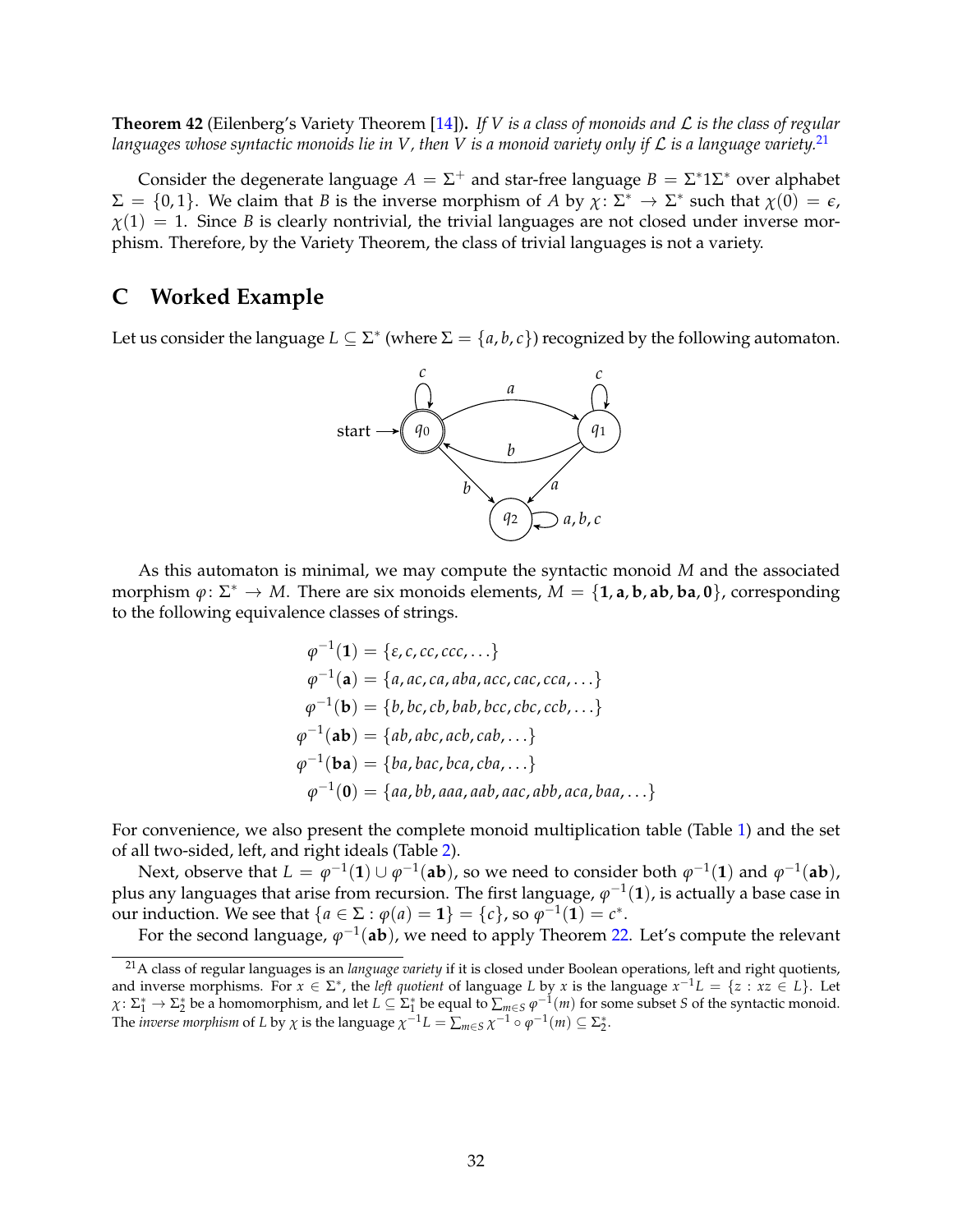|  |  | $\cdot$   1 a b ab ba 0                                                                                                                                                                                                                                                                                                                                                                                                |  |
|--|--|------------------------------------------------------------------------------------------------------------------------------------------------------------------------------------------------------------------------------------------------------------------------------------------------------------------------------------------------------------------------------------------------------------------------|--|
|  |  |                                                                                                                                                                                                                                                                                                                                                                                                                        |  |
|  |  |                                                                                                                                                                                                                                                                                                                                                                                                                        |  |
|  |  |                                                                                                                                                                                                                                                                                                                                                                                                                        |  |
|  |  |                                                                                                                                                                                                                                                                                                                                                                                                                        |  |
|  |  |                                                                                                                                                                                                                                                                                                                                                                                                                        |  |
|  |  | $\begin{tabular}{ c c c c c c c c } \hline & & & & & & & & & & \hline & \multicolumn{4}{ c }{b} & \multicolumn{4}{ c }{b} & \multicolumn{4}{ c }{b} & \multicolumn{4}{ c }{b} & \multicolumn{4}{ c }{b} & \multicolumn{4}{ c }{b} & \multicolumn{4}{ c }{b} & \multicolumn{4}{ c }{a} & \multicolumn{4}{ c }{b} & \multicolumn{4}{ c }{a} & \multicolumn{4}{ c }{b} & \multicolumn{4}{ c }{b} & \multicolumn{4}{ c }{$ |  |

<span id="page-32-0"></span>Table 1: Monoid multiplication table for the example.

Two-sided ideals:

$$
M1M = \{1, a, b, ab, ba, 0\}
$$

$$
MaM = MbM = MabM = MbaM = \{a, b, ab, ba, 0\}
$$

$$
M0M = \{0\}
$$

Left ideals:

$$
M1 = \{1, a, b, ab, ba, 0\}
$$
  

$$
Ma = Mba = \{a, ba, 0\}
$$
  

$$
Mb = Mab = \{b, ab, 0\}
$$
  

$$
M0 = \{0\}
$$

Right ideals:

$$
1M = \{1, a, b, ab, ba, 0\}
$$
  

$$
aM = abM = \{a, ab, 0\}
$$
  

$$
bM = baM = \{b, ba, 0\}
$$
  

$$
0M = \{0\}
$$

<span id="page-32-1"></span>Table 2: Ideals of the example monoid *M*.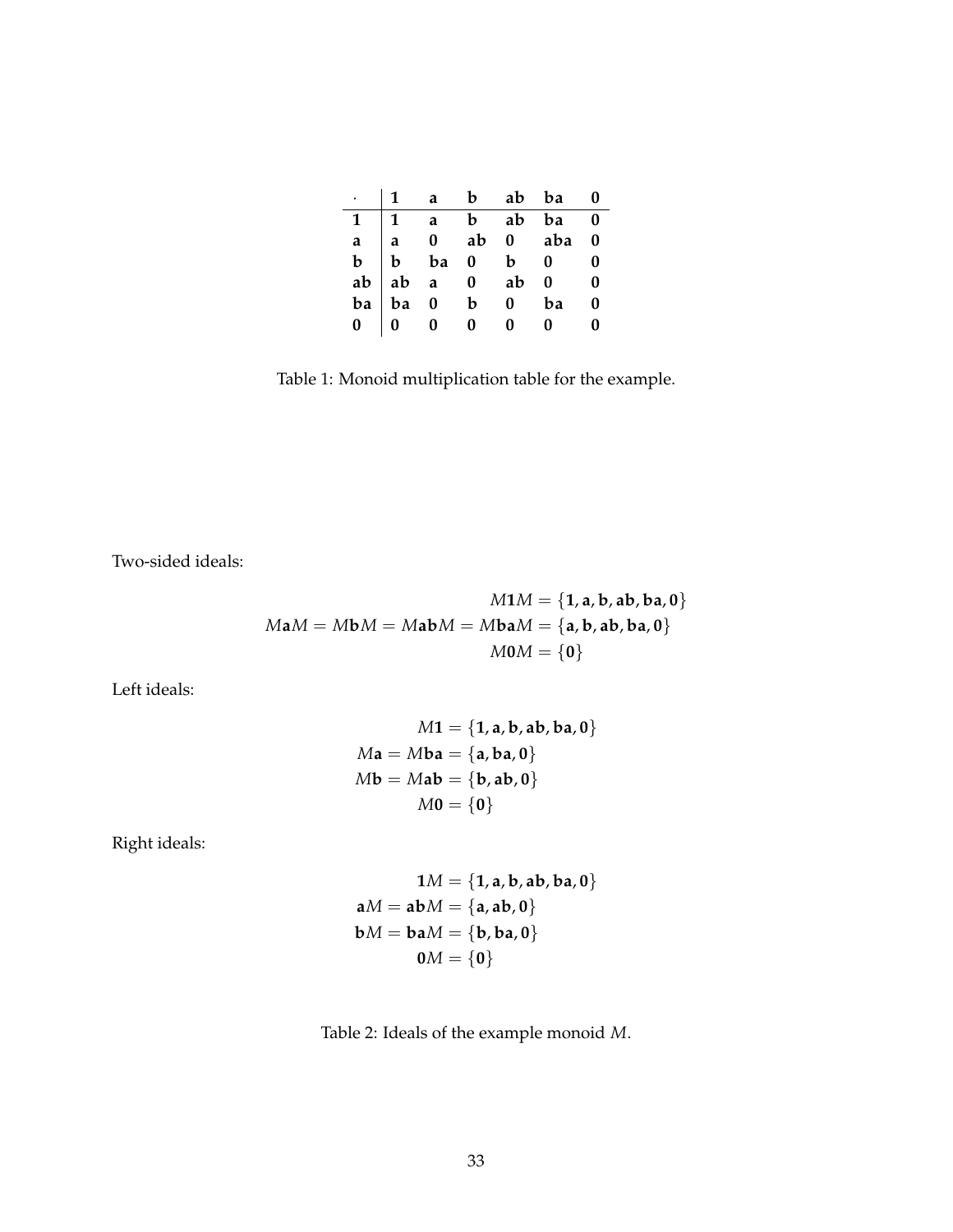sets *E*, *F*, and *G*.

$$
E = \{(r, a) \in M \times \Sigma : r\varphi(a)M = \mathbf{ab}M, rM \neq \mathbf{ab}M\}
$$
  
= \{(1, a)\},  

$$
F = \{(a, r) \in \Sigma \times M : M\varphi(a)r = M\mathbf{ab}, Mr \neq M\mathbf{ab}\}
$$
  
= \{(b, 1)\},  

$$
G = \{(a, r, b) \in \Sigma \times M \times \Sigma : \mathbf{ab} \in (M\varphi(a)rM \cap Mr\varphi(b)M) \setminus M\varphi(a)r\varphi(b)M\}
$$
  
= \{(a, 1, a), (b, 1, b)\}.

Let us argue that we have correctly identified all elements of *E*, *F*, and *G*. For the set *E*, we must find *r* such that  $abM \subsetneq rM$ . However, there is only one right ideal that strictly contains  $abM$ , namely  $1M = M$ . Since  $\varphi(c)M \neq abM$  and  $\varphi(b)M \neq abM$ , the only choice left is  $\varphi(a)M = aM =$ **ab***M*. The argument is identical for *F*, but with the left ideals. Finally, **ab** is in all (two-sided) ideals except  $\mathbf{0}M = \{\mathbf{0}\}\text{, so it must be that } \varphi(a)r\varphi(b) = \mathbf{0}$  for any  $(a, r, b) \in G$ . Brute force analysis of the remaining options will verify that only the two triples listed above belong in *G*.

Now that we have *E*, *F*, and *G*, the next step is to write down the relevant languages.

$$
U\Sigma^* = \varphi^{-1}(1)a\Sigma^* = c^*a\Sigma^*
$$
  
\n
$$
\Sigma^* V = \Sigma^* b\varphi^{-1}(1) = \Sigma^* b c^*
$$
  
\n
$$
\Sigma^* W \Sigma^* = \Sigma^* a\varphi^{-1}(1)a\Sigma^* \cup \Sigma^* b\varphi^{-1}(1)b\Sigma^*
$$
  
\n
$$
= \Sigma^* a c^* a\Sigma^* \cup \Sigma^* b c^* b\Sigma^*
$$
  
\n
$$
C = \{a \in \Sigma : \mathbf{ab} \notin M\varphi(a)M\} = \varnothing
$$

In other words,  $U\Sigma^*$  checks that there is an *a* before the first occurrence of *b*. Similarly,  $\Sigma^*V$  checks that there is a *b* after all occurrences of *a*. The language *C* is trivial, because every letter puts us in an ideal containing **ab**. If there were some unused letter *<sup>d</sup>* ∈ <sup>Σ</sup>, then it would appear in *<sup>C</sup>*. Finally, *W* checks for either two *a*s or two *b*s in a row, discounting the *c*s.

The query algorithm given in Theorem [25](#page-16-0) or in pseudocode as Algorithm [1](#page-18-0) is not necessarily the most natural or efficient algorithm, but in this case it works quite well. First, the language *C* is empty (there are no symbols which prevent  $\varphi^{-1}(\mathbf{ab})$  from being in the monoid), so there is no work to do there. To recognize  $U\Sigma^* = \varphi^{-1}(1)a\Sigma^*$ , the algorithm computes the longest prefix in

$$
\bigcup_{s \colon 1 \in sM} \varphi^{-1}(s) = \varphi^{-1}(1) = c^*,
$$

by binary search. This requires recursively solving  $\varphi^{-1}(1)$ , but fortunately this is the base case (i.e.,  $\rho(1) = 0$ ). Hence, we Grover search for a symbol which does not map to 1, i.e., a symbol other than *c*, and reject if any such symbol is found. Having found the end of the longest prefix in  $\varphi^{-1}(\mathbf{1})$ , we check again (in this case, unnecessarily duplicating work) that the prefix is in  $\varphi^{-1}(\mathbf{1})$ and that the next symbol is *a*. If so, then there is a prefix in *U*, otherwise there is not.

Clearly Σ<sup>\*</sup>*V* is symmetric to  $U\Sigma^*$  and the algorithms are identical except for a reversal, so we move on to Σ\*WΣ\*. Its two components, Σ\* $a\varphi^{-1}(\bf{1})a\Sigma^*$  and Σ\* $b\varphi^{-1}(\bf{1})b\Sigma^*$  have very similar algorithms, so we discuss only the former. The algorithm applies infix search to find an index which is preceded by  $a\varphi^{-1}(1)$  and followed by  $\varphi^{-1}(1)a$ , since the only way to split  $\varphi^{-1}(1)$  is into  $\varphi^{-1}(1)\varphi^{-1}(1).$  Checking that the index is followed by  $\varphi^{-1}(1)a\Sigma^*$  is exactly the same algorithm as for  $U\Sigma^*$  above, and  $\Sigma^*a\varphi^{-1}(1)$  is just the reverse of that, so there is nothing new here.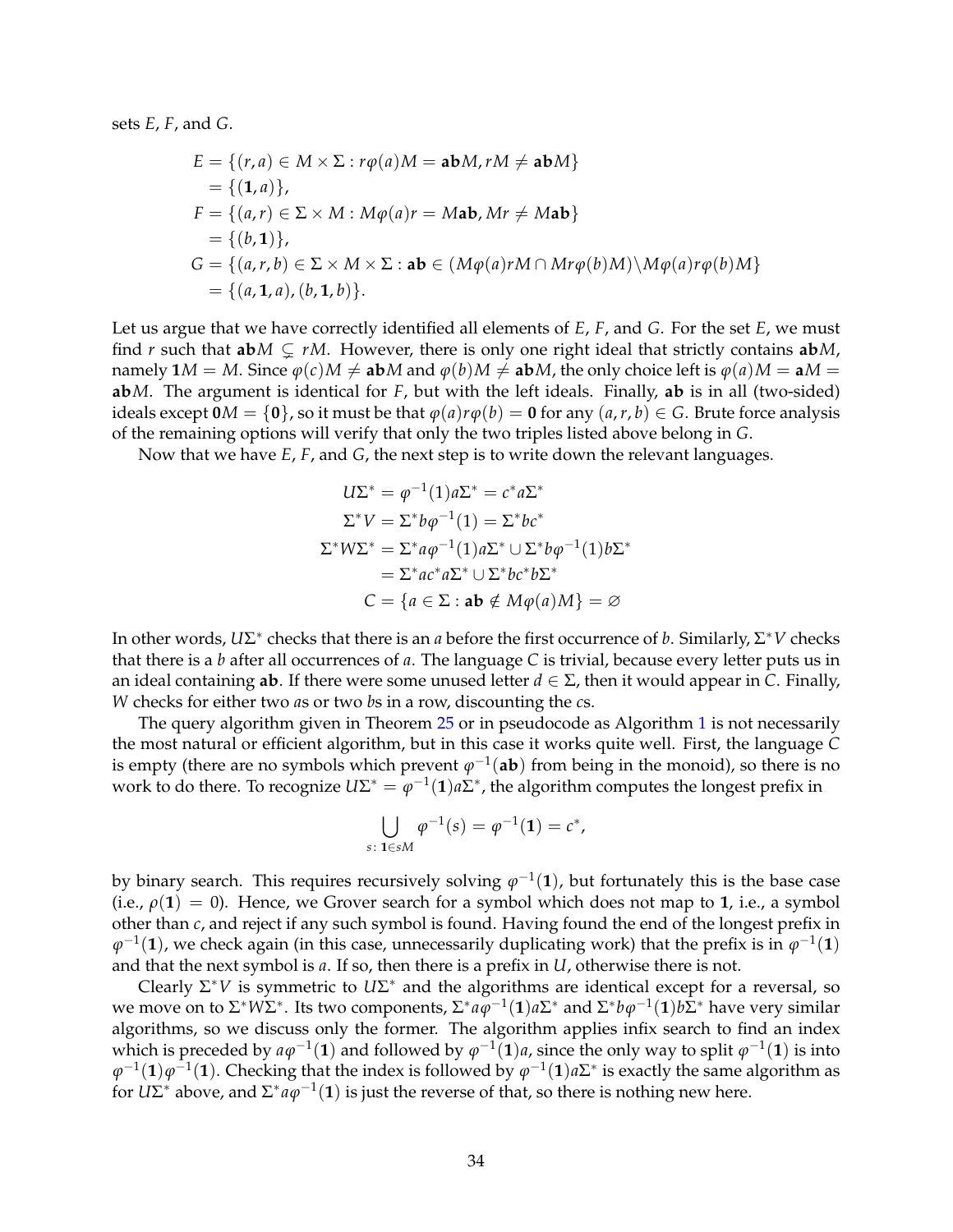# <span id="page-34-0"></span>**D Applications**

We present a few concrete instances where our main result implies surprising or novel quantum query algorithms.

#### **D.1 Addition**

Chandra, Fortune, and Lipton [\[11\]](#page-27-6) observed that binary addition can be described by a monoid product. Specifically, a product over a monoid *M* with elements {*S*, *R*, *P*} (*set*, *reset*, *propagate*) satisfying

$$
xS = S, \qquad \qquad xR = R, \qquad \qquad xP = x,
$$

for all *x* ∈ *M*. The idea is that given two *n*-bit numbers, we map each column to a monoid element (i.e., 00  $\mapsto$  *R*, 01, 10  $\mapsto$  *P*, 11  $\mapsto$  *S*) and then the prefix product to a particular column (starting from the least significant column, so perhaps *suffix* product is more appropriate) indicates whether there is a carry in the next column  $(R, P \implies$  no carry,  $S \implies$  carry). Chandra et al. show that there are AC $^0$  circuits for computing all prefix products, and thus binary addition can be computed in AC $^0$ .

Since the monoid is aperiodic, our result implies that the product of any prefix can be computed with  $\tilde{O}(\sqrt{n})$  queries to the input, and therefore any particular output bit of a binary addition can be computed in the same number of queries. Similarly, the regular language accepting triples of binary numbers (represented a column at a time) such that the first two sum to the third is star free (the monoid is essentially *M*, adjoin a *zero element* ⊥ which arises when the string is inconsistent with any valid addition). This implies that addition can be checked in  $\tilde{O}(\sqrt{n})$  quantum queries. Unfortunately, we cannot *construct* the sum in  $\tilde{O}(\sqrt{n})$  queries for information theoretic reasons: if one of the summands is zero then the sum is exactly the other summand, which we should not be able to reconstruct in fewer than  $\Omega(n)$  queries.

Furthermore, we can extend these results to the addition over any base  $k$ , for an integer  $k \geq 2$ . In fact, we use the exact same monoid. For example, in decimal, if sum of the digits in a column is more than 9, then a carry will be created. If the sum of the digits is less than 9, then even if there is an incoming carry, there will be no outgoing carry. And if the sum of digits is exactly 9, then a carry will propagate.

#### **D.2 Length-2 Word Break**

**Problem 43** (Word Break Problem). *Given a finite dictionary of strings*  $D \subseteq \Sigma^*$  *and a string*  $w \in \Sigma^*$ *, decide whether w* ∈ *D*<sup>∗</sup> *. That is, can w be written as a concatenation of words in D?*

There exists a straightforward dynamic program (DP) which solves this problem in polynomial time. Faster solutions exist (e.g., [\[6\]](#page-26-6)), but still heavily rely on DP. Since DP is sometimes claimed to be incompatible with quantum speedups [\[5\]](#page-26-7), we find it surprising that our result gives a speedup on the following (limited) special case of the word break problem.

**Theorem 44.** *Fix a dictionary*  $D \subseteq \Sigma \cup \Sigma^2$  containing strings of length 1 or 2. Given a string  $w \in \Sigma^*$ , *there is a*  $\tilde{O}(\sqrt{n})$  *query algorithm to decide whether w*  $\in$  *D*<sup>\*</sup>.

The result follows from a lemma characterizing the syntactic monoids of such languages.

**Lemma 45.** *Let D* ⊆ <sup>Σ</sup> ∗ *be a set of strings of length at most* 2*. Let M be the* flattened *syntactic monoid of*  $D^*$ *. For any*  $m \in M$ *, we show that*  $m^2 = m^3$ *. It follows that M is aperiodic.*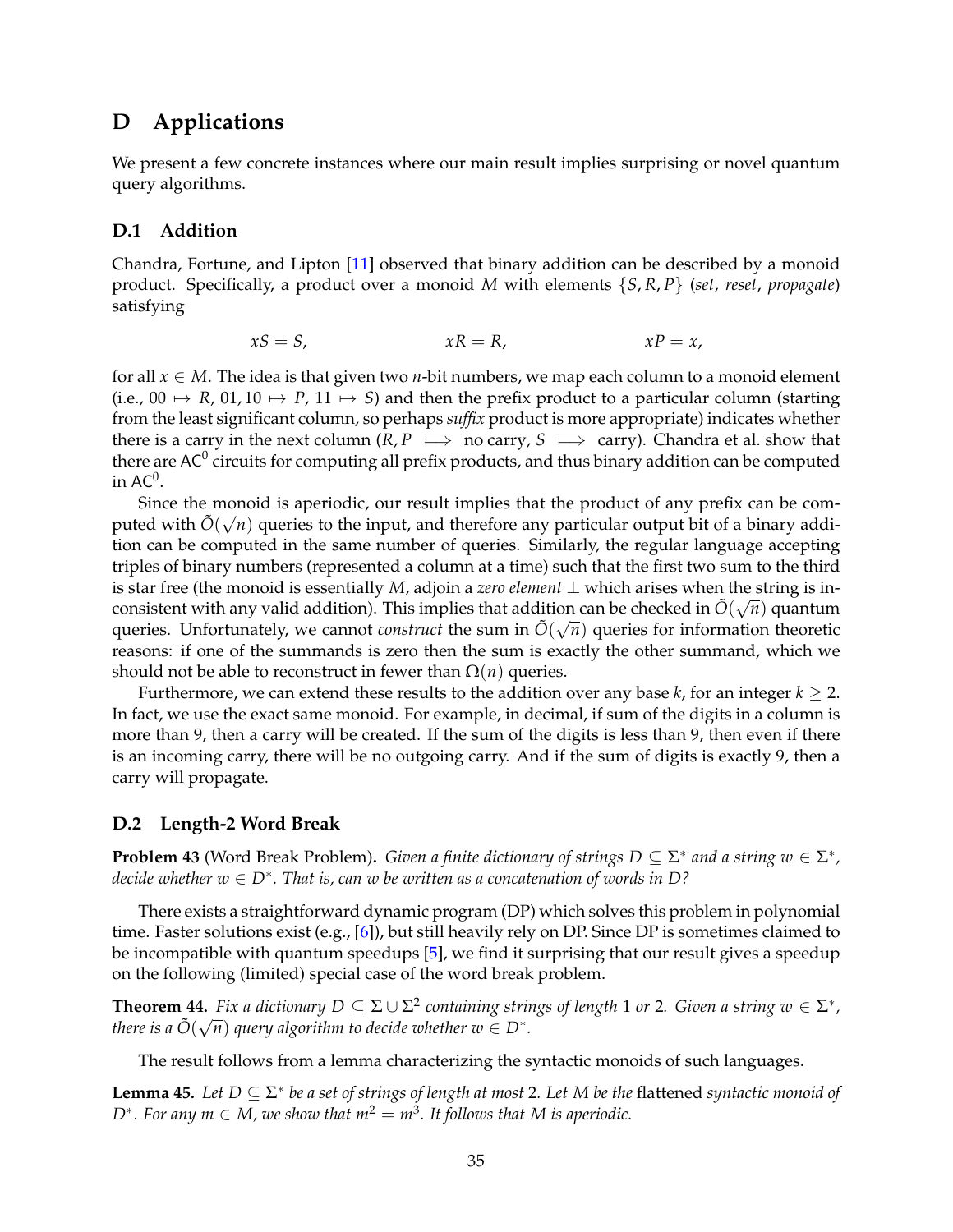*Proof.* It is clear that the identity element  $1 \in M$  has the property that  $1^2 = 1^3$ . For any other  $m \in M$ ,  $m \neq 1$ , we can find a string  $y \in \Sigma^*$  which  $\varphi$  maps to  $m$ . Let  $n$  be the length of  $y$ . We may assume *n* is even because the monoid is flat.

The statement  $m^2 = m^3$  is equivalent to saying that for all  $x, z \in \Sigma^*$ ,

$$
xy^2z \in D^* \iff xy^3z \in D^*.
$$

We will argue this by showing that for any  $w \in D^*$  containing  $y^2$ , there is a substring *u* in  $y^2$ , aligned to the word breaks and of length  $n = |y|$ . This substring can be pumped up or down, to show the  $\implies$  and  $\Leftarrow$  directions respectively.

Now assume  $y^2$  is contained in some concatenation of words from *D*, and consider the positions where there are word breaks. If we find two word breaks (including the endpoints of the string, but not *both* endpoints since then we would pump all of *y* 2 !) at the same position modulo *n*, we are done because we immediately have a pumpable substring. In particular, if there are  $n + 1$ word breaks within  $y^2$ , then pigeonhole principle implies there are two at same position modulo *n*. We are necessarily close to this limit since  $|y^2| = 2n$ , and words in *D* have length at most 2, so the concatenation involves at least *n* words.

Let us do the math more carefully. Suppose we have a concatenation of words in with *n* word breaks (i.e., *n* + 1 words) at *n* different positions modulo *n*. Since *n* is even, there must be breaks at both odd and even positions. It follows that at least one of the words in the concatenation has length 1, so the entire concatenation has length at most 2 $n + 1$ . This is just short enough that  $y^2$ and the concatenation must share an endpoint. This endpoint plus the *n* word breaks already in  $y^2$  give us  $n + 1$  positions to apply the pigeonhole argument from before, finishing the proof.

 $\Box$ 

We also note that this result is tight; if the dictionary contains even a single word of length 3 or more, the query complexity may be  $\Omega(n)$ . For example, consider  $D := \{0, 11, 101\}^*$ , and note that the parity of a bit string  $x_1 \cdots x_n$  can be decided by testing whether  $1x_1 11x_2 1 \cdots 1x_n 1$  is in  $D^*$ .

#### **D.3 Grid Problems**

There are many instances of problems on grids which turn into regular languages if one of the dimensions is restricted to be constant. For example, 3-colorability is NP-complete for 4-regular planar graphs [\[15\]](#page-27-13), and such graphs may be embedded into the grid with rectilinear edges [\[30\]](#page-28-5). However, if one dimension of the grid is constant size then the problem becomes regular under a suitable encoding.

In this section, we consider a grid problem such that the constant-height restriction is *star free*. This leads to an efficient  $\tilde{O}(\sqrt{n})$  quantum query algorithm, which is otherwise difficult to see.

**Problem 46** (Grid Path Problem). *Given an m × n grid of cells, some of which are impassable, decide whether there is a path from the bottom left corner to the top right corner.*

For constant *m*, let

 $L = \{w \in (\{0,1\}^m)^* : \text{grid represented by } w \text{ contains a path}\}.$ 

be the language of grids which have a path from the lower left corner to the top right corner. First, consider a *monotone* version of the grid path problem in which the path is only allowed to go up or to the right at each step. In this case, there is a straightforward first order logic characterization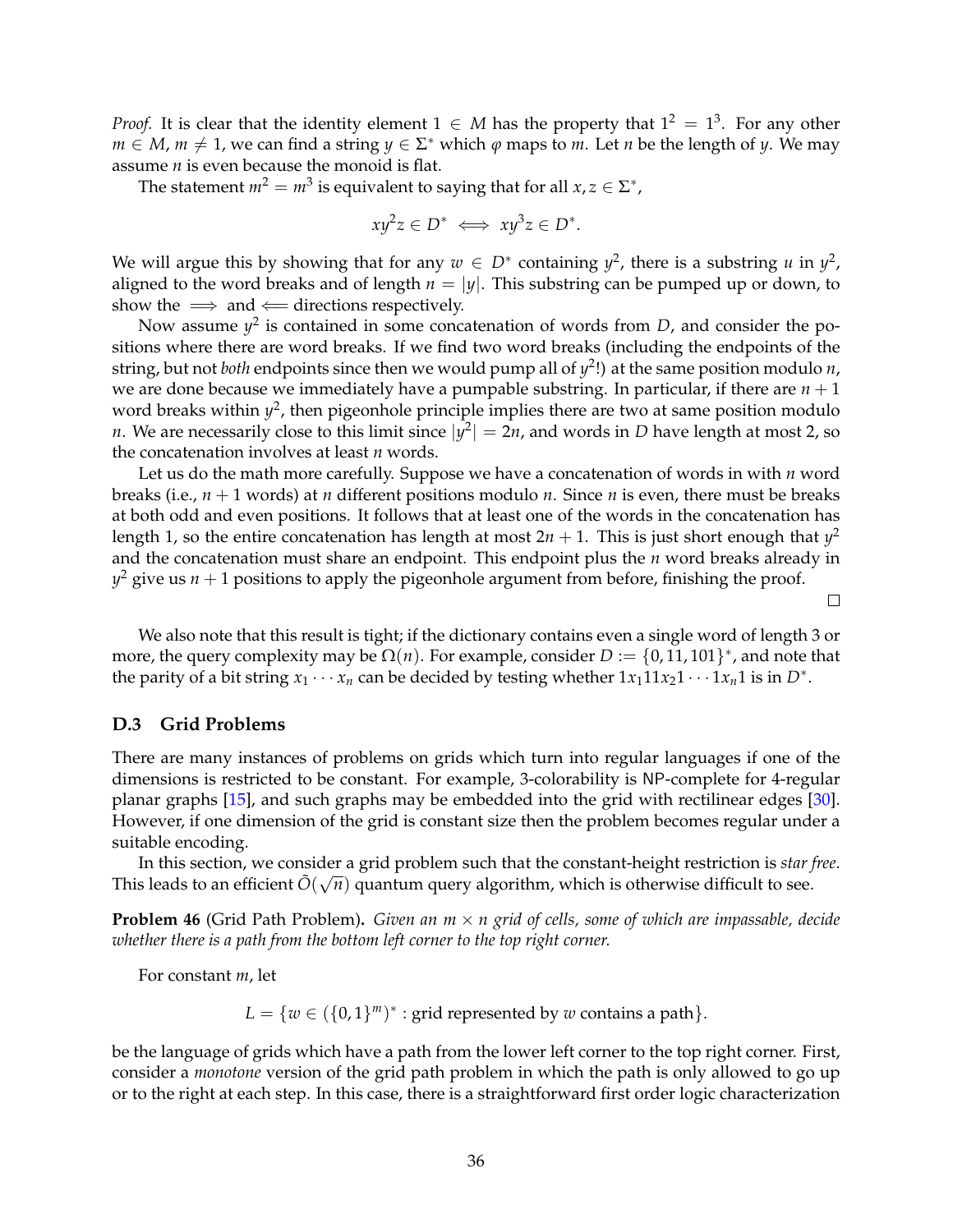of this language, in which the existential quantifiers are used to guess the finitely-many positions at which the path's *y*-coordinate increases.

Such a direct characterization will not suffice for the language *L* since there is no succinct way to describe a general path. Instead, we appeal to a more sophisticated approach of Hansen et al. based on a monoid which recognizes this language [\[16\]](#page-27-14). Roughly speaking, the monoid elements describe sets of compatible paths between the ends of a grid. Thus, by multiplying the monoid elements corresponding to each column of the grid, one can determine membership in *L*. Hansen el al. show that the monoid is aperiodic, which immediately gives a faster quantum query algorithm using our classification:

**Corollary 47** (Combining [\[16\]](#page-27-14) with star-free algorithm).  $Q(L) = \tilde{O}(\sqrt{n})$ .

In fact, the monoid elements keep track of multiple disjoint paths through the grid (which is necessary if the path backtracks through a particular section of the grid), so one can decide whether there exist  $O(1)$  disjoint paths through the grid.

### <span id="page-36-0"></span>**E Context-Free Technical Lemmas**

In this section we provide proofs for the two main technical lemmas in Section [7.](#page-21-0)

**Lemma** [35.](#page-23-0) Let  $K \subseteq \{0, 1, \text{\#}_1, \text{\#}_2, \text{\$}\}^*$  be the language such that

- *if*  $x \in K$ , then  $x$  ends with  $\frac{6}{7}y\frac{4}{1}$ , and
- *for all n*  $\geq$  6*, there is an*  $x \in K$  *ending in*  $\frac{6}{7}y\frac{4}{1}$ *,*

*where y is the binary representation of*  $|x|$ *. Then,*  $\overline{K}$  *is context free, and*  $Q(K) = O(\sqrt{n})$ *.* 

*Proof.* Let  $K_1$  be the language over  $\Sigma := \{0, 1, \#_1, \#_2, \$\}$  containing all strings which

- start with  $#_1#_a$  or  $#_2#_a$ ,
- end with  $#_1$ ,
- match  $((\frac{\#_1}{\#_2})\$ <sup>\*</sup> $)^*(0|1)^*\#_1$ , and
- contain no substring of the form  $#_a(0|1|\$)^i#_b(0|1|\$)^j#_c$  such that  $\frac{2(i+1)}{a} \neq \frac{j+1}{b}$  where  $a, b, c \in$  ${1, 2}$  and *i*, *j* are integers.

Let us show that  $\overline{K_1}$  is context free as a first step to constructing *K*. We claim there is a context-free language which accepts strings containing a substring of the form  $\#_a(0|1|\$)^i\#_b(0|1|\$)^j\#_c$ . Indeed, it is easy to describe the pushdown automaton: nondeterministically guess the position of #*a*, push symbols onto the stack as we read the input, read #*<sup>b</sup>* and pop symbols off the stack at a ratio of 1 stack symbol for each  $\frac{2b}{a}$  input symbols. With some attention to detail, the PDA will be able to decide whether  $\frac{2(i+1)}{a} = \frac{j+1}{b}$  $\frac{f^1}{b}$ , and accept if it does not. Since the first three conditions define a regular language, the entire language  $\overline{K_1}$  is context free.

The conditions above imply that any string  $z \in K_1$  is of the form

$$
\#_{a_0} \mathfrak{F}^* \#_{a_1} \mathfrak{F}^* \cdots \mathfrak{F}^* \#_{a_{k-1}} \mathfrak{F}^* b_{\ell-1} \cdots b_1 b_0 \#_1,
$$

where  $a_0, \ldots, a_{k-1} \in \{1,2\}$  and  $b_0, \ldots, b_{\ell-1} \in \{0,1\}$ . Let  $d_i$  be the distance (measured by the difference in indices) between  $#_{a_i}$  and  $#_{a_{i+1}}$ , for all  $i = 0, ..., k-2$ . Let  $d_{k-1}$  be the distance from  $#_{a_{k-1}}$  to the final  $#_1$ . Since  $#_{a_0}$  is the first symbol and  $#_1$  is the last, it follows that  $|z|=1+\sum_i d_i$ .